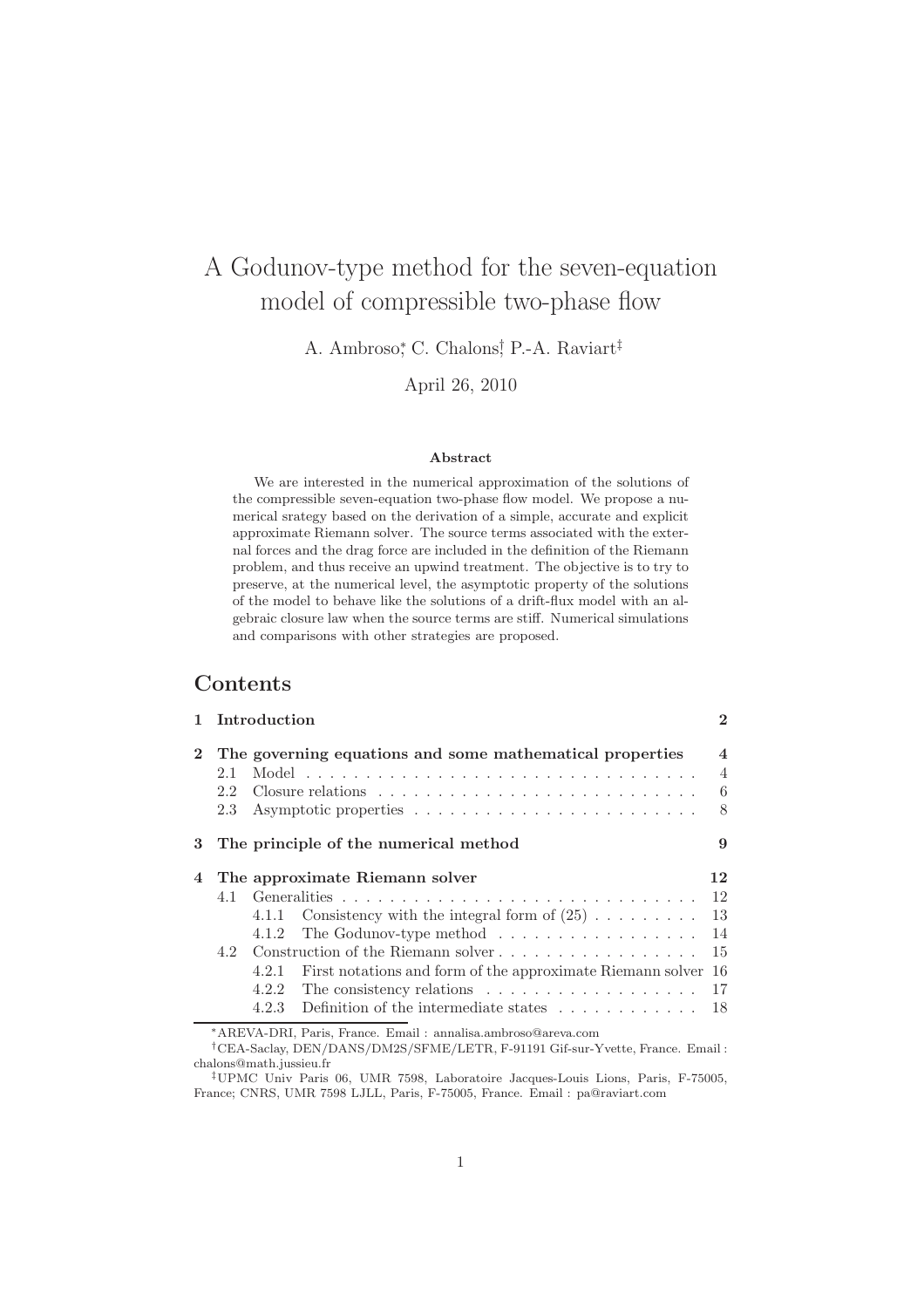|                |                   |       | 5 The numerical scheme<br>5.2 The second step: $\mathbf{U}^{n+1/2} \to \mathbf{U}^{n+1}$ | 23<br>-26 |  |  |
|----------------|-------------------|-------|------------------------------------------------------------------------------------------|-----------|--|--|
| 6              |                   |       | Properties of the scheme and open problems                                               | 27        |  |  |
| $\overline{7}$ | Numerical results |       |                                                                                          |           |  |  |
|                | 7.1               |       |                                                                                          | 29        |  |  |
|                |                   | 7.1.1 | Test 1 : isolated coupling wave $\dots \dots \dots \dots \dots$                          | 29        |  |  |
|                |                   | 7.1.2 | Test 2 : a general Riemann problem $\ldots \ldots \ldots \ldots$                         | 32        |  |  |
|                |                   |       | 7.1.3 Test 3 : a general Riemann problem with several values                             |           |  |  |
|                |                   |       |                                                                                          | 35        |  |  |
|                |                   |       |                                                                                          | 39        |  |  |
|                |                   | 7.2.1 | Test $4:$ the Ransom water faucet problem $\dots \dots$                                  | 39        |  |  |
|                |                   | 7.2.2 | Test $5:$ the sedimentation test case $\ldots \ldots \ldots \ldots$                      | 41        |  |  |
|                |                   | 7.2.3 | Test $6:$ velocities desequilibrium $\ldots \ldots \ldots \ldots$                        | 44        |  |  |
|                |                   | 7.2.4 | Test 7 : vertical bubbly column $\ldots \ldots \ldots \ldots \ldots$                     | 44        |  |  |
| 8              |                   |       | Acknowledgments                                                                          |           |  |  |

# 1 Introduction

We are interested in the computation of compressible two-phase flows. There are essentially two classes of models for describing such flows. The first class consists in considering the two-phase fluid as a mixture and treating it as a single fluid with a fairly complex thermodynamics. The second class, the two-fluid models, treats each phase as a separate fluid and consists in writing balance equations for the mass, momentum and energy of each phase, together with exchanging terms between the two phases. We will consider here a particular two-fluid model, namely the so-called *two fluid-two pressure* or *seven-equation* model. It was first proposed in Baer & Nunziato [6] for granular energetic combustible materials embedded in gaseous combustion products. Its mathematical properties were first comprehensively studied in Embid & Baer [16]. Then, the model (and related ones, see among others Stewart & Wendroff [41], Abgrall & Saurel [37], [38]...) has gained interest for the modelling and computation of two phase flows. See for instance, in a non-exhaustive way, Kapila *et al.* [29], Glimm *et al.* [23], Abgrall & Saurel [37], Gavrilyuk & Saurel [22], Gallouët, Hérard & Seguin [21], Coquel, Gallouët, Hérard & Seguin [13], and more recently Ambroso, Chalons, Coquel & Galié [1], Tokareva & Toro [42], and the references therein.

One of the main features of this model is to involve two distinct velocities  $u_1$ and  $u_2$  and two pressures  $p_1$  and  $p_2$  associated with the two phases. It is actually more common, at least in the meantime and in the nuclear industry, to use *two fluid-one pressure* models where both phases share the same pressure  $p = p_1 = p_2$ . This approach is justified by the very short time-scale linked with the phenomenon of relaxation of the two pressures towards an equilibrium. However, the partial differential equations system corresponding to this assumption lacks some good mathematical properties : eigenvalues of the Jacobian matrix are not always real but may take complex values. The Cauchy problem for this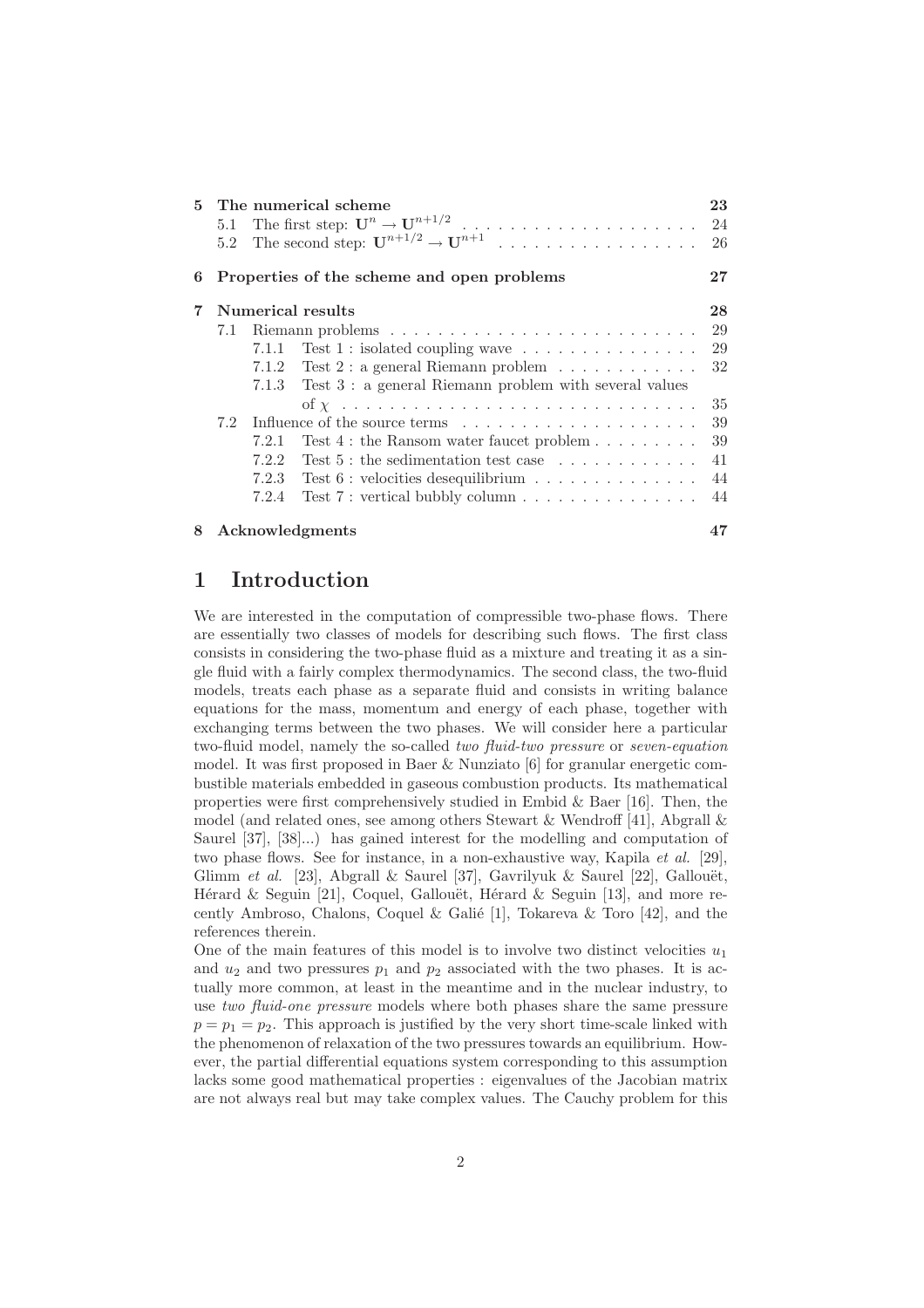system is then generally ill-posed. On the contrary, the two fluid-two pressure seven-equation model admits systematically seven real eigenvalues and is seen to have a basis of right eigenvectors, at least in the context of subsonic flows that will be considered throughout the present paper. The hyperbolicity property thus makes the two-fluid two-pressure approach very attractive in comparison to models using a pressure equilibrium assumption.

From a numerical point of view, the seven-equation model is not easy to deal with for several reasons. The first difficulty is related to the large size of the model : it is made of seven equations in one space dimension. As an immediate consequence, the Riemann problem associated with the convective part involves a large number of intermediate states (six generally speaking) and is difficult to determine or even approximate, and so is the derivation of Godunovtype method. The second difficulty comes from the presence of nonconservative products in the governing equations and more precisely the fact that generally speaking, the model does not admit any equivalent conservation form (actually, the nonconservative terms vanish in the very particular situation where the void fractions  $\alpha_k$  are locally constant in space and the structure of the model becomes the one of two (decoupled) classical gas dynamics systems). Note however that here, the nonconservative products are associated with a linearly degenerate characteristic field so that by contrast with nonconservative products appearing in shocks (see for instance LeFloch [32], [33]), discrete solutions are not expected to depend on the underlying numerical viscosity (see Guillemaud [25]). Difficulties may arise but they are linked with the appearance of resonance phenomena (see Andrianov & Warnecke [5], Andrianov [3]...). At last but not least, the closure relations associated with the pressure laws  $p_k$ ,  $k = 1, 2$  may be strongly nonlinear in practice which renders even more difficult the derivation of exact or approximate Riemann solvers.

A lot of papers are devoted to the numerical resolution of two-fluid two-pressure models and the question of how to discretize the nonconservative terms. In particular, the following is certainly not exhaustive. Let us first mention that Saurel & Abgrall [37] and Andrianov, Saurel & Warnacke [4] for instance (see also Saurel & Lemetayer [39] for a multidimensional framework) take into account the nonconservative terms by means of a *free streaming* physical condition associated with uniform velocity and pressure profiles. The discretization technique of [37] is improved by the same authors in [38]. Then, in Andrianov & Warnecke [5] and Schwendeman, Wahle & Kapila [40], the common objective is to get exact solutions for the Riemann problem of the model. The approach is *inverse* in [5] in the sense that the initial left and right states are obtained as function of the intermediate states of the solution. On the contrary, a *direct* iterative approach is used in [40] leading to exact solutions of the Riemann problem for any initial left and right states. See also the recent work of Deledicque & Papalexandris [15]. Another *direct* approach to construct theoretical solutions is proposed in Castro & Toro [9]. In this work the authors propose to solve the Riemann problem approximately assuming that all the nonlinear characteristic fields are associated with rarefaction waves. More recently, Tokareva & Toro propose in [42] a HLLC-type approximate Riemann solver which takes into account all the seven waves that are naturally present in the model, and that can be seen as a similar but faster approach in comparison to the exact solver proposed in [40]. Finally, all these (approximate or exact) solutions are used to develop a Godunov-type method. At last, other finite volumes methods have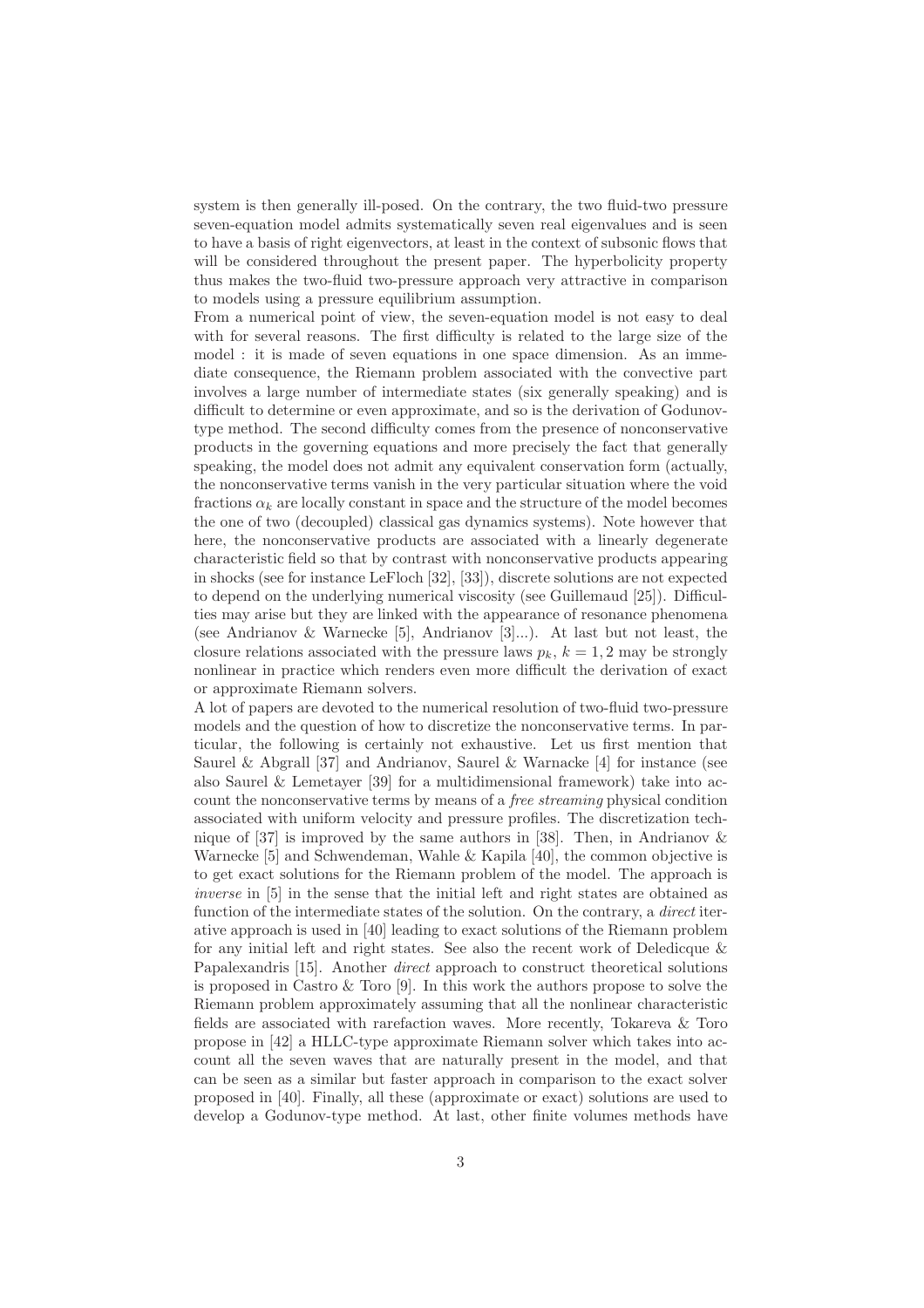been used. For instance in Gallouët *et al.* [21] (see also Guillemaud [25]), the approximation of the convective terms of the system is based on the Rusanov scheme (Rusanov [36]) and the so-called VFRoe-ncv scheme (Buffard *et al.* [8]), these strategies being adapted to the nonconservative framework. In Munkejord [34] and Karni *et al.* [30], the author use Roe-type schemes.

Many of the above mentioned methods are only devoted to the convective part of the seven-equation model, focusing in addition on a specific choice of the interfacial velocity  $u_I$  naturally present in the governing equations. They are often based on an exact or approximate resolution of the complete Riemann problem, leading to fully nonlinear algorithms. In this context, our objective here is to derive the simplest possible approximate Riemann solver for the seven-equation model, which is accurate, explicit and well-adapted for the nuclear industry. By construction, it will be able to deal with any admissible interfacial velocity  $u_I$ , and any (possibly strongly nonlinear) closure relations for the pressure laws  $p_k$ ,  $k = 1, 2$ . It will also enjoy several pleasant stability properties. Importantly, the definition of our approximate Riemann solver will also include the usual source terms associated with the gravity field and the drag force. The objective is to propose an upwind treatment of the sources, so as to preserve the asymptotic behavior of the solutions in the asymptotic regime of relaxation time-scales tending to zero (see section 2.3 for details). Proving the so-called asymptoticpreserving property of the proposed method unfortunately still remains an open problem. In that sense, this study can be understood as a first attempt to design asymptotic-preserving schemes for the seven-equation model.

The outline of the paper is as follows. Section 2 introduces some notations, gives the governing equations of the two-fluid two-pressure model and states its basic properties. Section 3 proposes a rough description of the whole numerical scheme. Next, section 4 describes the approximate Riemann solver and section 5 details the numerical scheme. At last, section 6 gives the stability properties satisfied by the scheme and states some open problems. Section 7 is devoted to numerical experiments.

# 2 The governing equations and some mathematical properties

## 2.1 Model

In one space dimension, the model under consideration reads as follows :

$$
\begin{cases}\n\frac{\partial \alpha_k}{\partial t} + u_I \frac{\partial \alpha_k}{\partial x} = \Theta(p_k - p_l), \\
\frac{\partial}{\partial t} (\alpha_k \varrho_k) + \frac{\partial}{\partial x} (\alpha_k \varrho_k u_k) = 0, \\
\frac{\partial}{\partial t} (\alpha_k \varrho_k u_k) + \frac{\partial}{\partial x} (\alpha_k (\varrho_k u_k^2 + p_k)) - p_I \frac{\partial \alpha_k}{\partial x} = \alpha_k \varrho_k g - K(u_k - u_l), \\
\frac{\partial}{\partial t} (\alpha_k \varrho_k e_k) + \frac{\partial}{\partial x} (\alpha_k (\varrho_k e_k + p_k) u_k) - p_I u_I \frac{\partial \alpha_k}{\partial x} = \\
= \alpha_k \varrho_k g u_k - p_I \Theta(p_k - p_l) - u_I K(u_k - u_l)\n\end{cases} (1)
$$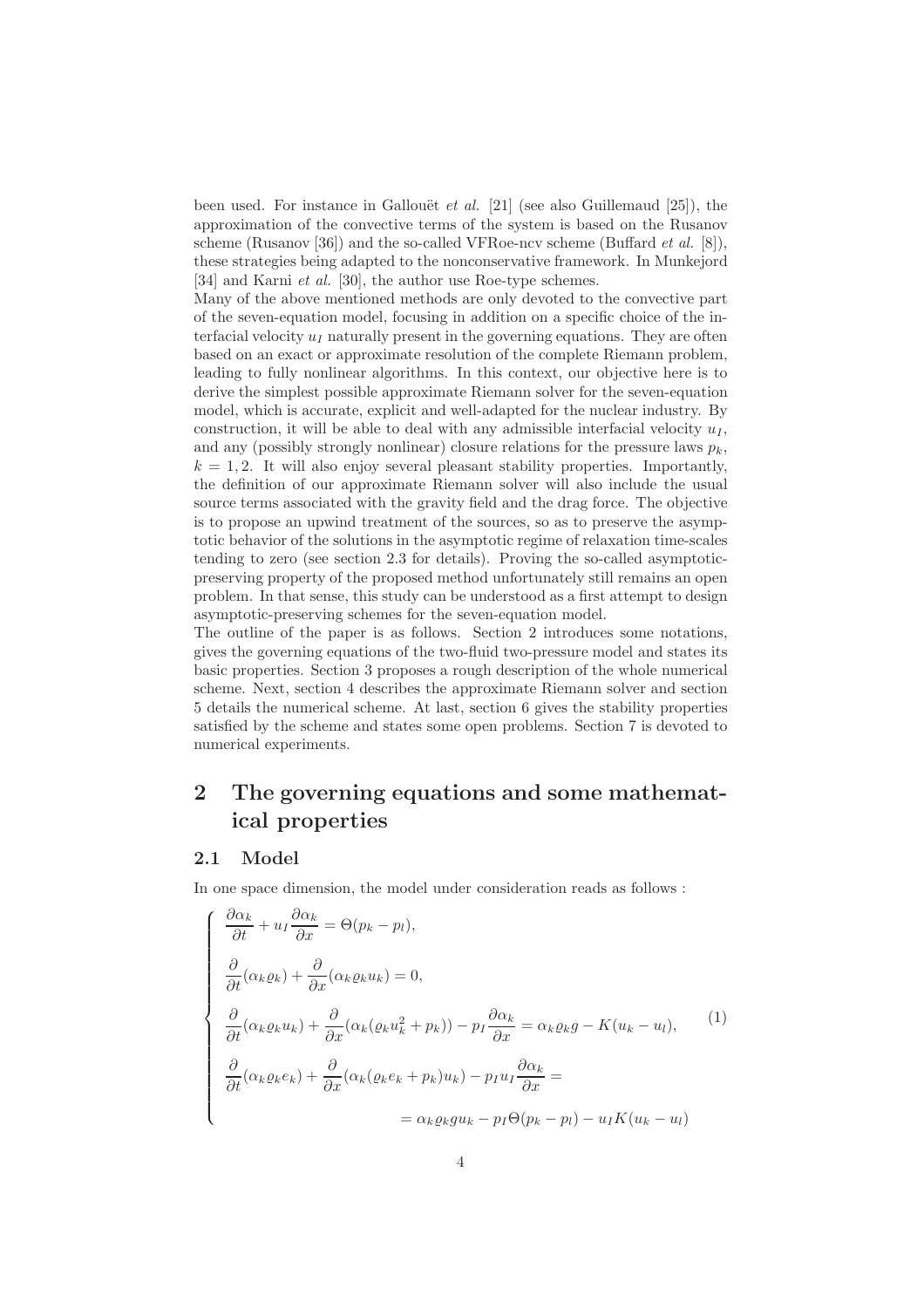where  $k, l = 1, 2, l \neq k$  with the constraint

$$
\alpha_1 + \alpha_2 = 1,\tag{2}
$$

meaning that the fluids are unmixable. In the above equations,  $\alpha_k$ ,  $\varrho_k$ ,  $u_k$ ,  $e_k$ and  $p_k$  denote the volume fraction, density, velocity, specific total energy and pressure of the phase  $k, k = 1, 2$ , while g stands for the gravity acceleration. The structure of the convective part of system (1) is the one of two gas dynamics systems for each phase, coupled with a transport equation with velocity  $u_I$  for the void fraction  $\alpha_k$ . We note however that non-conservative products involving the interfacial pressure  $p_I$  and velocity  $u_I$  (to be precised later on) and the space derivative of the void fractions  $\alpha_k$  are naturally present in the equations. These terms act as coupling terms in the evolution of the two phases in the sense that if they were not present (in case  $\frac{\partial \alpha_k}{\partial x} = 0$  for instance), the phase evolutions would decouple and the usual conservative form of the gas dynamics equations would be recovered. In the general setting, we thus notice that system (1) is of the general *nonconservative* form

$$
\frac{\partial \mathbf{U}}{\partial t} + \frac{\partial}{\partial x} \mathbf{F}(\mathbf{U}) + \mathbf{B}(\mathbf{U}) \frac{\partial \mathbf{U}}{\partial x} = \mathbf{S}(\mathbf{U})
$$
(3)

where

$$
\mathbf{U} = \begin{pmatrix} \alpha_1 \\ \mathbf{U}_1 \\ \mathbf{U}_2 \end{pmatrix}, \quad \mathbf{U}_k = \begin{pmatrix} \alpha_k \varrho_k \\ \alpha_k \varrho_k u_k \\ \alpha_k \varrho_k e_k \end{pmatrix}, \tag{4}
$$

$$
\mathbf{F}(\mathbf{U}) = \begin{pmatrix} 0 \\ \mathbf{F}_1(\mathbf{U}_1) \\ \mathbf{F}_2(\mathbf{U}_2) \end{pmatrix}, \quad \mathbf{F}_k(\mathbf{U}_k) = \begin{pmatrix} \alpha_k \varrho_k u_k \\ \alpha_k (\varrho_k u_k^2 + p_k) \\ \alpha_k (\varrho_k e_k + p_k) u_k \end{pmatrix}, \quad (5)
$$

$$
\mathbf{S}(\mathbf{U}) = \begin{pmatrix} \Theta(p_1 - p_2) \\ \mathbf{S}_1(\mathbf{U}) \\ \mathbf{S}_2(\mathbf{U}) \end{pmatrix},
$$
(6)

$$
\mathbf{S}_{k}(\mathbf{U}) = \begin{pmatrix} 0 \\ a_{k} \varrho_{k}g - K(u_{k} - u_{l}) \\ \alpha_{k} \varrho_{k}gu_{k} - p_{I}\Theta(p_{k} - p_{l}) - u_{I}K(u_{k} - u_{l}) \end{pmatrix}, \qquad (7)
$$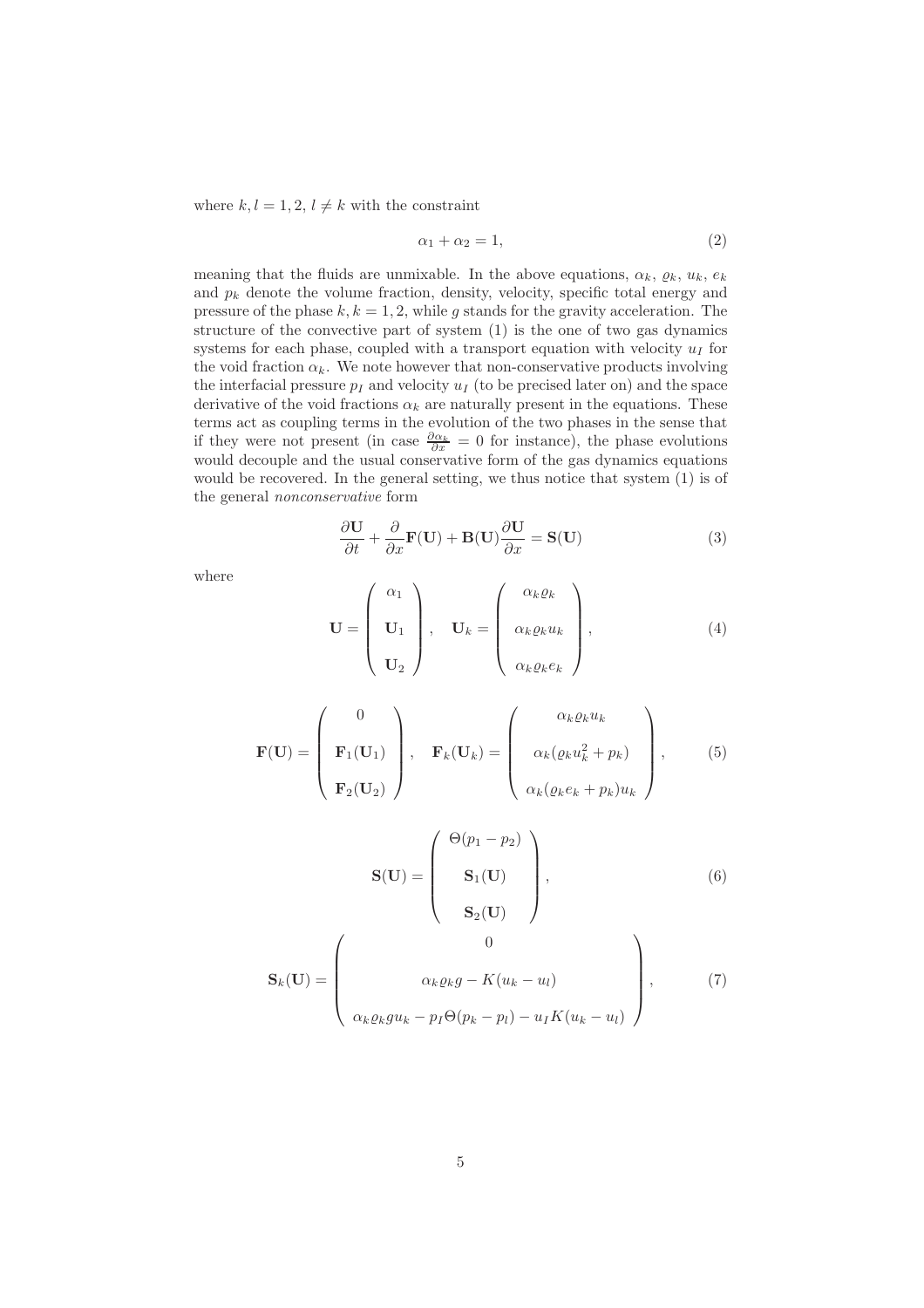$k, l = 1, 2, l \neq k$ , and the  $7 \times 7$  matrix **B(U)** is given by

B(U) = uI . . . 0 . . . −p<sup>I</sup> . . . −pIu<sup>I</sup> . . . 0 . . . pI . . . pIu<sup>I</sup> . . . O . (8)

### 2.2 Closure relations

In order to close the system, we supplement  $(1),(2)$  with closure relations that we now describe in details. It amounts to define the pressure laws  $p_k$ , the pressure relaxation coefficient  $\Theta$ , the drag force coefficient K, and the interfacial velocity  $u_I$  and pressure  $p_I$ . We note in particular that we have decided to neglect the dissipation terms due to laminar or turbulent viscosity and heat conduction. Moreover, for the sake of simplicity, phase changes and heat exchanges between the two phases are not taken into account.

On the one hand, each phase is provided with an equation of state

$$
p_k = p_k(\varrho_k, \varepsilon_k), \quad k = 1, 2,
$$
\n<sup>(9)</sup>

where  $\varepsilon_k = e_k - \frac{u_k^2}{2}$  is the specific internal energy. On the other hand  $\Theta$  will be typically chosen of the form

$$
\Theta = \frac{1}{\tau_p} \frac{\alpha_1 \alpha_2}{p_1 + p_2} \tag{10}
$$

where  $\tau_p$  is the pressure relaxation time-scale, while K will be set to be of the classical form

$$
K = \frac{1}{8}C_D a^{int} \rho_1 |u_1 - u_2|,\tag{11}
$$

in the numerical simulations (see section 7 for the definition of the related coefficients). Other choices are of course possible, we refer for instance the reader to Ishii & Zuber [28].

It remains to specify  $u_I$  and  $p_I$ . With this in mind, we follow [21] and first observe that the eigenvalues of the Jacobian matrix  $\mathbf{F}'(\mathbf{U}) + \mathbf{B}(\mathbf{U})$  of (1) are always real and given by  $u_I, u_k, u_k \pm c_k, k = 1, 2$ , where  $c_k$  denotes the sound speed of the phase  $k$ . The system  $(1)$  turns out to be only weakly hyperbolic, since the hyperbolicity property itself fails when  $u_I = u_k \pm c_k$  for some index  $k, i.e.$  resonance occurs. When the system  $(1)$  is hyperbolic, one can easily check that for  $k = 1, 2$ , and similarly to the classical gas dynamics equations, the characteristic fields associated with the eigenvalues  $u_k \pm c_k$  are genuinely nonlinear while the one associated with  $u_k$  is linearly degenerate. As far as the characteristic field associated with  $u_I$  is concerned, it is usually required to be linearly degenerate in practice. This property holds as soon as

$$
u_I = \beta u_1 + (1 - \beta) u_2, \quad \beta = \frac{\chi \alpha_1 \varrho_1}{\chi \alpha_1 \varrho_1 + (1 - \chi) \alpha_2 \varrho_2}
$$
(12)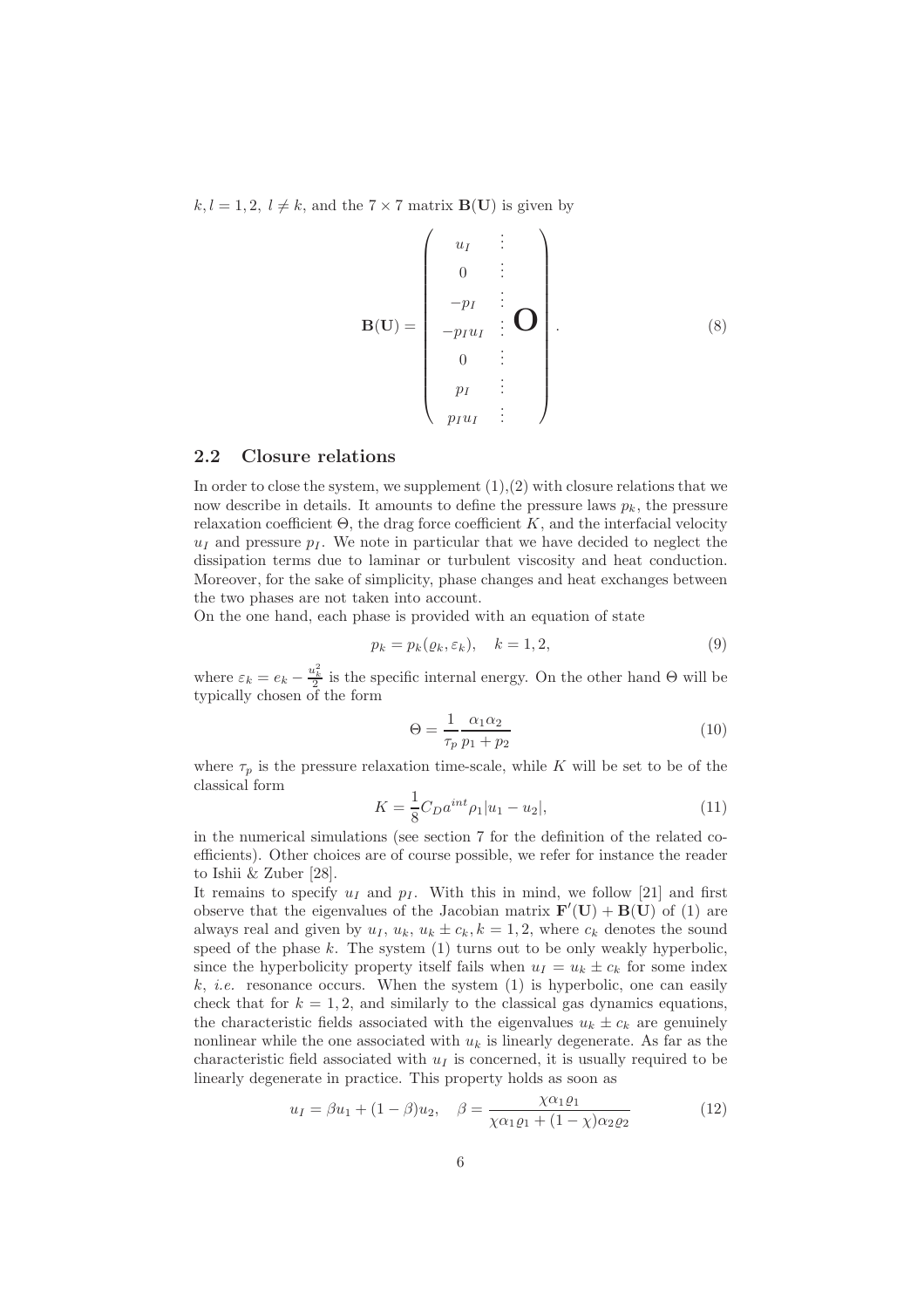where  $\chi \in [0,1]$  is a constant, which allows to define the interfacial velocity  $u_I$ . The usual choices for  $\chi$  are  $0, \frac{1}{2}, 1$ . Regarding the interfacial pressure  $p_I$ , we set

$$
p_I = \mu p_1 + (1 - \mu)p_2, \quad \mu = \mu(\mathbf{U}) \in [0, 1]. \tag{13}
$$

The choice of the coefficient  $\mu$  is based on entropy considerations. If we denote by  $s_k = s_k(\varrho_k, \varepsilon_k)$  the specific entropy of the phase k, it is an easy matter to check that any sufficiently smooth solution of (1) satisfies

$$
\begin{cases} \frac{\partial}{\partial t} \left( \sum_{k=1}^{2} \alpha_k \varrho_k s_k \right) + \frac{\partial}{\partial x} \left( \sum_{k=1}^{2} \alpha_k \varrho_k s_k u_k \right) + \sum_{k=1}^{2} \frac{1}{T_k} (p_I - p_k) (u_k - u_I) \frac{\partial \alpha_k}{\partial x} = \\ = \sum_{k=1}^{2} \frac{1}{T_k} \left\{ K(u_I - u_k) (u_I - u_k) + \Theta(p_I - p_k) (p_I - p_k) \right\} \end{cases}
$$

where  $T_k$  is the temperature of the phase k. Since by (12) and (13)

$$
\begin{cases}\n\sum_{k=1}^{2} \frac{1}{T_k} \left( K(u_l - u_k)(u_I - u_k) + \Theta(p_l - p_k)(p_I - p_k) \right) = \\
= \left( \frac{1 - \beta}{T_1} + \frac{\beta}{T_2} \right) K(u_2 - u_1)^2 + \left( \frac{1 - \mu}{T_1} + \frac{\mu}{T_2} \right) \Theta(p_2 - p_1)^2 \ge 0,\n\end{cases}
$$

we obtain

$$
\begin{cases}\n\frac{\partial}{\partial t} \left( \sum_{k=1}^{2} \alpha_k \varrho_k s_k \right) + \frac{\partial}{\partial x} \left( \sum_{k=1}^{2} \alpha_k \varrho_k s_k u_k \right) = \\
= \left( \frac{1 - \beta}{T_1} + \frac{\beta}{T_2} \right) K (u_2 - u_1)^2 + \left( \frac{1 - \mu}{T_1} + \frac{\mu}{T_2} \right) \Theta (p_2 - p_1)^2 \ge 0\n\end{cases}
$$
\n(14)

provided that we have

$$
\frac{1}{T_1}(p_I - p_1)(u_1 - u_I) - \frac{1}{T_2}(p_I - p_2)(u_2 - u_I) = 0
$$

which amounts to choose

$$
\mu = \mu(\beta) = \frac{(1 - \beta)T_2}{\beta T_1 + (1 - \beta)T_2}.
$$
\n(15)

Then, given a monotonically decreasing  $C^1$  function  $\phi = \phi(s)$ , we set

$$
\eta = \eta(\mathbf{U}) = \sum_{k=1}^{2} \alpha_k \varrho_k \phi(s_k), \quad q = q(\mathbf{U}) = \sum_{k=1}^{2} \alpha_k \varrho_k \phi(s_k) u_k.
$$
 (16)

Under the condition  $(12)$ , we have for any sufficiently smooth solution of  $(1)$ 

$$
\begin{cases} \frac{\partial \eta}{\partial t} + \frac{\partial q}{\partial x} = \left( \frac{(1-\beta)\phi'(s_1)}{T_1} + \frac{\beta \phi'(s_2)}{T_2} \right) K(u_2 - u_1)^2 + \\ \quad + \left( \frac{(1-\mu)\phi'(s_1)}{T_1} + \frac{\mu \phi'(s_2)}{T_2} \right) \Theta(p_2 - p_1)^2 \le 0 \end{cases}
$$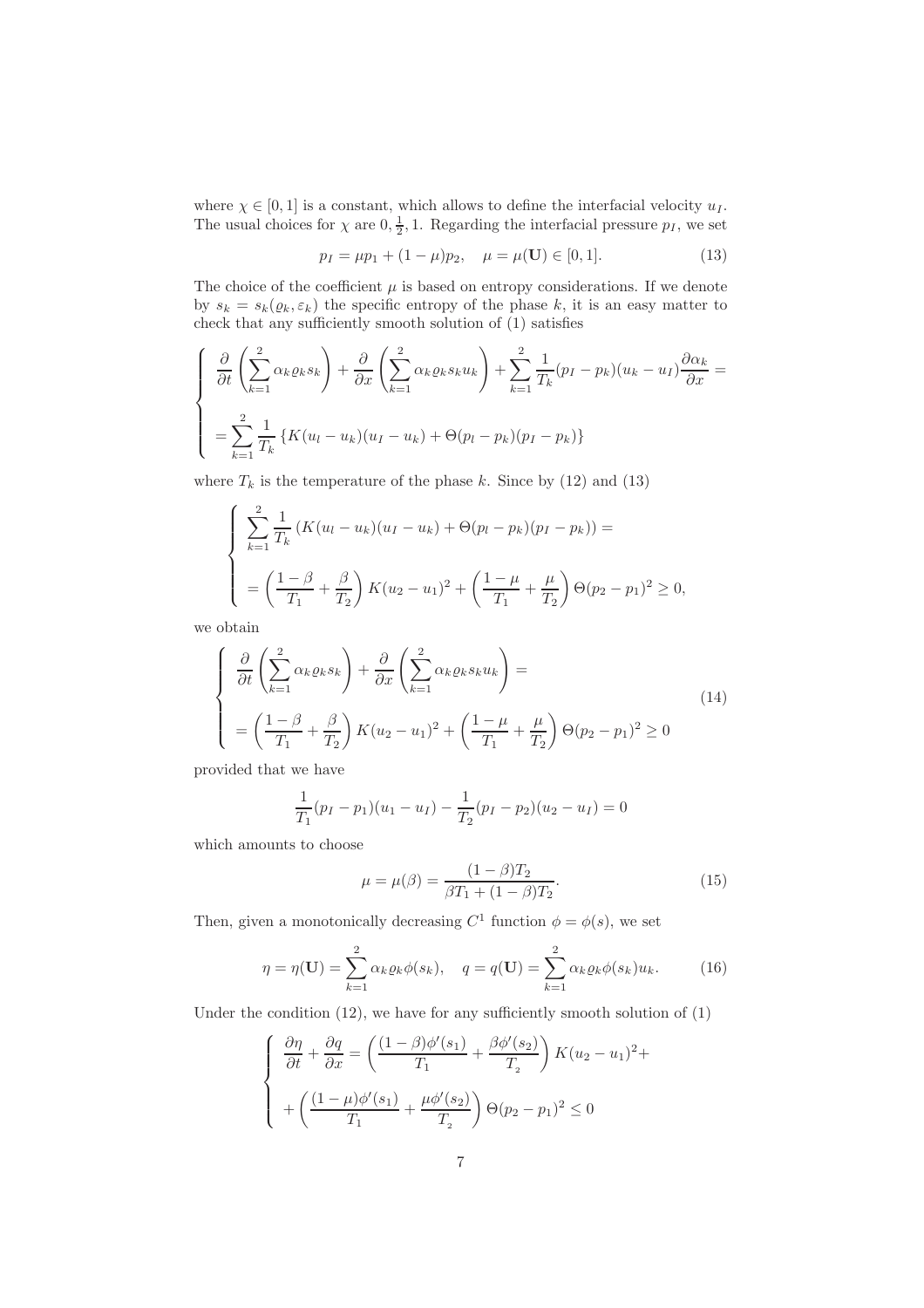so that  $(\eta, q)$  is a mathematical entropy pair if in addition the function  $\phi$  is convex. A weak solution of (1) (in a sense to be precised) should then satisfy the entropy inequality

$$
\begin{cases}\n\frac{\partial \eta}{\partial t} + \frac{\partial q}{\partial x} \le \left( \frac{(1-\beta)\phi'(s_1)}{T_1} + \frac{\beta \phi'(s_2)}{T_2} \right) K(u_2 - u_1)^2 + \\
+ \left( \frac{(1-\mu)\phi'(s_1)}{T_1} + \frac{\mu \phi'(s_2)}{T_2} \right) \Theta(p_2 - p_1)^2 \le 0.\n\end{cases} (17)
$$

The system is now closed thanks to the relations  $(9)$ ,  $(10)$ ,  $(11)$ ,  $(12)$ ,  $(13)$  and (15).

## 2.3 Asymptotic properties

The objective of this section is to mention some asymptotic properties satisfied by the solutions of (1). For that, we assume that the time-scales involved in the pressure relaxation and drag force coefficients are much smaller than the other characteristic time-scales of the system. More precisely, we assume that

$$
\Theta(\mathbf{U}) = \frac{\theta(\mathbf{U})}{\varepsilon^2}, \quad K(\mathbf{U}) = \Lambda(\mathbf{U}) |u_2 - u_1|, \quad \Lambda(\mathbf{U}) = \frac{\lambda(\mathbf{U})}{\varepsilon^2} \tag{18}
$$

for a small parameter  $\varepsilon > 0$  which implies that

$$
p_2 - p_1 = O(\varepsilon^2), \quad u_2 - u_1 = O(\varepsilon).
$$
 (19)

In other words, this means that the pressures relax to the equilibrium twice faster than the velocities. Then, one can prove as  $\varepsilon$  tends to 0 that (1) admits an asymptotic limit, the so-called *differential drift-flux* limit that we now briefly recall for the sake of completeness. We refer for instance the reader to [2], [14], [24], and the references therein for more details. Let us define the following mixture quantities : density  $\rho$ , velocity u, pressure p and total energy e by

$$
\varrho = \sum_{k=1}^{2} \alpha_k \varrho_k, \quad \varrho u = \sum_{k=1}^{2} \alpha_k \varrho_k u_k, \quad p = \sum_{k=1}^{2} \alpha_k p_k, \quad \varrho e = \sum_{k=1}^{2} \alpha_k \varrho_k e_k. \tag{20}
$$

We introduce in addition the relative velocity  $u_r$ , and the mass fraction Y of the phase 2 :

$$
u_r = u_2 - u_1, \quad Y = \frac{\alpha_2 \varrho_2}{\varrho}.
$$
 (21)

Then, following the classical Chapman-Enskog method, it can be proved that a first-order approximation with respect to  $\varepsilon$  of (1) is given by the following differential drift-flux model :

$$
\begin{cases}\n\frac{\partial \varrho}{\partial t} + \frac{\partial}{\partial x}(\varrho u) = 0, \\
\frac{\partial}{\partial t}(\varrho Y) + \frac{\partial}{\partial x}(\varrho Y u + \varrho Y (1 - Y) u_r) = 0, \\
\frac{\partial}{\partial t}(\varrho u) + \frac{\partial}{\partial x}(\varrho u^2 + p + \varrho Y (1 - Y) u_r^2) = \varrho g, \\
\frac{\partial}{\partial t}(\varrho e) + \frac{\partial}{\partial x}((\varrho e + p)u + \varrho Y (1 - Y) u_r^2 u) = \varrho g u\n\end{cases}
$$
\n(22)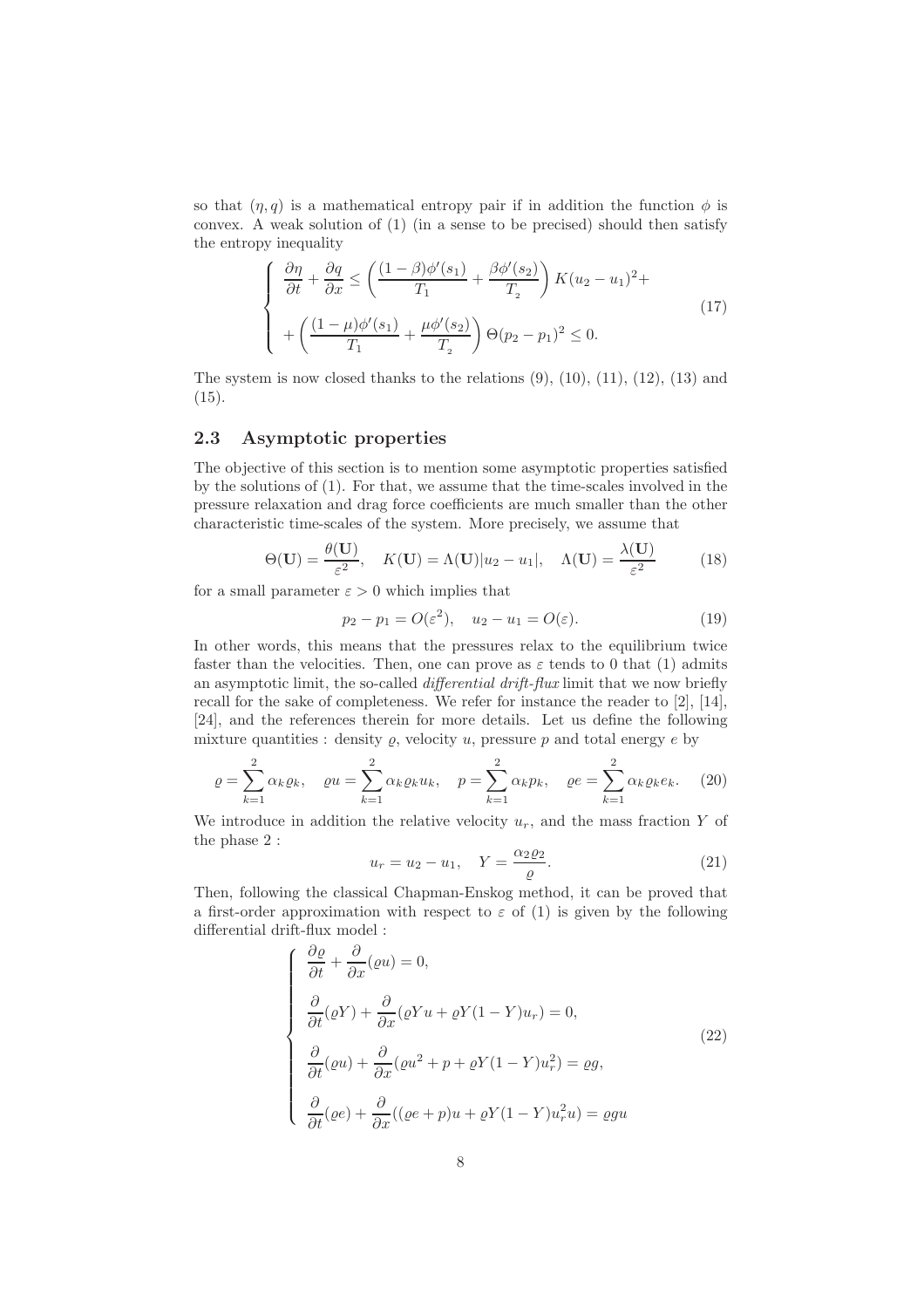where the relative velocity  $u_r$  is given by the differential drift law

$$
|u_r|u_r = \frac{\varrho Y(1-Y)}{\Lambda} \left(\frac{1}{\varrho_1} - \frac{1}{\varrho_2}\right) \frac{\partial p}{\partial x}.\tag{23}
$$

Closure relations for  $\rho_1$ ,  $\rho_2$  and p are not detailed here and we refer again to [14], [24]. We note that (23) involves the drag-force coefficient but is independent of the pressure relaxation coefficient. It also depends on the unknown derivatives by the pressure gradient  $\frac{\partial p}{\partial x}$ . Of course, if we assume for instance that the pressure gradient is balanced by the gravity force, that is

$$
\frac{\partial p}{\partial x} = -\varrho g,
$$

as it is the case for permanent flows, (23) has to be replaced by the following algebraic (zeroth-order) drift law

$$
|u_r|u_r = -\frac{\varrho Y(1-Y)}{\Lambda} \left(\frac{1}{\varrho_1} - \frac{1}{\varrho_2}\right) \varrho g. \tag{24}
$$

We obtain in this case the classical *drift-flux* one-fluid model (see for instance [27]), which definitely proves a hierarchy between the drift-flux models and the seven-equation model.

This asymptotic property holds true at the continuum level. A challenging issue is to retain the validity of this asymptotic behavior from a numerical point of view, by means of an asymptotic-preserving scheme for the seven-equation model. In other words, such a scheme is expected to provide a consistent approximation of the drift-flux model (22),(23) in the asymptotic regime  $\varepsilon \to 0$ . The rest of the paper is precisely devoted to the derivation of a numerical scheme for the seven-equation model. It will be based on a splitting strategy between the pressure relaxation terms and the other ones, namely the convective terms and both the gravity and drag force terms. A particular attention will be paid to the latter terms for which we will propose an approximate Godunov method. In particular, we emphasize from now on that the sources will be included in the definition of the underlying approximate Riemann solver, and thus will receive an upwind treatment. The motivation to split the pressure relaxation terms comes from the very fast pressure relaxation time-scales to the equilibrium  $p_1 = p_2$  used in (19).

# 3 The principle of the numerical method

As already mentioned, we will use a splitting strategy to solve numerically the system (1). Let us first introduce a space step  $\Delta x$  and a time step  $\Delta t$ , and set

$$
x_i = i\Delta x, \ i \in \mathbb{Z}, \quad t^n = n\Delta t, \ n \in \mathbb{N}.
$$

We denote by  $\mathbf{U}_i^n$  an approximation of  $\mathbf{U}(x_i,t_n)$ . Then, starting from  $\mathbf{U}^n$  =  $(\mathbf{U}_i^n)_{i \in \mathbb{Z}}$ , we propose to compute the approximate solution  $\mathbf{U}^{n+1}$  at time  $t^{n+1}$ by means of the following two-step procedure.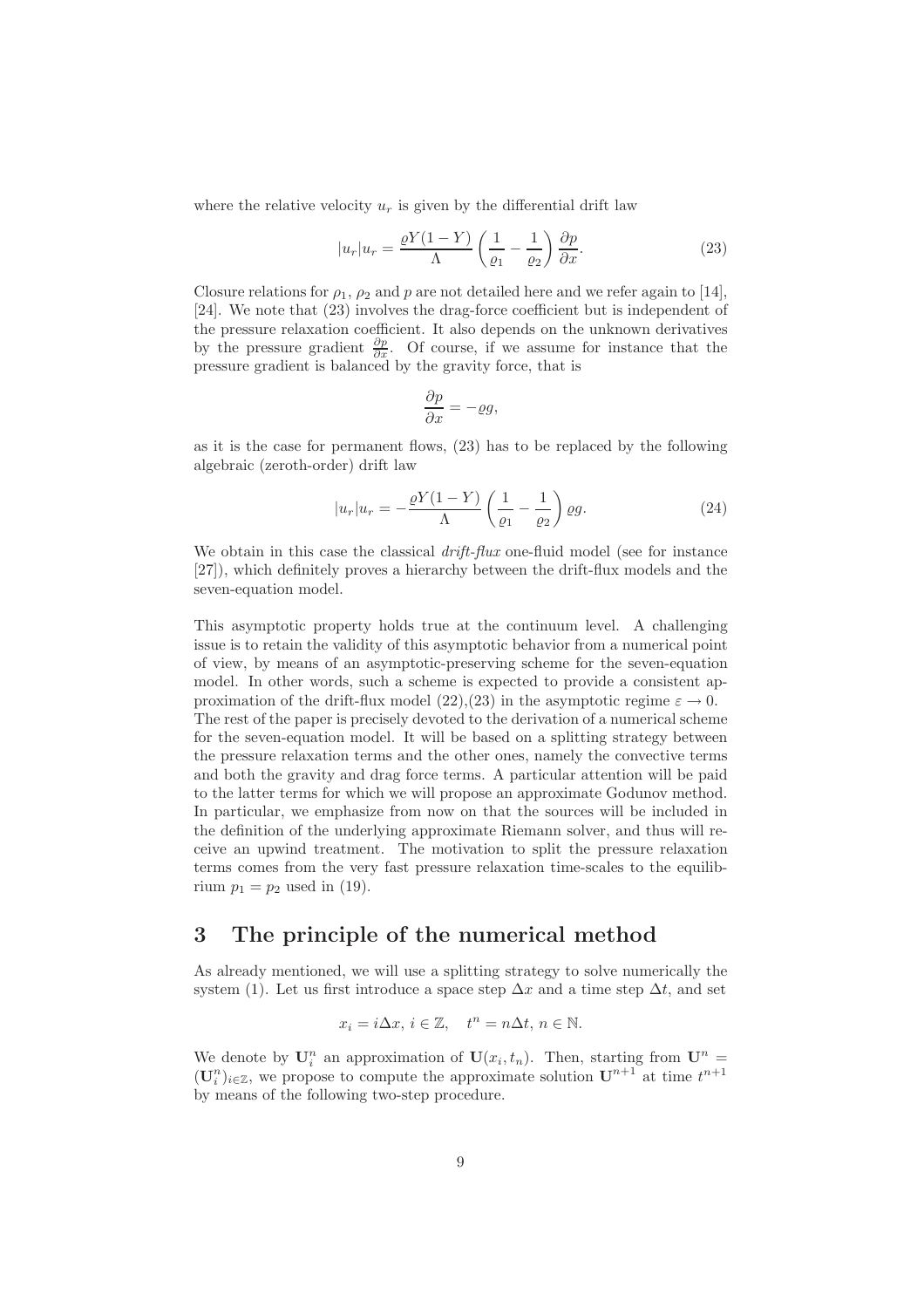(i) *First step*. We solve numerically the system

$$
\begin{cases}\n\frac{\partial \alpha_k}{\partial t} + u_I \frac{\partial \alpha_k}{\partial x} = 0, \\
\frac{\partial}{\partial t} (\alpha_k \varrho_k) + \frac{\partial}{\partial x} (\alpha_k \varrho_k u_k) = 0, \\
\frac{\partial}{\partial t} (\alpha_k \varrho_k u_k) + \frac{\partial}{\partial x} (\alpha_k (\varrho_k u_k^2 + p_k)) - p_I \frac{\partial \alpha_k}{\partial x} = \alpha_k \varrho_k g - K(u_k - u_l), \\
\frac{\partial}{\partial t} (\alpha_k \varrho_k e_k) + \frac{\partial}{\partial x} (\alpha_k (\varrho_k e_k + p_k) u_k) - p_I u_I \frac{\partial \alpha_k}{\partial x} = \\
= \alpha_k \varrho_k g u_k - u_I K(u_k - u_l)\n\end{cases} (25)
$$

(obtained from (1) by setting  $\Theta = 0$ ) using  $\mathbf{U}^n$  as initial condition. We denote by  $\mathbf{U}^{n+1/2}$  the solution of (25) obtained at time  $t^{n+1}$ . This will be achieved by means of a new Godunov-type method described in the next section, and which is able to handle the source terms (the drag force and gravity) in a consistent way in order to preserve the asymptotic properties of  $(1)$ . Such an approach, leading to an upwind treatment of the sources, seems indeed natural if we refer for instance to [10]. In this paper, the authors consider the classical gas dynamics system with gravity and friction, and propose an asymptotic-preserving Godunov-type scheme (when the friction coefficient goes to infinity) including the sources in the derivation of the underlying approximate Riemann solver. Here, in some sense, the seven-equation can be understood as two gas dynamics system with friction and gravity coupled by an additional equation on the void fractions, which justifies our approach.

(ii) *Second step*. The pressure relaxation term are now taken into account : the numerical solution of (1) at time  $t^{n+1}$  is computed by solving the following ODE system

$$
\begin{cases}\n\frac{d\alpha_k}{dt} = \Theta(p_k - p_l), \\
\frac{d}{dt}(\alpha_k \varrho_k) = \frac{d}{dt}(\alpha_k \varrho_k u_k) = 0, \\
\alpha_k \varrho_k \frac{de_k}{dt} = p_I \Theta(p_k - p_l)\n\end{cases}
$$
\n(26)

or equivalently

$$
\begin{cases}\n\frac{d\alpha_k}{dt} = \Theta(p_k - p_l), \\
\alpha_k \frac{d\varrho_k}{dt} = -\varrho_k \frac{d\alpha_k}{dt}, \\
\alpha_k \varrho_k \frac{du_k}{dt} = 0, \\
\alpha_k \varrho_k \frac{d\varepsilon_k}{dt} = p_I \frac{d\alpha_k}{dt}\n\end{cases}
$$
\n(27)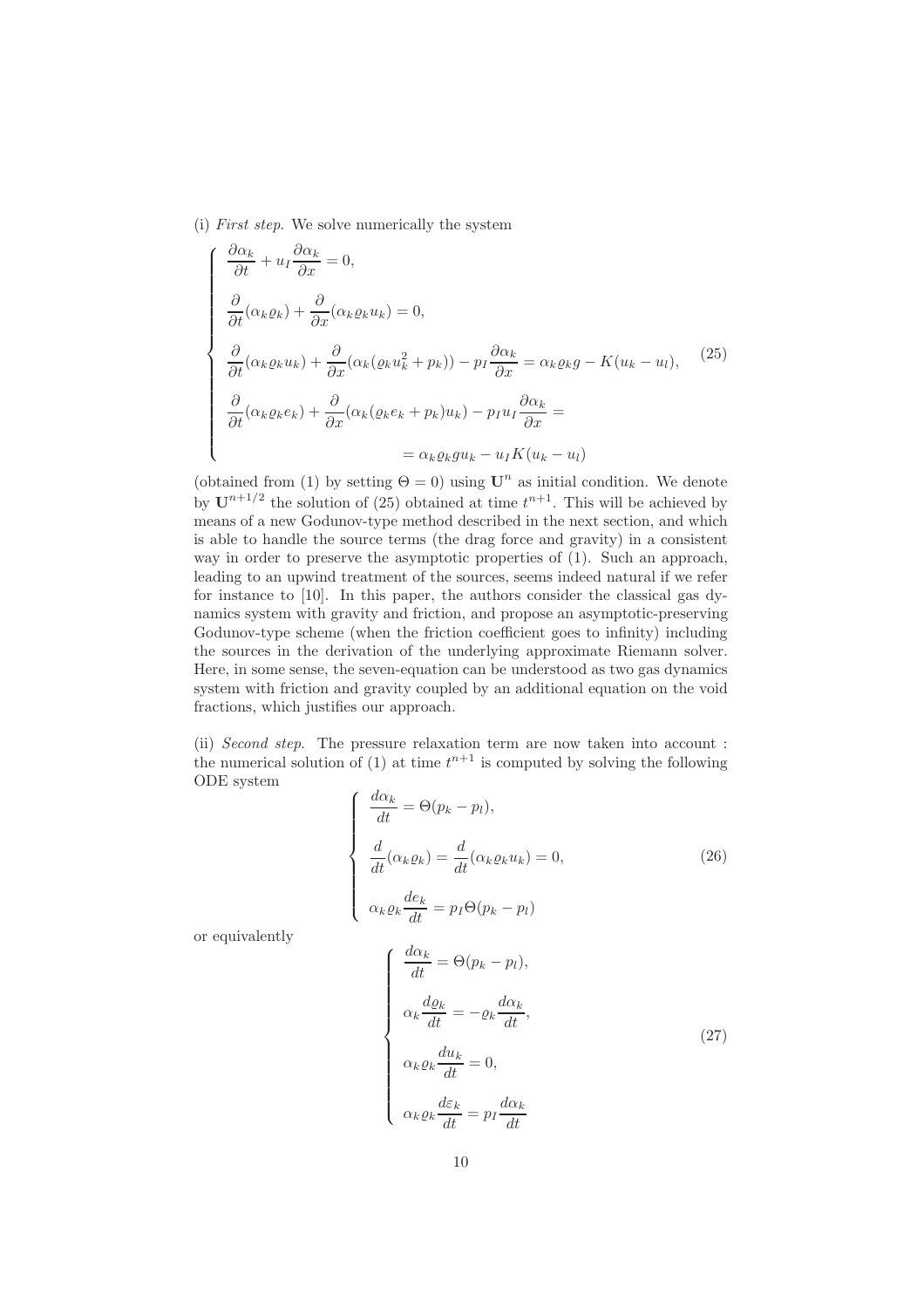with the initial condition  $U^{n+1/2}$ . Actually, this system has already been analyzed and solved numerically in [21]. For reader's convenience and for the sake of completeness, we briefly recall the main ideas of this strategy that we have used in practice, and refer the reader to [21] for the details. The main objective of the procedure is to preserve the positivity of the pressures  $p_1$  and  $p_2$  as well as the maximum principle  $\alpha_k \in [0, 1]$  for the void fractions.

Let us first focus on the void fractions. Using  $(10)$ , the first equation of  $(26)$ equivalently writes

$$
\frac{1}{\alpha_1 \alpha_2} \frac{d\alpha_1}{dt} = \frac{1}{\tau_p} \frac{p_1 - p_2}{p_1 + p_2},
$$

that is, since  $\alpha_1 + \alpha_2 = 1$ ,

$$
\frac{d}{dt}\ln\left(\frac{\alpha_1}{1-\alpha_1}\right) = \frac{1}{\tau_p}\frac{p_1 - p_2}{p_1 + p_2}.
$$

We thus get after integration

$$
\left(\frac{\alpha_1}{1-\alpha_1}\right)(t) = \left(\frac{\alpha_1}{1-\alpha_1}\right)^{n+1/2} \exp\left(\frac{1}{\tau_p} \int_0^t \left(\frac{p_1-p_2}{p_1+p_2}\right)(\tau) d\tau\right). \tag{28}
$$

This formula clearly provides us with an unique definition of  $\alpha_k(t) \in [0,1]$  whatever be the proposed quadrature formula and provided that  $(\alpha_k)^{n+1/2} \in [0,1],$  $k = 1, 2.$ 

Regarding the two pressures  $p_1$  and  $p_2$ , we first write using (27)

$$
\frac{dp_k}{dt} = \frac{\partial p_k}{\partial \rho_k} \frac{d\rho_k}{dt} + \frac{\partial p_k}{\partial \varepsilon_k} \frac{d\varepsilon_k}{dt} = -\left(\frac{\partial p_k}{\partial \rho_k} \frac{\rho_k}{\alpha_k} - \frac{\partial p_k}{\partial \varepsilon_k} \frac{p_I}{\alpha_k \rho_k}\right) \frac{d\alpha_k}{dt}, \quad k = 1, 2. \quad (29)
$$

To avoid cumbersome notations, we propose to set

$$
A_k = \left(\frac{\partial p_k}{\partial \rho_k} \frac{\rho_k}{\alpha_k} - \frac{\partial p_k}{\partial \varepsilon_k} \frac{p_I}{\alpha_k \rho_k}\right), \quad k = 1, 2.
$$

Substracting these two equations and using the first equation of (26) leads to

$$
\frac{d}{dt}(p_k - p_l) + \Theta(A_k - A_l)(p_k - p_l) = 0,
$$

which gives after integration

$$
(p_k - p_l)(t) = (p_k - p_l)^{n+1/2} \exp\left(-\int_0^t \Theta(A_k - A_l)(\tau) d\tau\right), \quad k = 1, 2. \quad (30)
$$

This first equation proves that  $(p_k - p_l)(t)$  and  $(p_k - p_l)^{n+1/2}$  keep the same sign for all t. Now dividing (29) by  $p_k$  gives

$$
\frac{d}{dt}\ln p_k + \frac{\alpha_k A_k}{p_k}\frac{d}{dt}\ln \alpha_k = 0,
$$

and then

$$
\frac{d}{dt}\ln p_1 p_2 + \sum_{k=1}^2 \frac{\alpha_k A_k}{p_k} \frac{d}{dt} \ln \alpha_k = 0.
$$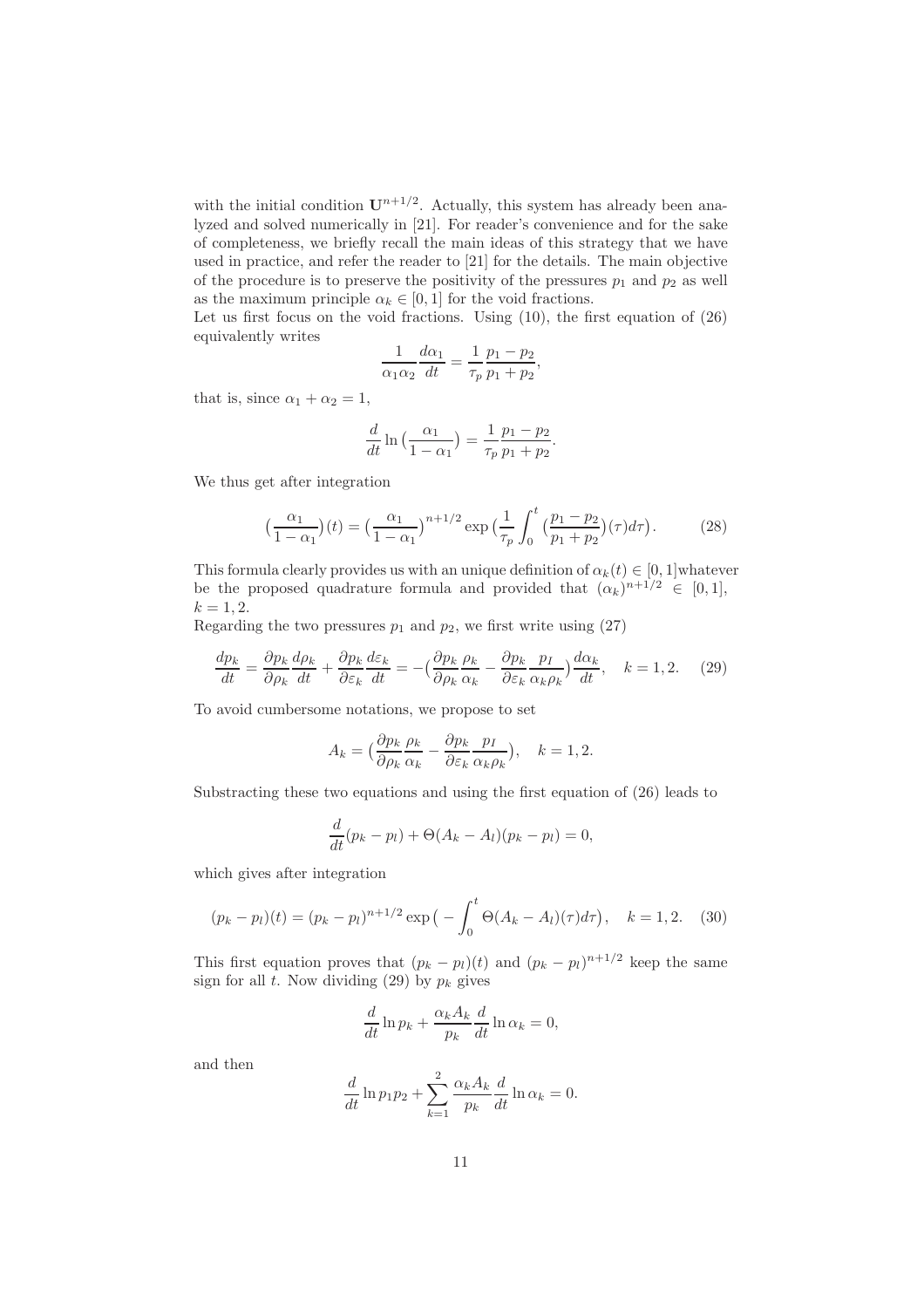Integrating gives

$$
(p_1 p_2)(t) = (p_1 p_2)^{n+1/2} \exp\big(-\int_0^t \big(\sum_{k=1}^2 \frac{\alpha_k A_k}{p_k} \frac{d}{dt} \ln \alpha_k\big)(\tau) d\tau\big). \tag{31}
$$

This second equation shows that  $p_1$  and  $p_2$  have necessarily the same sign provided that  $(p_1p_2)^{n+1/2} > 0$ . Formulas (30) and (31) thus provide us with unique positive values of  $p_1(t)$  and  $p_2(t)$  for all time t, provided that  $(p_1)^{n+1/2} > 0$  and  $(p_2)^{n+1/2} > 0.$ 

On the ground of the above developments, the definition of the numerical solution to system (26) given in [21] is based on a natural discretization of

$$
\begin{cases}\n(\frac{\alpha_1}{1-\alpha_1})(t) = \left(\frac{\alpha_1}{1-\alpha_1}\right)^{n+1/2} \exp\left(\frac{1}{\tau_p}\int_0^t \left(\frac{p_1-p_2}{p_1+p_2}\right)(\tau)d\tau\right), \\
(\alpha_k \varrho_k)(t) = (\alpha_k \varrho_k)^{n+1/2}, \\
(\alpha_k \varrho_k u_k)(t) = (\alpha_k \varrho_k u_k)^{n+1/2}, \\
(p_1-p_2)(t) = (p_1-p_2)^{n+1/2} \exp\left(-\int_0^t \Theta(A_1-A_2)(\tau)d\tau\right), \\
(p_1p_2)(t) = (p_1p_2)^{n+1/2} \exp\left(-\int_0^t \left(\sum_{k=1}^2 \frac{\Theta A_k}{p_k}(p_k-p_l)\right)(\tau)d\tau\right).\n\end{cases}
$$
\n(32)

This strategy clearly allows to define positive pressures  $p_k$  and void fractions  $\alpha_k$ lying in [0, 1]. The partial densities also remain positive provided that they are at the end of the first step.

We now focus in the next section on the numerical approximation of the first step and more precisely on the derivation of a consistent approximate Riemann solver for (25).

## 4 The approximate Riemann solver

The system (25) is again of the general form (3) where  $U$ ,  $F(U)$  and  $B(U)$  are still given by  $(4)$ ,  $(5)$  and  $(8)$  respectively while  $S(U)$  is now defined by

$$
\mathbf{S}(\mathbf{U}) = \begin{pmatrix} 0 \\ \mathbf{S}_1(\mathbf{U}) \\ \mathbf{S}_2(\mathbf{U}) \end{pmatrix}, \quad \mathbf{S}_k(\mathbf{U}) = \begin{pmatrix} 0 \\ \alpha_k \varrho_k g - K(u_k - u_l) \\ \alpha_k \varrho_k g u_k - u_l K(u_k - u_l) \end{pmatrix}.
$$
 (33)

Our purpose is now to construct an approximate Riemann solver for the system (25).

## 4.1 Generalities

We first recall in this section a fairly general method of construction of Riemann solvers for a nonconservative systems with sources of p equations of the form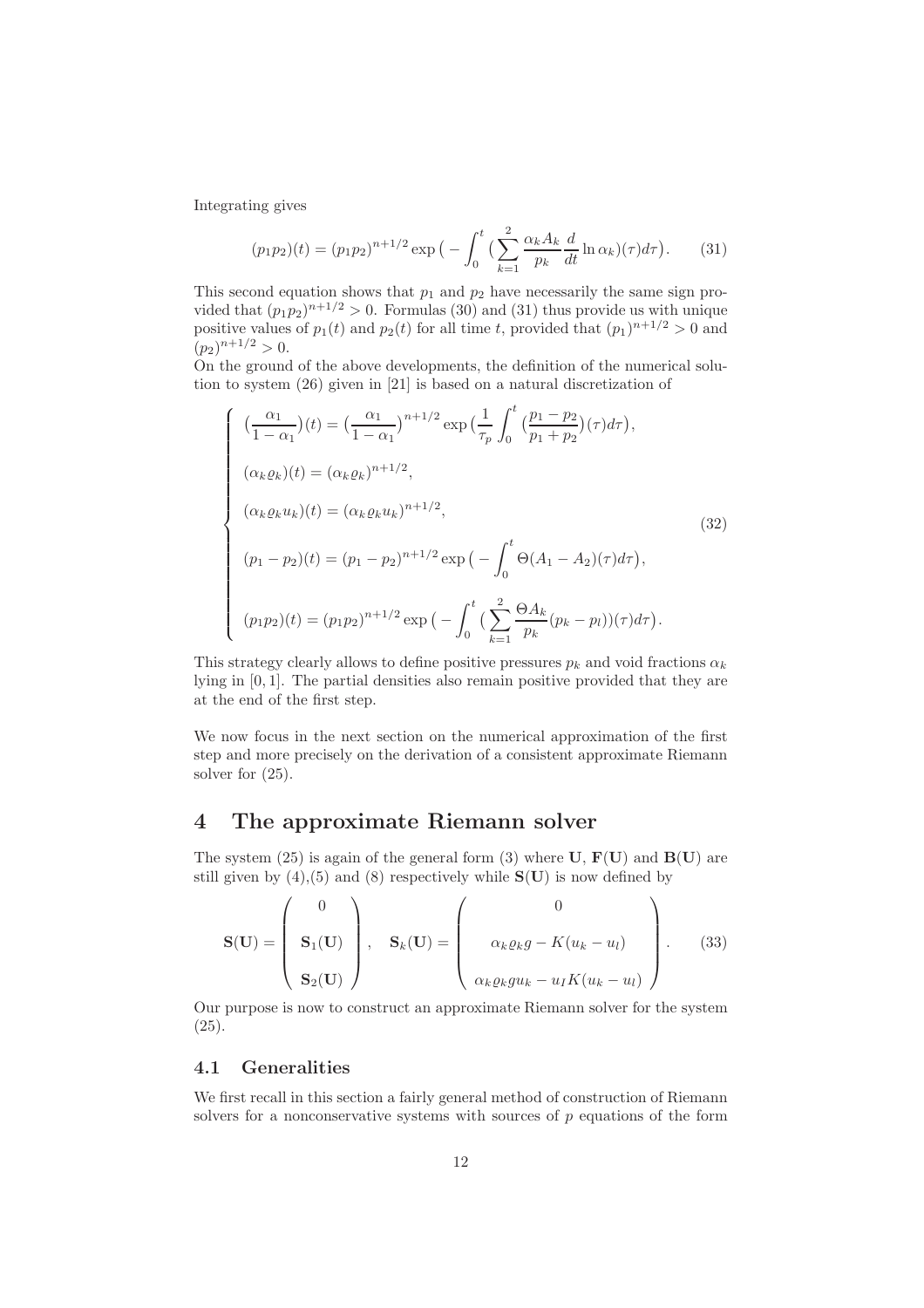(3). More precisely, our main objective is to recall, following Gallice [18], [19] and [20], the notion of consistency with the integral form of (25) of such an approximate Riemann solver.

We first introduce a simple Riemann solver of the form

$$
\mathbf{W}_{\Delta}(\frac{x}{t};\mathbf{U}_{L},\mathbf{U}_{R}) = \begin{cases} \mathbf{U}_{1} = \mathbf{U}_{L}, & \frac{x}{t} < \sigma_{1}, \\ \mathbf{U}_{k}, & \sigma_{k-1} < \frac{x}{t} < \sigma_{k}, \quad k = 2, ..., m, \\ \mathbf{U}_{m+1} = \mathbf{U}_{R}, & \frac{x}{t} > \sigma_{m}. \end{cases}
$$
(34)

It consists of m waves with speeds  $\sigma_k = \sigma_k(\mathbf{U}_L, \mathbf{U}_R), 1 \leq k \leq m$ , and  $m-1$ intermediate states  $\mathbf{U}_k, 2 \leq k \leq m$ , which may depend on  $\Delta = (\Delta x, \Delta t)^{-1}$ . As it is natural, we will first require

$$
\lim_{\substack{\mathbf{U}_L, \mathbf{U}_R \to \mathbf{U} \\ \Delta \to 0}} \mathbf{W}_{\Delta}(\frac{x}{t}; \mathbf{U}_L, \mathbf{U}_R) = \mathbf{U}.
$$
 (35)

Let us now define the consistency in the integral sense.

### 4.1.1 Consistency with the integral form of (25)

We first observe that, under the CFL condition

$$
\max_{1 \le k \le m} |\sigma_k| \frac{\Delta t}{\Delta x} \le \frac{1}{2},\tag{36}
$$

we have

$$
\frac{1}{\Delta x} \int_{-\frac{\Delta x}{2}}^{\frac{\Delta x}{2}} \mathbf{W}_{\Delta}(\frac{x}{\Delta t}; \mathbf{U}_L, \mathbf{U}_R) dx = \frac{1}{2} (\mathbf{U}_L + \mathbf{U}_R) - \frac{\Delta t}{\Delta x} \sum_{k=1}^m \sigma_k (\mathbf{U}_{k+1} - \mathbf{U}_k)
$$

so that

$$
\int_0^{\Delta t} \int_{-\frac{\Delta x}{2}}^{\frac{\Delta x}{2}} \frac{\partial}{\partial t} \mathbf{W}_{\Delta}(\frac{x}{t}; \mathbf{U}_L, \mathbf{U}_R) dx dt = -\Delta t \sum_{k=1}^m \sigma_k (\mathbf{U}_{k+1} - \mathbf{U}_k).
$$

Next, integrating (25) in space and time leads to

$$
\int_0^{\Delta t} \int_{-\frac{\Delta x}{2}}^{\frac{\Delta x}{2}} \frac{\partial}{\partial t} \mathbf{U} dx dt + \int_0^{\Delta t} \int_{-\frac{\Delta x}{2}}^{\frac{\Delta x}{2}} \left\{ \frac{\partial}{\partial x} \mathbf{F}(\mathbf{U}) + \mathbf{B}(\mathbf{U}) \frac{\partial \mathbf{U}}{\partial x} \right\} dx dt = \int_0^{\Delta t} \int_{-\frac{\Delta x}{2}}^{\frac{\Delta x}{2}} \mathbf{S}(\mathbf{U}) dx dt
$$

which gives, focusing ourselves on simple Riemann solutions of the form (34),

$$
\int_{-\frac{\Delta x}{2}}^{\frac{\Delta x}{2}} \mathbf{W}(\frac{x}{\Delta t}; \mathbf{U}_L, \mathbf{U}_R) dx = \frac{\Delta x}{2} (\mathbf{U}_L + \mathbf{U}_R) - \int_0^{\Delta t} \int_{-\frac{\Delta x}{2}}^{\frac{\Delta x}{2}} \left\{ \frac{\partial}{\partial x} \mathbf{F}(\mathbf{W}) + \mathbf{B}(\mathbf{W}) \frac{\partial \mathbf{W}}{\partial x} - \mathbf{S}(\mathbf{W}) \right\} dx dt.
$$

<sup>&</sup>lt;sup>1</sup>In the sequel, the subscript  $\Delta = (\Delta x, \Delta t)$  will indicate a dependence on  $\Delta x$  and  $\Delta t$ .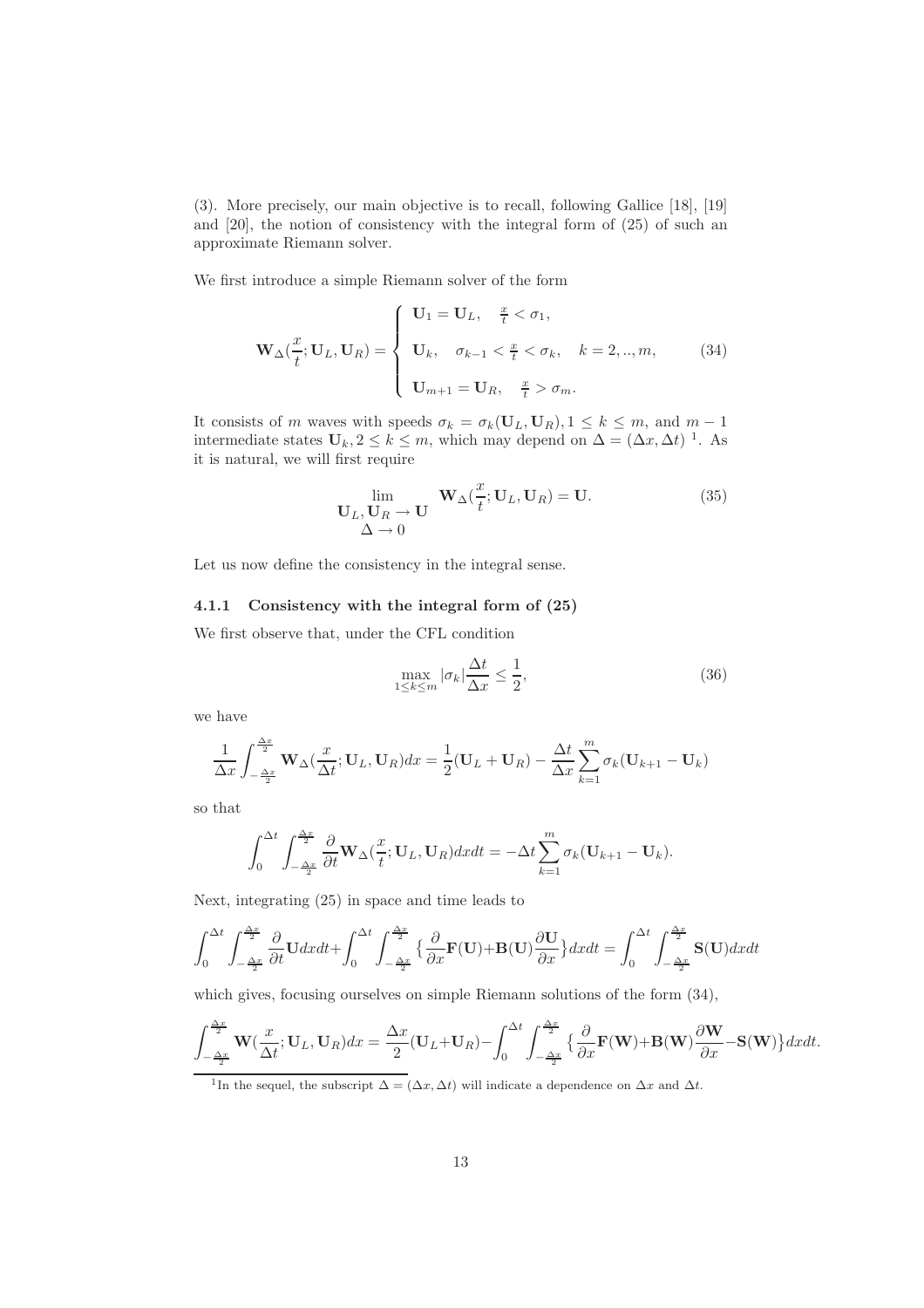Consistency in the integral sense consists in imposing

$$
\int_0^{\Delta t} \int_{-\frac{\Delta x}{2}}^{\frac{\Delta x}{2}} \left\{ \frac{\partial}{\partial x} \mathbf{F}(\mathbf{W}) + \mathbf{B}(\mathbf{W}) \frac{\partial \mathbf{W}}{\partial x} - \mathbf{S}(\mathbf{W}) \right\} dx dt \approx \Delta t \sum_{k=1}^m \sigma_k (\mathbf{U}_{k+1} - \mathbf{U}_k).
$$
\n(37)

More precisely, the Riemann solver (34) is said to be consistent with (3) if there exists a  $p \times p$  matrix  $\mathbf{B}_{\Delta}(\mathbf{U}_L, \mathbf{U}_R)$  and a vector  $\mathbf{S}_{\Delta}(\mathbf{U}_L, \mathbf{U}_R) \in \mathbb{R}^p$  with

$$
\lim_{\begin{array}{c}\n\mathbf{L}_L, \mathbf{U}_R \to \mathbf{U} \\
\Delta \to 0\n\end{array}} \mathbf{B}_{\Delta}(\mathbf{U}_L, \mathbf{U}_R) = \mathbf{B}(\mathbf{U})
$$
\n(38)

and

$$
\lim_{\begin{array}{c}\n\mathbf{U}_L, \mathbf{U}_R \to \mathbf{U} \\
\Delta \to 0\n\end{array}} \mathbf{S}_{\Delta}(\mathbf{U}_L, \mathbf{U}_R) = \mathbf{S}(\mathbf{U})
$$
\n(39)

such that under the CFL condition (36)

$$
\Delta \mathbf{F} + \mathbf{B}_{\Delta}(\mathbf{U}_L, \mathbf{U}_R) \Delta \mathbf{U} - \Delta x \, \mathbf{S}_{\Delta}(\mathbf{U}_L, \mathbf{U}_R) = \sum_{k=1}^m \sigma_k (\mathbf{U}_{k+1} - \mathbf{U}_k) \tag{40}
$$

where as usual  $\Delta U = U_L - U_R$  and  $\Delta F = F(U_R) - F(U_L)$ . Note that the left-hand side of (36) is obtained by an exact calculation of the left-hand side of  $(37)$  where the exact matrix **B** and the exact vector **S** have been replaced with  $B_\Delta$  and  $S_\Delta$ . Observe also that we recover the usual definition of consistency associated with systems of conservation laws when the non-conservative products and the sources are not present in the model (see for instance [26]).

### 4.1.2 The Godunov-type method

The Godunov-type method associated with the simple Riemann solver (34) is then defined as usual by

$$
\begin{cases}\n\mathbf{U}_{i}^{n+1} = \frac{1}{\Delta x} \left\{ \int_{-\frac{\Delta x}{2}}^{0} \mathbf{W}_{\Delta}(\frac{x}{\Delta t}; \mathbf{U}_{i}^{n}, \mathbf{U}_{i+1}^{n}) dx + \int_{0}^{\frac{\Delta x}{2}} \mathbf{W}_{\Delta}(\frac{x}{\Delta t}; \mathbf{U}_{i-1}^{n}, \mathbf{U}_{i}^{n}) dx \right\}.\n\end{cases} \tag{41}
$$

Assuming that the Riemann solver (34) is consistent with (3) and setting

$$
\mathbf{G}_{\Delta}(\mathbf{U}_L, \mathbf{U}_R) = \frac{1}{2} \left\{ \mathbf{F}(\mathbf{U}_L) + \mathbf{F}(\mathbf{U}_R) - \sum_{k=1}^m |\sigma_k| (\mathbf{U}_{k+1} - \mathbf{U}_k) \right\}
$$
(42)

one can check that, under the CFL condition (36), the associated Godunov-type method reads

$$
\begin{cases}\n\mathbf{U}_{i}^{n+1} = \mathbf{U}_{i}^{n} - \frac{\Delta t}{\Delta x} (\mathbf{G}_{i+\frac{1}{2}}^{n} - \mathbf{G}_{i-\frac{1}{2}}^{n}) - \frac{\Delta t}{2\Delta x} \left\{ \mathbf{B}_{i-\frac{1}{2}}^{n} (\mathbf{U}_{i}^{n} - \mathbf{U}_{i-1}^{n}) + \right. \\
\left. + \mathbf{B}_{i+\frac{1}{2}}^{n} (\mathbf{U}_{i+1}^{n} - \mathbf{U}_{i}^{n}) \right\} + \frac{\Delta t}{2} (\mathbf{S}_{i+\frac{1}{2}}^{n} + \mathbf{S}_{i-\frac{1}{2}}^{n})\n\end{cases} \tag{43}
$$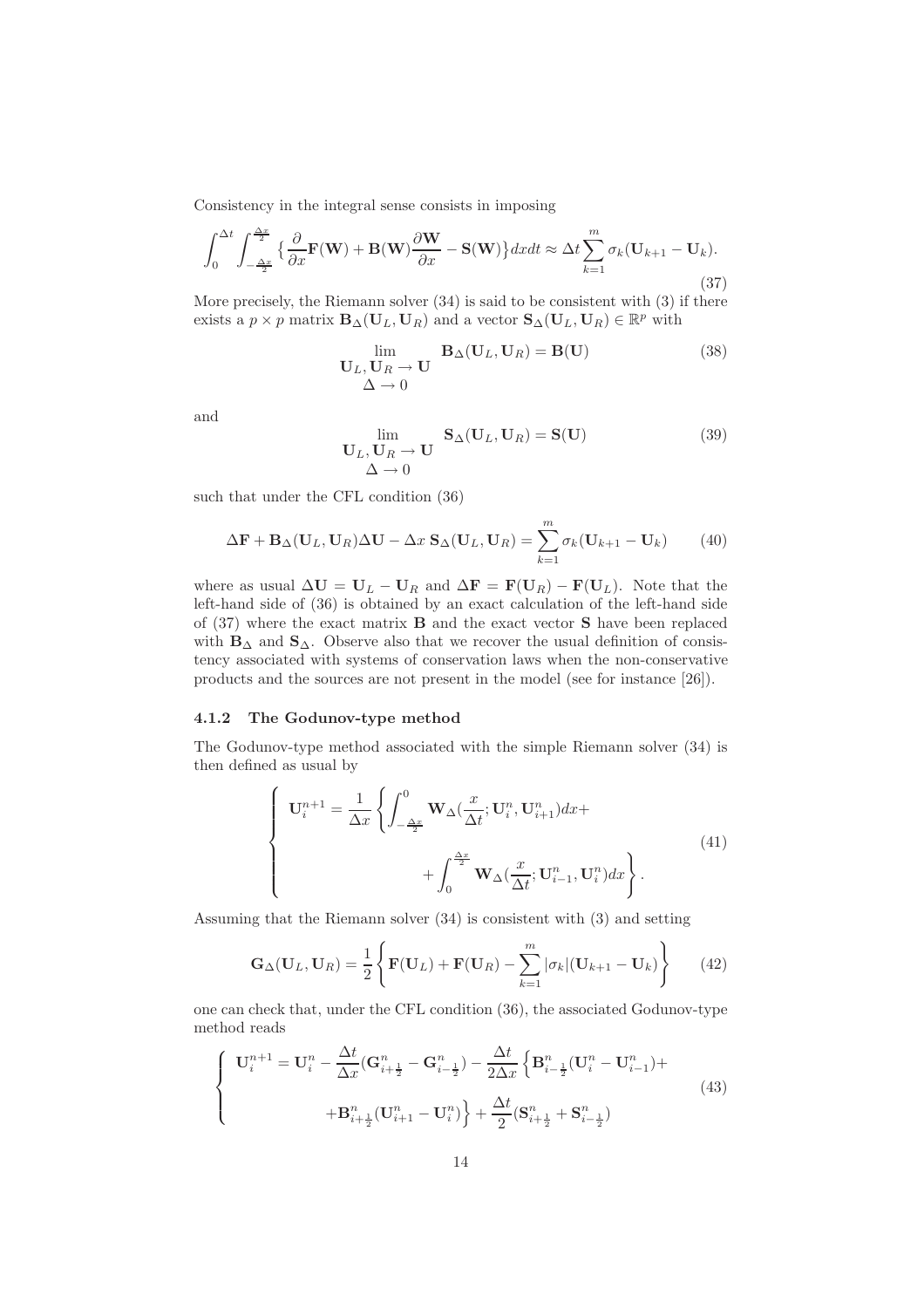where for all i

$$
\begin{cases} \mathbf{G}_{i+\frac{1}{2}}^n = \mathbf{G}_{\Delta}(\mathbf{U}_i^n, \mathbf{U}_{i+1}^n), \ \mathbf{B}_{i+\frac{1}{2}}^n = \mathbf{B}_{\Delta}(\mathbf{U}_i^n, \mathbf{U}_{i+1}^n), \\ \mathbf{S}_{i+\frac{1}{2}}^n = \mathbf{S}_{\Delta}(\mathbf{U}_i^n, \mathbf{U}_{i+1}^n). \end{cases} \tag{44}
$$

Once the approximate Riemann solver is defined according to (40), the proposed Godunov-type method is then very classical. We note however that the nonconservative products and the sources are taken into account in the definition of consistency, and then clearly receive an upwind treatment in formula (43).

## 4.2 Construction of the Riemann solver

In order to construct an approximate Riemann solver for the system (25), it is first convenient to associate to (25) the linearized system

$$
\begin{cases}\n\frac{\partial \alpha_k}{\partial t} + u_I \frac{\partial \alpha_k}{\partial x} = 0, \\
\frac{\partial \alpha_k \varrho_k}{\partial t} + \frac{\partial \alpha_k \varrho_k u_k}{\partial x} = 0, \\
\frac{\partial \alpha_k \varrho_k u_k}{\partial t} + \frac{\partial}{\partial x} (\alpha_k \varrho_k u_k^2 + \Pi_k) - p_I \frac{\partial \alpha_k}{\partial x} = \alpha_k \varrho_k g - K(u_k - u_l), \\
\frac{\partial \alpha_k \varrho_k e_k}{\partial t} + \frac{\partial}{\partial x} ((\alpha_k \varrho_k e_k + \Pi_k) u_k) - p_I u_I \frac{\partial \alpha_k}{\partial x} = \\
= \alpha_k \varrho_k g u_k - u_I K(u_k - u_l), \\
\frac{\partial C_k}{\partial t} + u_I \frac{\partial C_k}{\partial x} = 0,\n\end{cases} (45)
$$

 $k, l = 1, 2, l \neq k$ , which is obtained by replacing  $\alpha_k p_k$  by  $\Pi_k$  and introducing a new variable  $C_k > 0$  which plays the role of a Lagrangian sound speed. This approach allows to relax the possibly strong nonlinearities involved in the pressure laws and is similar to the one used fo instance in the well-known HLLC approach, or in the relaxation schemes (see for instance [7] and [11], and the references therein). Setting

$$
\mathbf{V}_k = (\alpha_k, C_k, \varrho_k, u_k, e_k, \Pi_k)^T, \quad k = 1, 2,
$$
\n(46)

we assume as given the pair  $(\mathbf{V}_{k,L}, \mathbf{V}_{k,R})$  with

$$
\Pi_{k,\lambda} = \alpha_{k,\lambda} p_{k,\lambda}, \quad p_{k,\lambda} = p_k(\varrho_{k,\lambda}, \varepsilon_{k,\lambda}), \quad \lambda = L, R. \tag{47}
$$

Defining  $\Pi_k$  at its equilibrium value  $\alpha_k p_k$  for the left and right states of the Riemann initial condition implies that the consistency relations (40) are identical, the system under consideration being linearized (*i.e.* (45)) or not (*i.e.* (25)). We construct the Riemann solver as follows.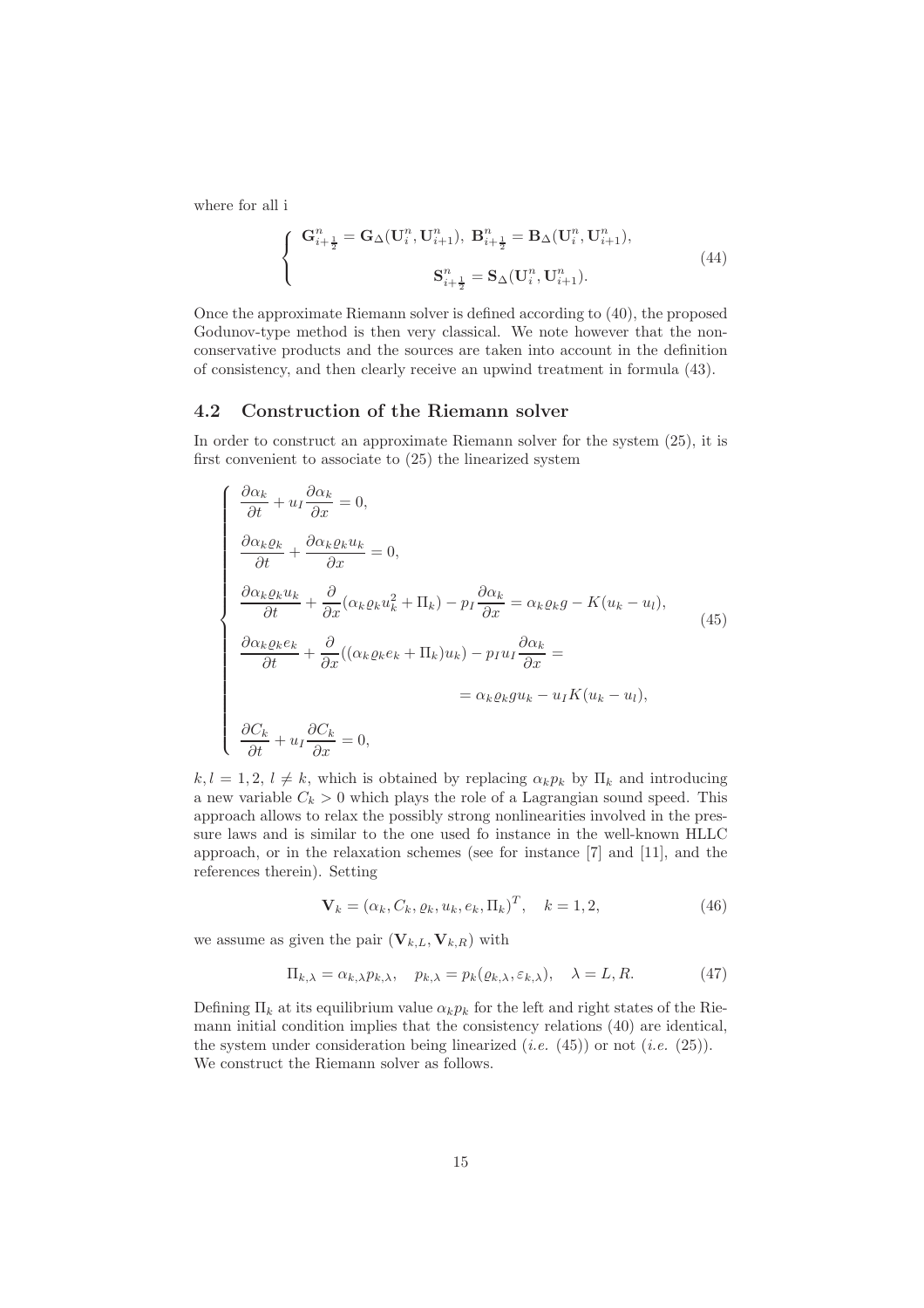## 4.2.1 First notations and form of the approximate Riemann solver

We first introduce an approximation

$$
u_I^* = u_I^*(\mathbf{V}_L, \mathbf{V}_R), \mathbf{V}_{\lambda} = \begin{pmatrix} \mathbf{V}_{1,\lambda} \\ \mathbf{V}_{2,\lambda} \end{pmatrix}, \lambda = L, R,
$$

of the interfacial velocity  $u_I$  which will be determined in the sequel. Then the first and last equations (45) lead us to take

$$
\alpha_{k,\Delta}(\frac{x}{t}; \mathbf{V}_L, \mathbf{V}_R) = \begin{cases} \alpha_{k,L}, & \frac{x}{t} < u_I^*, \\ \alpha_{k,R}, & \frac{x}{t} > u_I^* \end{cases}
$$
(48)

and

$$
C_{k,\Delta}(\frac{x}{t}; \mathbf{V}_L, \mathbf{V}_R) = \begin{cases} C_{k,L}, & \frac{x}{t} < u_I^*, \\ C_{k,R}, & \frac{x}{t} > u_I^*. \end{cases}
$$
(49)

For  $k = 1, 2$ , we next introduce a function  $V_{k,\Delta}$  of the form

$$
\mathbf{V}_{k,\Delta}(\frac{x}{t};\mathbf{V}_L,\mathbf{V}_R) = \begin{cases} \mathbf{V}_{k,L}, & \frac{x}{t} < \sigma_{k,1}, \\ \mathbf{V}_{k,L}^*, & \sigma_{k,1} < \frac{x}{t} < \sigma_{k,2}, \\ \mathbf{V}_{k,R}^*, & \sigma_{k,2} < \frac{x}{t} < \sigma_{k,3}, \\ \mathbf{V}_{k,R}, & \frac{x}{t} > \sigma_{k,3} \end{cases}
$$
(50)

where the wave speed estimates  $\sigma_{k,1} < \sigma_{k,2} < \sigma_{k,3}$  are given by

$$
\begin{cases}\n\sigma_{k,1} = u_{k,L} - \frac{C_{k,L}}{\varrho_{k,L}}, \\
\sigma_{k,2} = \sigma_2 = u_I^*, \\
\sigma_{k,3} = u_{k,R} + \frac{C_{k,R}}{\varrho_{k,R}}.\n\end{cases}
$$
\n(51)

Note that by (48) and (49) we have

$$
\alpha_{k,\lambda}^* = \alpha_{k,\lambda}, \quad C_{k,\lambda}^* = C_{k,\lambda}, \quad \lambda = L, R. \tag{52}
$$

Now, if we set using obvious notations

$$
\mathbf{U}_{k,\lambda} = \mathbf{U}_k(\mathbf{V}_{k,\lambda}), \quad \mathbf{U}_{k,\lambda}^* = \mathbf{U}_k(\mathbf{V}_{k,\lambda}^*), \quad \mathbf{U}_{\lambda} = \left(\begin{array}{c} \alpha_{1,\lambda} \\ \mathbf{U}_{1,\lambda} \\ \mathbf{U}_{2,\lambda} \end{array}\right), \quad \lambda = L, R, (53)
$$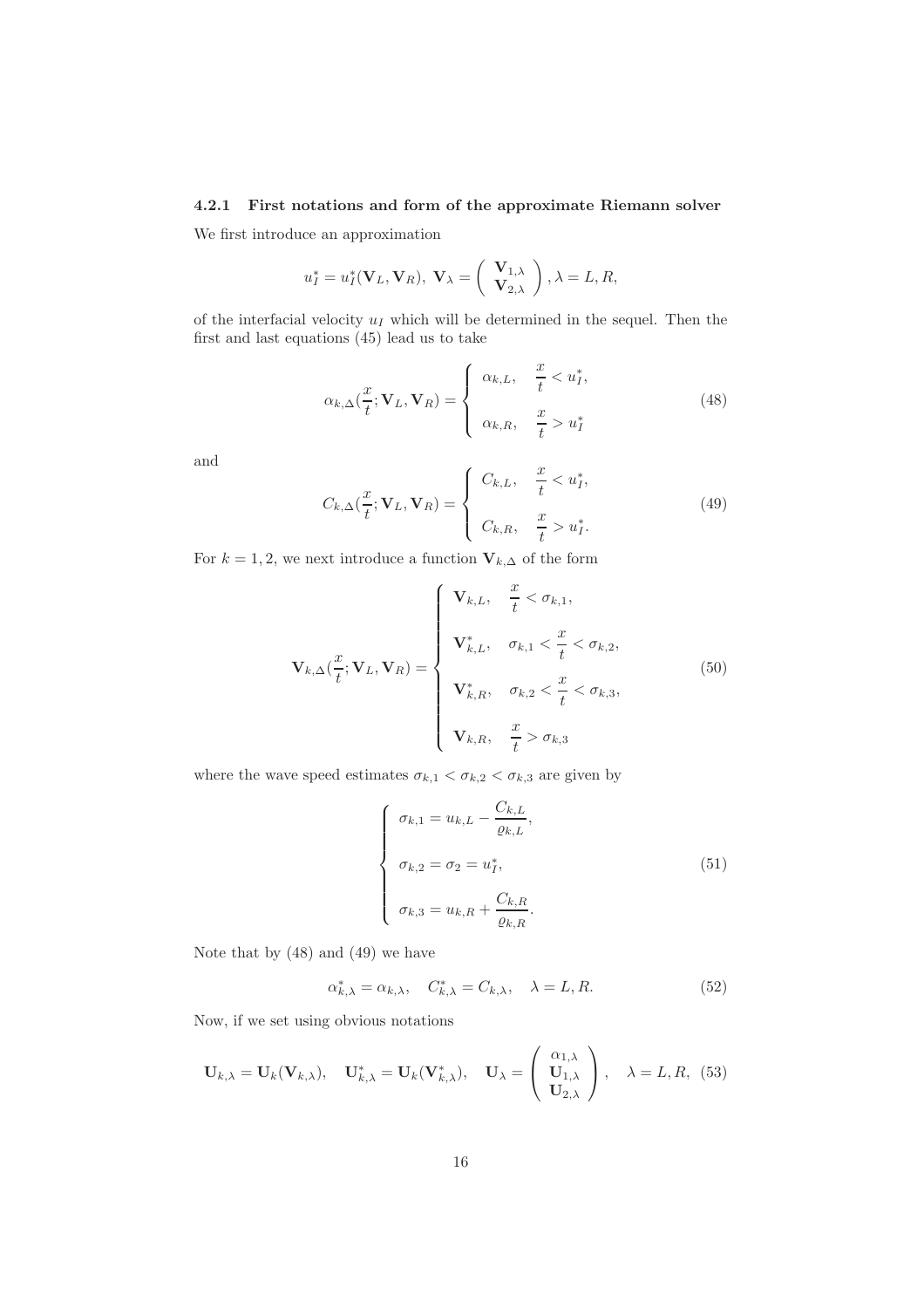the Riemann solver is taken in the form

$$
\mathbf{W}_{\Delta}(\frac{x}{t}; \mathbf{U}_{L}, \mathbf{U}_{R}) = \begin{pmatrix} \alpha_{1,\Delta}(\frac{x}{t}; \mathbf{V}_{L}, \mathbf{V}_{R}) \\ \mathbf{W}_{1,\Delta}(\frac{x}{t}; \mathbf{U}_{L}, \mathbf{U}_{R}) \\ \mathbf{W}_{2,\Delta}(\frac{x}{t}; \mathbf{U}_{L}, \mathbf{U}_{R}) \end{pmatrix}
$$
(54)

with

$$
\mathbf{W}_{k,\Delta}(\frac{x}{t};\mathbf{U}_{L},\mathbf{U}_{R}) = \begin{cases} \mathbf{U}_{k,L}, & \frac{x}{t} < \sigma_{k,1}, \\ \mathbf{U}_{k,L}^{*}, & \sigma_{k,1} < \frac{x}{t} < \sigma_{2}, \\ \mathbf{U}_{k,R}^{*}, & \sigma_{2} < \frac{x}{t} < \sigma_{k,3}, \\ \mathbf{U}_{k,R}, & \frac{x}{t} > \sigma_{k,3}. \end{cases}
$$
(55)

Indeed, in (50) (resp. in (55)),  $\mathbf{V}_{k,\lambda}^*$  (resp.  $\mathbf{U}_{k,\lambda}^*$ ) and  $\sigma_2 = u_I^*$  will depend on  $\Delta = (\Delta x, \Delta t).$ 

We note that the unknowns  $V_{k,\lambda}$  or  $U_{k,\lambda}$  associated with the phase k possibly jump across the k-acoustic waves  $\sigma_{k,1}$  and  $\sigma_{k,3}$  and the coupling wave  $\sigma_2$ , but never across the *l*-acoustic waves  $\sigma_{l,1}$  and  $\sigma_{l,3}$ ,  $l \neq k$ . This is natural since  $\alpha_k$  is constant across all the acoustic waves by (48), so that the evolution of the two phases are decoupled in these regions (see section 2.1 above). We also note that the contact-discontinuities  $u_k$ ,  $k = 1, 2$  have been removed from the Riemann solver like in a HLL-approach. This allows at least in the subsonic regime to drop the difficulty related to the wave positions, that is to avoid switching from one wave configuration to another depending on whether  $u_1 < u_2$  or not. We will then get an explicit approximate Riemann solver.

## 4.2.2 The consistency relations

It thus remains to define the wave speed  $u_I^*$  and the intermediate states  $V^*_{k,\lambda}, k =$  $1, 2, \lambda = L, R$ , in such a way that the approximate Riemann solver is consistent with the integral form of system (25), or equivalently that the consistency relations (40) are valid. This first necessitates to define the matrix  $\mathbf{B}_{\Delta}$  and the vector  $S_\Delta$ . We propose to simply set

$$
\mathbf{S}_{\Delta} = \begin{pmatrix} 0 \\ \mathbf{S}_{1,\Delta} \\ \mathbf{S}_{2,\Delta} \end{pmatrix}, \quad \mathbf{S}_{k,\Delta} = \begin{pmatrix} 0 \\ \widetilde{\alpha_k \varrho_k} g - K(\widetilde{u_k - u_l}) \\ \widetilde{\alpha_k \varrho_k} g \widetilde{u}_k - \widetilde{u}_l K(\widetilde{u_k - u_l}) \end{pmatrix}
$$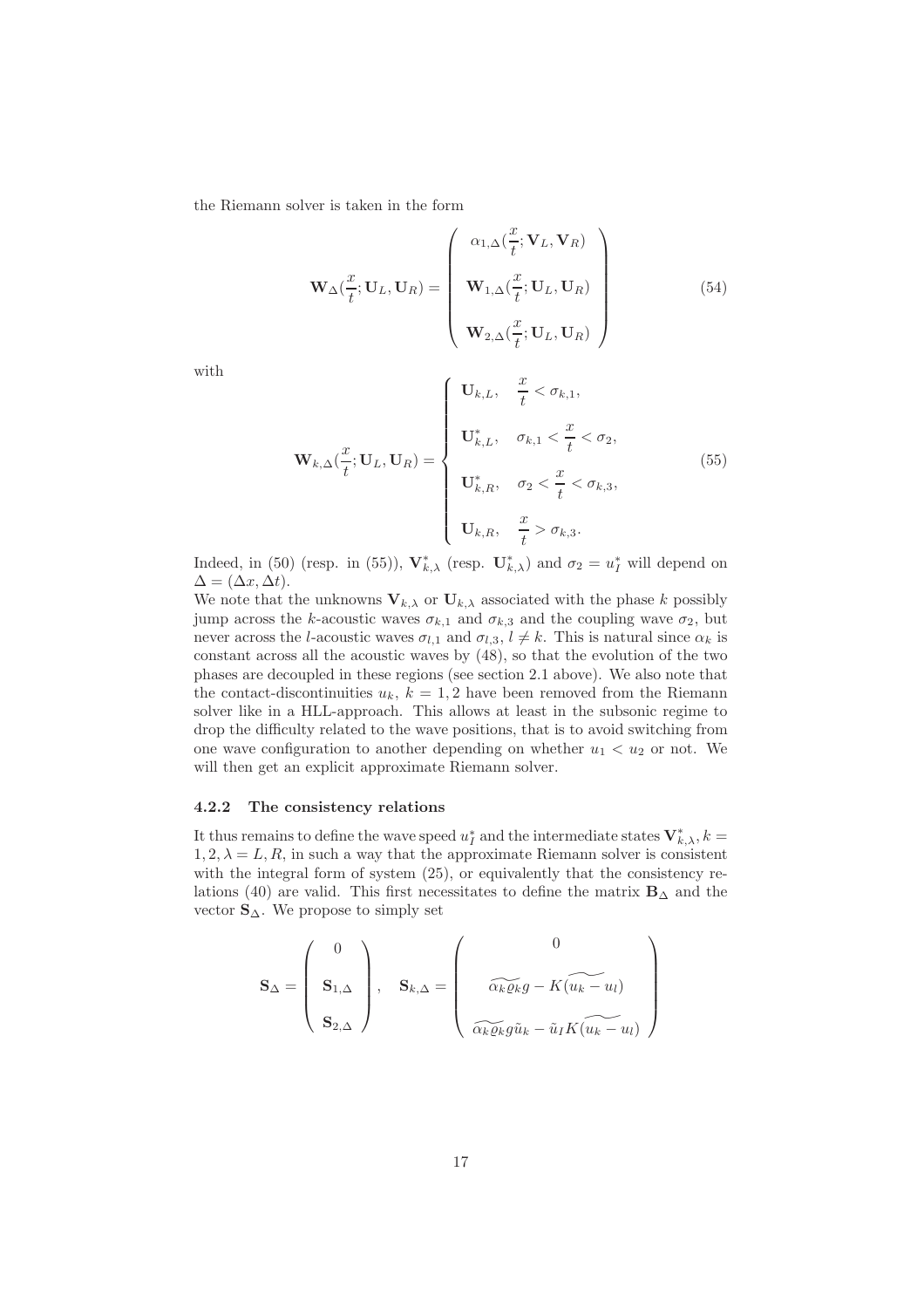and

$$
\mathbf{B}_{\Delta} = \left( \begin{array}{ccc} \tilde{u}_{I} & \vdots & \\ 0 & \vdots & \\ -\tilde{p}_{I} & \vdots & \\ -\tilde{p}_{I}\tilde{u}_{I} & \vdots & \\ 0 & \vdots & \\ \tilde{p}_{I} & \vdots & \end{array} \right).
$$

where  $\widetilde{\alpha_k \varrho_k}, \tilde{u}_k, K(\widetilde{u_k - u_l}), \tilde{u}_I$  and  $\tilde{p}_I$  are consistent approximations of  $\alpha_k \varrho_k, u_k, K(u_k-\widetilde{u}_I)$  $u_l$ ,  $u_I$  and  $p_I$  respectively. In addition, we assume

$$
K(u_2 - u_1) = -K(u_1 - u_2).
$$
 (56)

Then the general consistency relation (40) gives on the one hand

$$
\tilde{u}_I = u_I^* \tag{57}
$$

and on the other hand for  $k = 1, 2$ 

$$
\begin{cases}\n\Delta \mathbf{F}_k - \begin{pmatrix} 0\\ \tilde{p}_I\\ \tilde{p}_I \tilde{u}_I \end{pmatrix} \Delta \alpha_k - \Delta x \, \mathbf{S}_{k,\Delta} = \sigma_{k,1} (\mathbf{U}_{k,L}^* - \mathbf{U}_{k,L}) +\\
+ u_I^* (\mathbf{U}_{k,R}^* - \mathbf{U}_{k,L}^*) + \sigma_{k,3} (\mathbf{U}_{k,R} - \mathbf{U}_{k,R}^*).\n\end{cases} \tag{58}
$$

### 4.2.3 Definition of the intermediate states

We have now to determine the pair  $(\mathbf{V}_{k,L}^*, \mathbf{V}_{k,R}^*)$  or equivalently the pair  $(\mathbf{U}_{k,L}^*, \mathbf{U}_{k,R}^*)$ .

The mass equations. We begin by writing the Rankine-Hugoniot jump relations for the mass conservation equation at each wave with speed  $\sigma_{k,l}, 1 \leq l \leq 3$ :

$$
\begin{cases}\n\sigma_{k,1}(\varrho_{k,L}^* - \varrho_{k,L}) = \varrho_{k,L}^* u_{k,L}^* - \varrho_{k,L} u_{k,L}, \\
\sigma_2(\alpha_{k,R}\varrho_{k,R}^* - \alpha_{k,L}\varrho_{k,L}^*) = \alpha_{k,R}\varrho_{k,R}^* u_{k,R}^* - \alpha_{k,L}\varrho_{k,L}^* u_{k,L}^*, \\
\sigma_{k,3}(\varrho_{k,R} - \varrho_{k,R}^*) = \varrho_{k,R} u_{k,R} - \varrho_{k,R}^* u_{k,R}^*. \n\end{cases} (59)
$$

By summing the above equations (59), we obtain that the first component of the consistency condition (58) is trivially satisfied. Together with the expressions (51) of  $\sigma_{k,l}$ ,  $1 \leq l \leq 3$  the first and third relations (59) yield

$$
\begin{cases}\n\sigma_{k,1} = u_{k,L} - \frac{C_{k,L}}{\varrho_{k,L}} = u_{k,L}^* - \frac{C_{k,L}}{\varrho_{k,L}^*},\\ \n\sigma_{k,3} = u_{k,R} + \frac{C_{k,R}}{\varrho_{k,R}} = u_{k,R}^* + \frac{C_{k,R}}{\varrho_{k,R}^*}\n\end{cases}
$$
\n(60)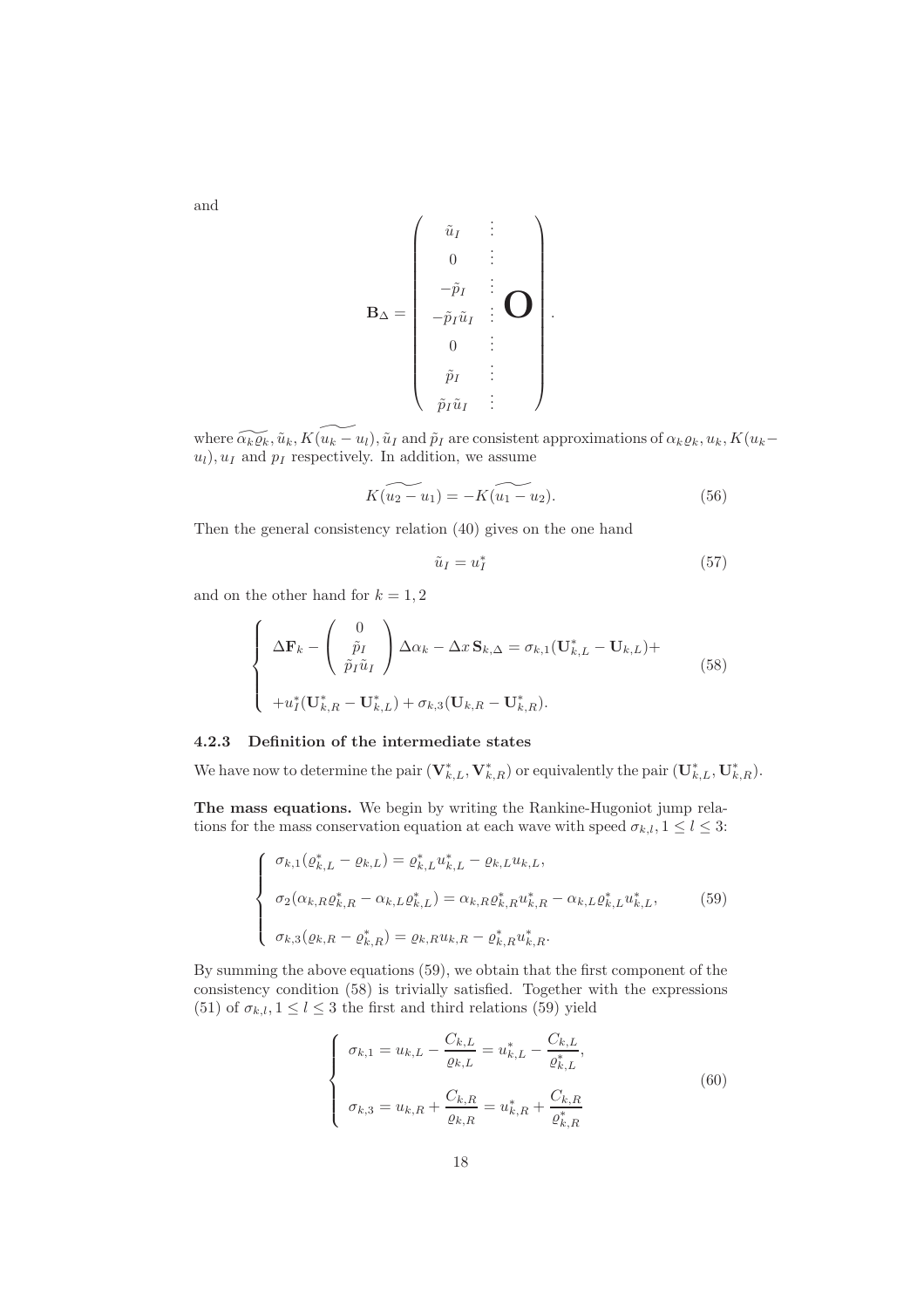while the second relation (59) reads

$$
j_k \stackrel{def}{=} \alpha_{k,L} \varrho_{k,L}^* (u_{k,L}^* - u_I^*) = \alpha_{k,R} \varrho_{k,R}^* (u_{k,R}^* - u_I^*).
$$
 (61)

The momentum equations. We next consider the momentum conservation equation. The idea consists here in taking into account the source term only when crossing the wave with speed  $\sigma_2 = u_I^*$ . We thus write the Rankine-Hugoniot jump relations for the *homogeneous* momentum conservation equation at the acoustic waves whose speeds are  $\sigma_{k,1}$  and  $\sigma_{k,3}$ :

$$
\begin{cases}\n\sigma_{k,1}\alpha_{k,L}(\varrho_{k,L}^*u_{k,L}^*-\varrho_{k,L}u_{k,L}) = \alpha_{k,L}(\varrho_{k,L}^*u_{k,L}^{*2} - \varrho_{k,L}u_{k,L}^2) + \\
+ \Pi_{k,L}^* - \Pi_{k,L}, \\
\sigma_{k,3}\alpha_{k,R}(\varrho_{k,R}u_{k,R} - \varrho_{k,R}^*u_{k,R}^*) = \alpha_{k,R}(\varrho_{k,R}u_{k,R}^2 - \varrho_{k,R}^*u_{k,R}^{*2}) + \\
+ \Pi_{k,R} - \Pi_{k,R}^*.\n\end{cases} \tag{62}
$$

We supplement the above equations (62) with the second component of the consistency relation (58) which reads

$$
\begin{cases}\n\Delta(\alpha_k \varrho_k u_k^2 + \Pi_k) - \tilde{p}_I \Delta \alpha_k - \Delta x \left( \widetilde{\alpha_k \varrho_k} g - K(u_k - u_l) \right) = \\
= \sigma_{k,1} \alpha_{k,L} (\varrho_{k,L}^* u_{k,L}^* - \varrho_{k,L} u_{k,L}) + u_I^* (\alpha_{k,R} \varrho_{k,R}^* u_{k,R}^* - \alpha_{k,L} \varrho_{k,L}^* u_{k,L}^*) + \\
+ \sigma_{k,3} \alpha_{k,R} (\varrho_{k,R} u_{k,R} - \varrho_{k,R}^* u_{k,R}^*).\n\end{cases}
$$

Using (62), we obtain

$$
\begin{cases}\nu_{I}^{*}(\alpha_{k,R} \varrho_{k,R}^{*} u_{k,R}^{*} - \alpha_{k,L} \varrho_{k,L}^{*} u_{k,L}^{*}) = \alpha_{k,R} \varrho_{k,R}^{*} u_{k,R}^{*2} - \alpha_{k,L} \varrho_{k,L}^{*} u_{k,L}^{*2} - \\
-\tilde{p}_{I}(\alpha_{k,R} - \alpha_{k,L}) + \Pi_{k,R}^{*} - \Pi_{k,L}^{*} - \Delta x \left(\widetilde{\alpha_{k}\varrho_{k}}g - K(\widetilde{u_{k}} - u_{l})\right)\n\end{cases} \tag{63}
$$

In fact, this equation may be viewed as a Rankine-Hugoniot jump relation when crossing the coupling wave whose speed is  $u_I^*$  provided that the source term acts as a Dirac mass located along that wave.

Let us now arrange these relations in a more convenient way. By using the expression (60) of  $\sigma_{k,1}$  the first equation (62) becomes

$$
\begin{cases} \left(u_{k,L}^* - \frac{C_{k,L}}{\varrho_{k,L}^*}\right) \varrho_{k,L}^* u_{k,L}^* - \left(u_{k,L} - \frac{C_{k,L}}{\varrho_{k,L}}\right) \varrho_{k,L} u_{k,L} = \\ \qquad \qquad = \varrho_{k,L}^* u_{k,L}^{*2} - \varrho_{k,L} u_{k,L}^2 + \frac{1}{\alpha_{k,L}} (\Pi_{k,L}^* - \Pi_{k,L}) \end{cases}
$$

or

$$
\Pi_{k,L}^* = \Pi_{k,L} - \alpha_{k,L} C_{k,L} (u_{k,L}^* - u_{k,L}).
$$
\n(64)

Similarly, the second equation (62) reads

$$
\Pi_{k,R}^* = \Pi_{k,R} + \alpha_{k,R} C_{k,R} (u_{k,R}^* - u_{k,R}).
$$
\n(65)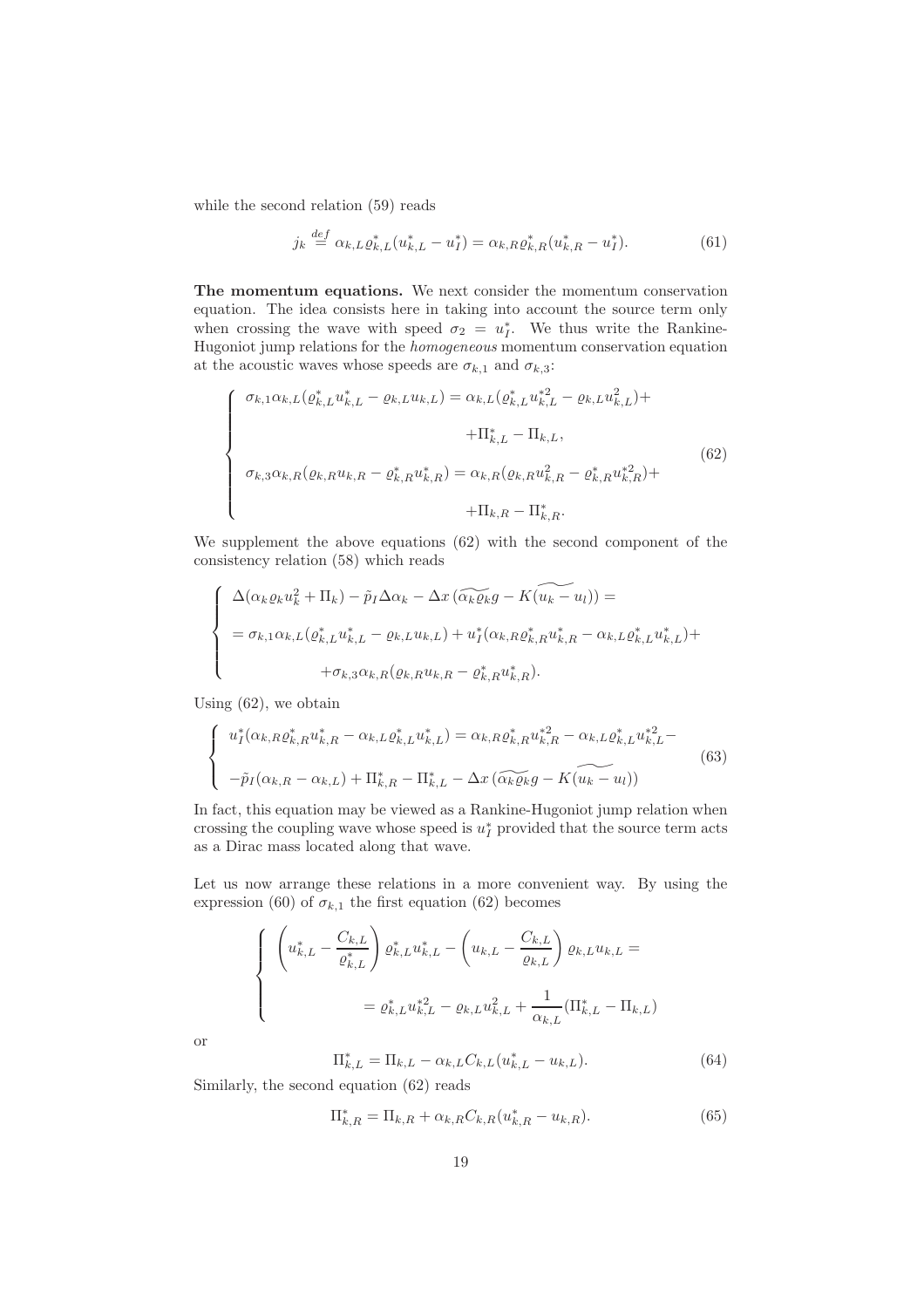On the other hand, by using (61), the equation (63) becomes

$$
\begin{cases} \n\Pi_{k,R}^* - \Pi_{k,L}^* = j_k (u_{k,L}^* - u_{k,R}^*) + \tilde{p}_I (\alpha_{k,R} - \alpha_{k,L}) + \\
\qquad + \Delta x \left( \widetilde{\alpha_k \varrho_k} g - K(\widetilde{u_k - u_l}) \right). \n\end{cases} \tag{66}
$$

Then, replacing in (66)  $\Pi_{k,L}^*$  and  $\Pi_{k,R}^*$  by their expressions (64) and (65) gives

$$
\begin{cases} \Delta \Pi_k - \tilde{p}_I \Delta \alpha_k = j_k (u_{k,L}^* - u_{k,R}^*) + 2(\alpha_k C_k u_k)_a - \\ \quad - (\alpha_{k,L} C_{k,L} u_{k,L}^* + \alpha_{k,R} C_{k,R} u_{k,R}^*) + \Delta x \left( \widetilde{\alpha_k \varrho_k} g - K(u_k - u_l) \right) \end{cases}
$$

where here and in all the sequel  $\varphi_a = \frac{1}{2}(\varphi_L + \varphi_R)$  will denote the arithmetic average of any pair of quantities  $(\varphi_L, \varphi_R)$ . Notice that (60) and (61) yield

$$
\begin{cases}\nj_{k}u_{k,L}^{*}-\alpha_{k,L}C_{k,L}u_{k,L}^{*}=j_{k}\left(u_{k,L}^{*}-\frac{C_{k,L}}{\varrho_{k,L}^{*}}\right)-\alpha_{k,L}C_{k,L}u_{I}^{*}=\n\\
=\sigma_{k,1}j_{k}-\alpha_{k,L}C_{k,L}u_{I}^{*}\n\end{cases}
$$

and

$$
\begin{cases}\nj_{k}u_{k,R}^{*} + \alpha_{k,R}C_{k,R}u_{k,R}^{*} = j_{k}\left(u_{k,R}^{*} + \frac{C_{k,R}}{\varrho_{k,R}^{*}}\right) + \alpha_{k,R}C_{k,R}u_{I}^{*} = \\
= \sigma_{k,3}j_{k} + \alpha_{k,R}C_{k,R}u_{I}^{*}.\n\end{cases}
$$

Then, taking (47) into account, we obtain

$$
\begin{cases}\n\Delta(\alpha_k p_k) - \tilde{p}_I \Delta \alpha_k = (\sigma_{k,1} - \sigma_{k,3})j_k + 2\left\{(\alpha_k C_k u_k)_a - (\alpha_k C_k)_a u_I^*\right\} \\
+ \Delta x \left(\widetilde{\alpha_k \varrho_k} g - K(u_k - u_l)\right).\n\end{cases} \tag{67}
$$

The interfacial velocity  $u_I^*$ . Let us now define the approximate interfacial velocity  $u_I^*$ . The definition (12) of  $u_I$  leads us to set

$$
u_I^* = \beta_L u_{1,L}^* + (1 - \beta_L) u_{2,L}^*, \quad \beta_L = \frac{\chi \alpha_{1,L} \varrho_{1,L}^*}{\chi \alpha_{1,L} \varrho_{1,L}^* + (1 - \chi) \alpha_{2,L} \varrho_{2,L}^*}
$$

or equivalently

$$
u_I^* = \beta_R u_{1,R}^* + (1 - \beta_R) u_{2,R}^*, \quad \beta_R = \frac{\chi \alpha_{1,R} \varrho_{1,R}^*}{\chi \alpha_{1,R} \varrho_{1,R}^* + (1 - \chi) \alpha_{2,R} \varrho_{2,R}^*}.
$$

This amounts to set

$$
\chi j_1 + (1 - \chi) j_2 = 0. \tag{68}
$$

Calculation of  $(\varrho_{k,L}^*, \varrho_{k,R}^*), (u_{k,L}^*, u_{k,R}^*), (\Pi_{k,L}^*, \Pi_{k,R}^*)$  for  $k = 1, 2$ , and  $u_I^*$ . We can then determine the pairs  $(\varrho_{k,L}^*, \varrho_{k,R}^*), (\bar{u}_{k,L}^*, u_{k,R}^*), (\Pi_{k,L}^*, \Pi_{k,R}^*).$  We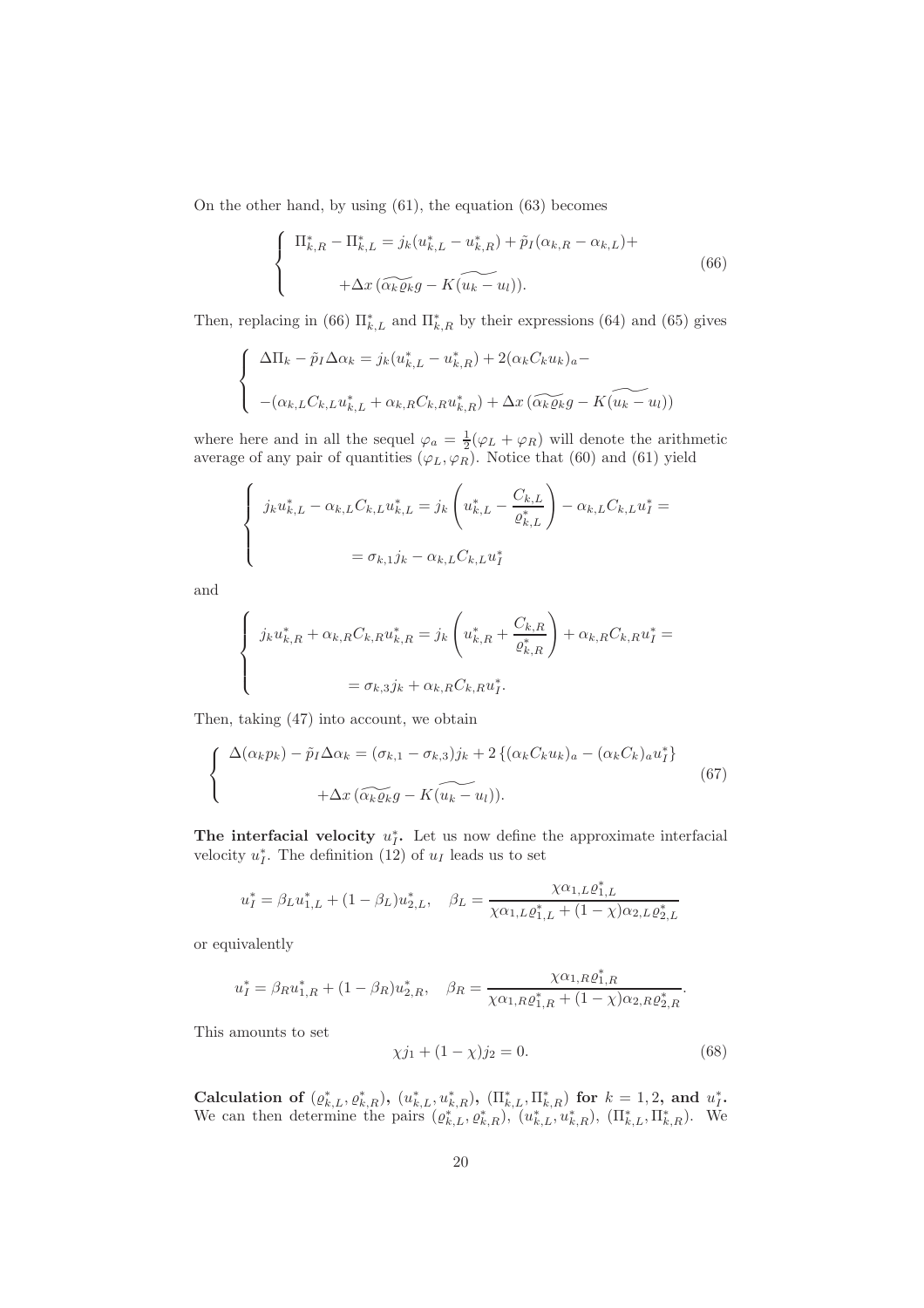first compute  $j_1$  and  $j_2$  in the following way. Summing the equations (67) for  $k = 1, 2$ , using (56), we find

$$
\begin{cases}\n\Delta p = (\sigma_{1,1} - \sigma_{1,3})j_1 + (\sigma_{2,1} - \sigma_{2,3})j_2 + 2\{(\alpha_1 C_1 u_1)_a + (\alpha_2 C_2 u_2)_a - ((\alpha_1 C_1)_a + (\alpha_2 C_2)_a)u_1^*\} + \Delta x \left(\widetilde{\alpha_1 \varrho_1} + \widetilde{\alpha_2 \varrho_2}\right)g.\n\end{cases}
$$

In all the sequel, we will choose

$$
\widetilde{\alpha_k \varrho_k} = (\alpha_k \varrho_k)_a, \quad k = 1, 2. \tag{69}
$$

Hence, we obtain

$$
\begin{cases}\n u_I^* = \frac{1}{2((\alpha_1 C_1)_a + (\alpha_2 C_2)_a)} \left\{ (\sigma_{1,1} - \sigma_{1,3})j_1 + (\sigma_{2,1} - \sigma_{2,3})j_2 + \right. \\
 \left. + 2((\alpha_1 C_1 u_1)_a + (\alpha_2 C_2 u_2)_a) - \Delta p + \Delta x \varrho_a g \right\}\n\end{cases}\n\tag{70}
$$

where the mean density  $\varrho$  and the mean pressure  $p$  are defined as in (20). Replacing  $u_I^*$  by its expression (70) in the equation (67)<sup>2</sup> gives

$$
\begin{cases}\n(\alpha_2 C_2)_a (\sigma_{1,3} - \sigma_{1,1}) j_1 - (\alpha_1 C_1)_a (\sigma_{2,3} - \sigma_{2,1}) j_2 - \\
-\Delta x ((\alpha_1 C_1)_a + (\alpha_2 C_2)_a) K (u_2 - u_1) = \\
= 2 \{ (\alpha_2 C_2)_a (\alpha_1 C_1 u_1)_a - (\alpha_1 C_1)_a (\alpha_2 C_2 u_2)_a \} + \\
+(\alpha_1 C_1)_a (\Delta (\alpha_2 p_2) - \tilde{p}_I \Delta \alpha_2) - (\alpha_2 C_2)_a (\Delta (\alpha_1 p_1) - \tilde{p}_I \Delta \alpha_1) + \\
+\Delta x \{ (\alpha_2 C_2)_a (\alpha_1 p_1)_a - (\alpha_1 C_1)_a (\alpha_2 p_2)_a \} g.\n\end{cases} (71)
$$

In order to determine  $j_1$  and  $j_2$  as solutions of the equations (68) and (71), we need now to specify the approximate drag term  $K(u_2 - u_1)$ . The simplest choice consists in setting

$$
K(u_2 - u_1) = (K(u_2 - u_1))_a.
$$
\n(72)

Assuming that  $\tilde{p}_I$  *does not depend on*  $j_1$  *and*  $j_2$ , (68) and (71) form a linear system in  $(j_1, j_2)$  whose determinant

$$
-\chi(\alpha_1 C_1)_a(\sigma_{2,3}-\sigma_{2,1})-(1-\chi)(\alpha_2 C_2)_a(\sigma_{1,3}-\sigma_{1,1})
$$

never vanishes<sup>3</sup>.

Once  $(j_1, j_2)$  is known,  $u_I^*$  is given by (70). Then, using (60) and (61), we obtain  $\mathcal{L}$ 

$$
\begin{cases}\n u_{k,L}^{*} = \frac{(C_{k,L} - \varrho_{k,L}u_{k,L})j_{k} + \alpha_{k,L}C_{k,L}\varrho_{k,L}u_{I}^{*}}{\varrho_{k,L}(\alpha_{k,L}C_{k,L} - j_{k})}, \\
 u_{k,R}^{*} = \frac{(C_{k,R} + \varrho_{k,R}u_{k,R})j_{k} + \alpha_{k,R}C_{k,R}\varrho_{k,R}u_{I}^{*}}{\varrho_{k,R}(\alpha_{k,R}C_{k,R} + j_{k})}\n\end{cases} (73)
$$

<sup>&</sup>lt;sup>2</sup> associated with the phase  $k = 1$  for instance.

<sup>&</sup>lt;sup>3</sup>provided that the waves remain well ordered as they should, i.e.,  $\sigma_{k,3} > \sigma_{k,1}$ ,  $k = 1,2$ .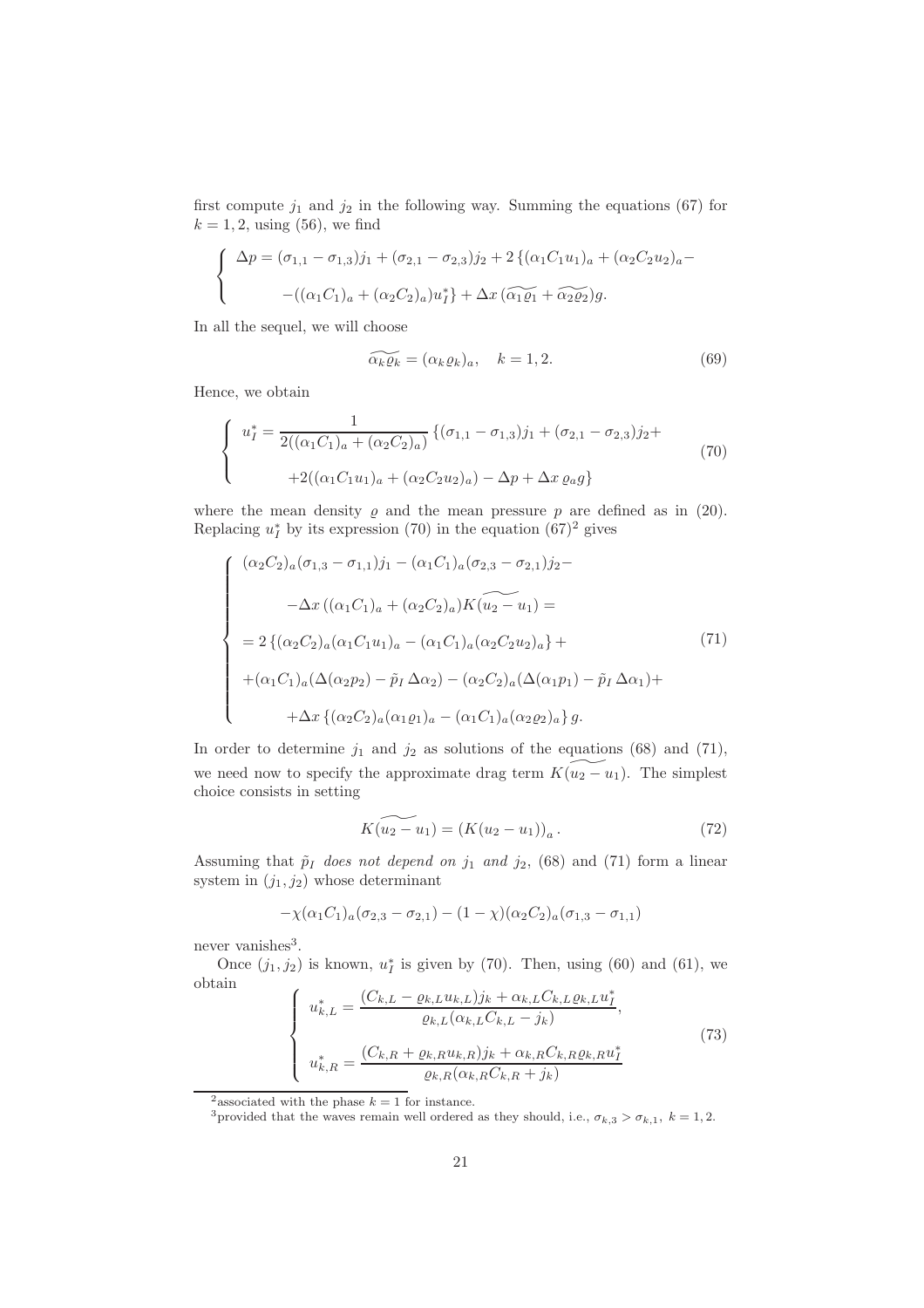$$
\left\{ \begin{array}{l} \frac{1}{\varrho^*_{k,L}} = \frac{1}{\varrho_{k,L}} + \frac{u^*_{k,L} - u_{k,L}}{C_{k,L}}, \\ \\ \frac{1}{\varrho^*_{k,R}} = \frac{1}{\varrho_{k,R}} - \frac{u^*_{k,R} - u_{k,R}}{C_{k,R}}. \end{array} \right.
$$

The pair  $(\Pi_{k,L}^*, \Pi_{k,R}^*)$  is then given by (64) and (65).

The energy equations and the calculation of  $(e_{k,L}^*, e_{k,R}^*)$  for  $k = 1,2$ . It remains to determine the pair  $(e_{k,L}^*, e_{k,R}^*), k = 1, 2$ , of intermediate values of the specific total energy by means of the energy conservation equation. First, the third component of the consistency relation (58) reads

$$
\begin{cases}\n\Delta((\alpha_k \varrho_k e_k + \Pi_k) u_k) - \tilde{p}_I \tilde{u}_I \Delta \alpha_k - \\
-\Delta x \left\{ (\alpha_k \varrho_k)_a g \tilde{u}_k - K(\widetilde{u}_k - u_l) \tilde{u}_I \right\} = \\
= \sigma_{k,1} \alpha_{k,L} (\varrho_{k,L}^* e_{k,L}^* - \varrho_{k,L} e_{k,L}) + \\
+ u_I^* (\alpha_{k,R} \varrho_{k,R}^* e_{k,R}^* - \alpha_{k,L} \varrho_{k,L}^* e_{k,L}^*) + \sigma_{k,3} \alpha_{k,R} (\varrho_{k,R} e_{k,R} - \varrho_{k,R}^* e_{k,R}^*).\n\end{cases} (74)
$$

Using again (60) and (61) together with (59), the consistency relation (74) becomes

$$
\begin{cases}\n\Delta(\Pi_k u_k) - \tilde{p}_I u_I^* \Delta \alpha_k - \Delta x \left\{ (\alpha_k \varrho_k)_a g \tilde{u}_k - \tilde{u}_I K(\widetilde{u_k - u}_I) \right\} = \\
= (j_k - \alpha_{k,L} C_{k,L}) e_{k,L}^* - (j_k + \alpha_{k,R} C_{k,R}) e_{k,R}^* + 2(\alpha_k C_k e_k)_a.\n\end{cases} (75)
$$

where  $\tilde{u}_k$  remains to be specified. This gives one equation for each phase. We next need to derive another equation and a way to get it is as follows. As for the momentum equation we would like to write the Rankine-Hugoniot jump relations for the *homogeneous* energy conservation equation at the acoustic waves. This is excluded since we would obtain three conditions for two unknowns. Let us nevertheless write these jump relations where we have replaced  $e_{k,l}^*$  and  $e_{k,R}^*$ by  $\bar{e}_{k,l}$  and  $\bar{e}_{k,R}$  respectively: we find

$$
\begin{cases}\n\sigma_{k,1}\alpha_{k,L}(\varrho_{k,L}^*\bar{e}_{k,L} - \varrho_{k,L}e_{k,L}) = \alpha_{k,L}(\varrho_{k,L}^*\bar{e}_{k,L}u_{k,L}^* - \varrho_{k,L}e_{k,L}u_{k,L}) + \\
+ \Pi_{k,L}^*u_{k,L}^* - \Pi_{k,L}u_{k,L}\n\end{cases}
$$

and

l,

$$
\left\{\begin{array}{c}\sigma_{k,3}\alpha_{k,R}(\varrho_{k,R}e_{k,R}-\varrho_{k,R}^*\bar{e}_{k,R})=\alpha_{k,R}(\varrho_{k,R}e_{k,R}u_{k,R}-\varrho_{k,R}^*\bar{e}_{k,R}u_{k,R}^*)+\right.\\\left.\qquad\qquad+\Pi_{k,R}u_{k,R}-\Pi_{k,R}^*u_{k,R}^*.\end{array}\right.
$$

Using again (60), the above relations become

$$
\begin{cases} \bar{e}_{k,L} = e_{k,L} + \frac{1}{\alpha_{k,L}C_{k,L}}(\Pi_{k,L}u_{k,L} - \Pi_{k,L}^*u_{k,L}^*),\\ \bar{e}_{k,R} = e_{k,R} + \frac{1}{\alpha_{k,R}C_{k,R}}(\Pi_{k,R}^*u_{k,R}^* - \Pi_{k,R}u_{k,R}). \end{cases}
$$
(76)

and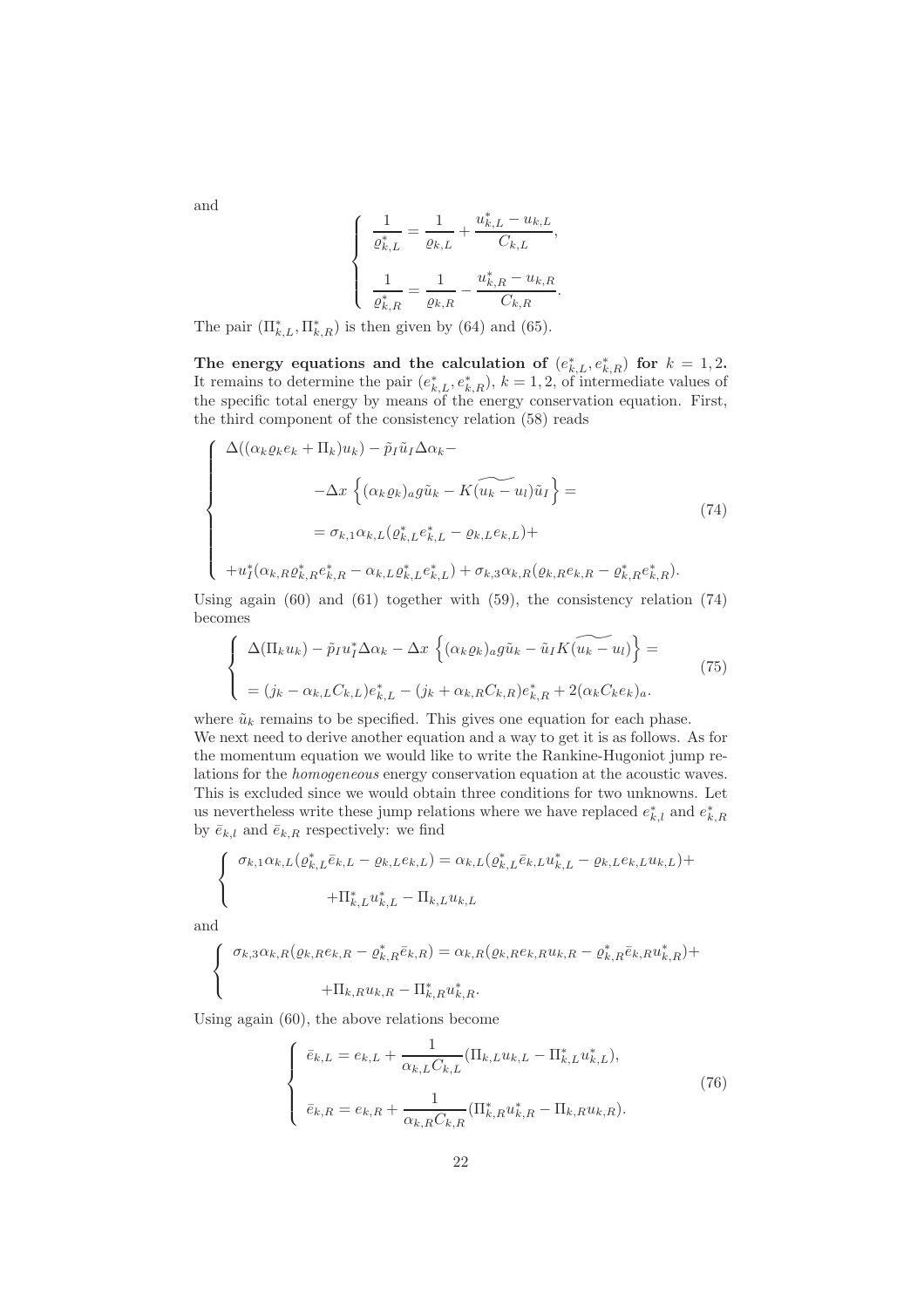In order to determine  $e_{k,L}^*$  and  $e_{k,R}^*$ , we solve an optimization problem. Since the consistency relation (75) is of the form

$$
a_1 e_{k,L}^* - a_2 e_{k,R}^* = b
$$

with

$$
a_1 = j_k - \alpha_{k,L} C_{k,L}, \quad a_2 = j_k + \alpha_{k,R} C_{k,R}
$$

and

$$
\begin{cases}\nb = \Delta(\Pi_k u_k) - \tilde{p}_I u_I^* \Delta \alpha_k - 2(\alpha_k C_k e_k)_a - \\
-\Delta x \left\{ (\alpha_k \varrho_k)_a g \tilde{u}_k - u_I^* K (\widetilde{u_k} - u_l) \right\},\n\end{cases} \tag{77}
$$

we minimize the quadratic functional

$$
J(x, y) = (x - \bar{e}_{k,L})^2 + (y - \bar{e}_{k,R})^2
$$

under the linear constraint

$$
a_1x - a_2y = b_1.
$$

Clearly, this optimization problem has a unique solution  $(x = e_{k,L}^*, y = e_{k,R}^*)$ which is easily determined

$$
\begin{cases} e_{k,L}^* = \bar{e}_{k,L} + \frac{a_1}{a_1^2 + a_2^2} (b - a_1 \bar{e}_{k,L} + a_2 \bar{e}_{k,R}), \\ e_{k,R}^* = \bar{e}_{k,R} - \frac{a_2}{a_1^2 + a_2^2} (b - a_1 \bar{e}_{k,L} + a_2 \bar{e}_{k,R}). \end{cases}
$$

In addition, using (76)-(77), one can check that

$$
\begin{cases}\nb - a_1 \bar{e}_{k,L} + a_2 \bar{e}_{k,R} = j_k (\bar{e}_{k,R} - \bar{e}_{k,L}) + \Pi_{k,R}^* u_{k,R}^* - \Pi_{k,L}^* u_{k,L}^* - \tilde{p}_I u_I^* \Delta \alpha_k - \Delta x \left\{ (\alpha_k \varrho_k)_a g \tilde{u}_k - u_I^* K (\widetilde{u_k - u_l}) \right\}.\n\end{cases}
$$

The Riemann solver is therefore completely defined provided that we choose consistent approximations  $\tilde{u}_k$ ,  $\tilde{p}_I$  of  $u_k$  and  $p_I$ . Many choices are of course possible. In practice, we first chose

$$
\tilde{u}_k=\frac{1}{2}(u_{k,L}^*+u_{k,R}^*)
$$

and then, in compliance with  $(12)$ ,  $(13)$  and  $(15)$ ,

$$
\tilde{p}_I = \tilde{\mu}(p_1)_a + (1 - \tilde{\mu})(p_2)_a \tag{78}
$$

with

$$
\tilde{\mu} = (1 - \chi)(\alpha_2 \rho_2 T_2)_a. \tag{79}
$$

## 5 The numerical scheme

Let us now give an explicit form of the numerical scheme of solution of the system (1).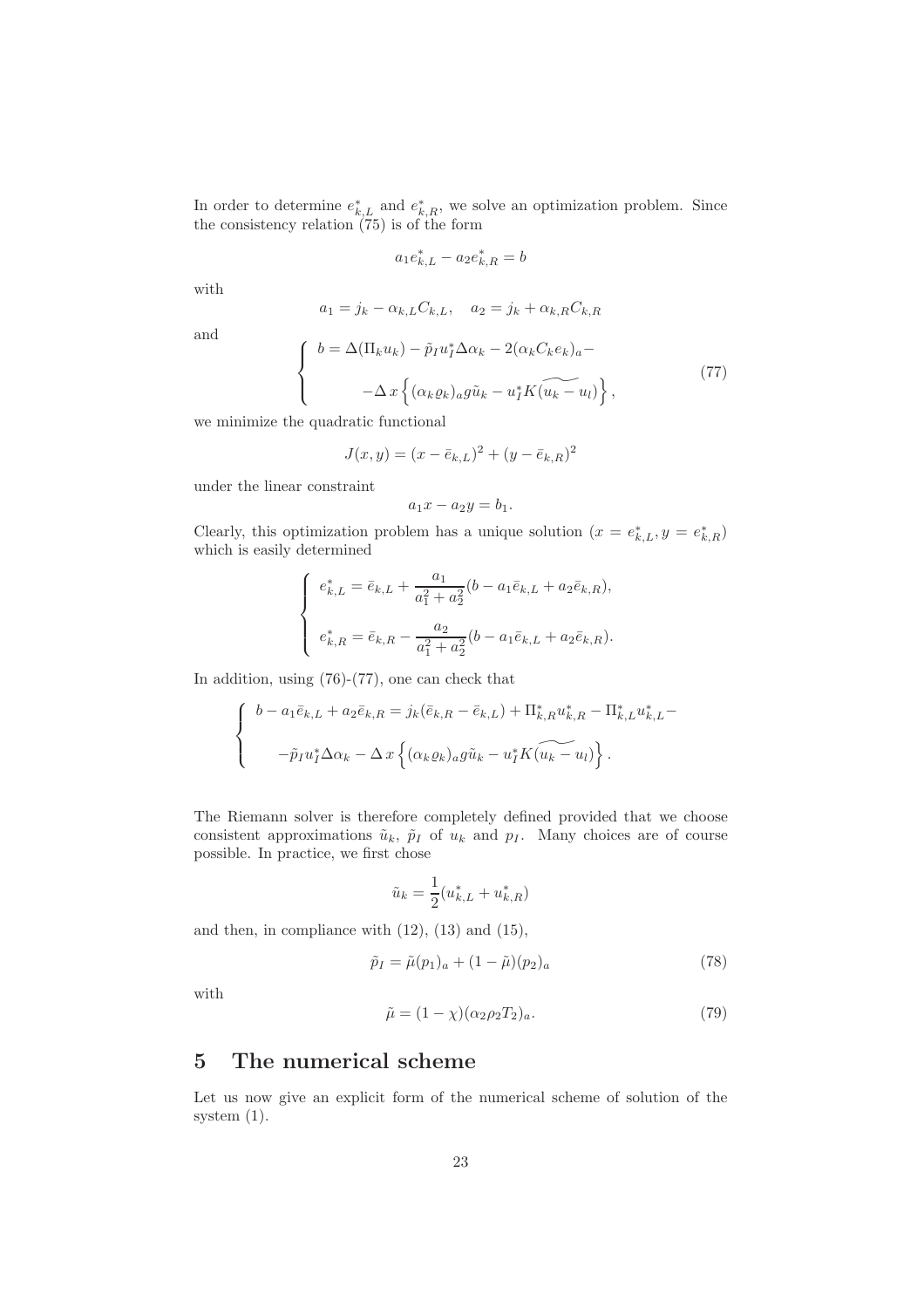# 5.1 The first step:  $U^n \to U^{n+1/2}$

We first derive the explicit form of the Godunov-type scheme (43) associated with the Riemann solver introduced in the previous section. Using (42), it is a simple matter to check that the numerical flux  $\mathbf{G}_{\Delta}(\mathbf{U}_L, \mathbf{U}_R)$  is given here by

$$
\mathbf{G}_{\Delta}(\mathbf{U}_{L},\mathbf{U}_{R}) = \left(\begin{array}{c} -\frac{1}{2}|u_{I}^{*}|\Delta\alpha_{1} \\ \mathbf{G}_{1,\Delta}(\mathbf{U}_{L},\mathbf{U}_{R}) \\ \mathbf{G}_{2,\Delta}(\mathbf{U}_{L},\mathbf{U}_{R}) \end{array}\right)
$$

where

$$
\left\{\n\begin{aligned}\n\mathbf{G}_{k,\Delta}(\mathbf{U}_L,\mathbf{U}_R) &= \frac{1}{2} \left\{ \mathbf{F}_k(\mathbf{U}_{k,L}) + \mathbf{F}_k(\mathbf{U}_{k,R}) - |\sigma_{k,1}| (\mathbf{U}_{k,L}^* - \mathbf{U}_{k,L}) - \right. \\
&\quad - |u_I^*| (\mathbf{U}_{k,R}^* - \mathbf{U}_{k,L}^*) - |\sigma_{k,3}| (\mathbf{U}_{k,R} - \mathbf{U}_{k,R}^*) \right\}.\n\end{aligned}\n\right.
$$

Recall that  $u_I^* = u_I^*(\mathbf{U}_L, \mathbf{U}_R)$ ,  $\tilde{p}_I = \tilde{p}_I(\mathbf{U}_L, \mathbf{U}_R)$ ,  $K(\widetilde{u_k - u_l}) = K(\widetilde{u_k - u_l})(\mathbf{U}_L, \mathbf{U}_R)$ and  $\tilde{u}_k = \tilde{u}_k(\mathbf{U}_L, \mathbf{U}_R)$  are consistent approximations of  $u_I, p_I, K(u_k - u_l)$  and  $u_k$  respectively. In all the sequel, we will set

$$
\begin{cases}\n(u_I)_{i+1/2}^n = u_I^*(\mathbf{U}_i^n, \mathbf{U}_{i+1}^n), \ (p_I)_{i+1/2}^n = \tilde{p}_I(\mathbf{U}_i^n, \mathbf{U}_{i+1}^n) \\
(K(u_k - u_l))_{i+1/2}^n = K(\widetilde{u_k - u_l})(\mathbf{U}_i^n, \mathbf{U}_{i+1}^n), \\
(u_k)_{i+1/2}^n = \tilde{u}_k(\mathbf{U}_i^n, \mathbf{U}_{i+1}^n).\n\end{cases} \tag{80}
$$

Then, replacing  $\mathbf{U}^{n+1}$  by  $\mathbf{U}^{n+1/2}$ , the first component of (43) reads here

$$
\begin{cases}\n(\alpha_1)_i^{n+1/2} = (\alpha_1)_i^n + \frac{\Delta t}{2\Delta x} \left\{ |(u_I)_{i+1/2}^n| ((\alpha_1)_{i+1}^n - (\alpha_1)_i^n) \right. \\
-\frac{|(u_I)_{i-1/2}^n| ((\alpha_1)_i^n - (\alpha_1)_{i-1}^n) \right\} - \left.\frac{\Delta t}{\Delta x} \left\{ (u_I)_{i-1/2}^n ((\alpha_1)_{i-1}^n - (\alpha_1)_{i-1}^n) + (u_I)_{i+1/2}^n ((\alpha_1)_{i+1}^n - (\alpha_1)_{i}^n) \right\}\n\end{cases}
$$

or

$$
(\alpha_1)_i^{n+1/2} = (\alpha_1)_i^n - \frac{\Delta t}{\Delta x} \left\{ (u_I)_{i-1/2}^{n,+} (\Delta \alpha_1)_{i-1/2}^n + (u_I)_{i+1/2}^{n,-} (\Delta \alpha_1)_{i+1/2}^n \right\}
$$
(81)

where we have set for all pair  $\left(\varphi^n_i,\varphi^n_{i+1}\right)$ 

$$
(\Delta \varphi)_{i+1/2}^n = \varphi_{i+1}^n - \varphi_i^n \tag{82}
$$

and used the notations

$$
\varphi^+ = \max(\varphi, 0), \quad \varphi^- = \min(\varphi, 0).
$$

We thus obtain a natural upwind discretization of the first equation (25).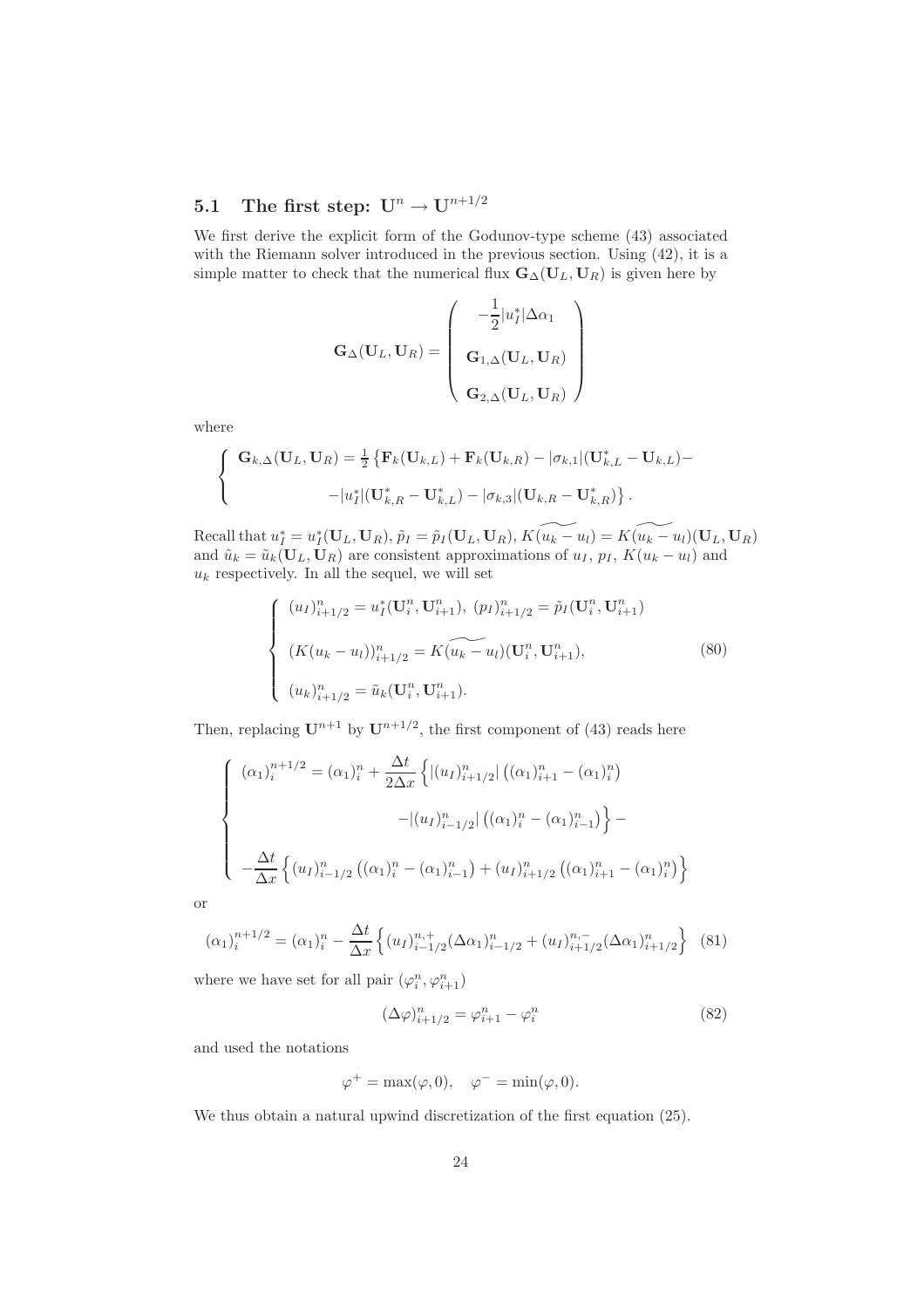Let us next derive the discrete analogues of the phasic mass, momentum and energy conservation equations. We set

$$
\begin{cases}\n m_k(\mathbf{U}_L, \mathbf{U}_R) = \frac{1}{2} \left\{ (\alpha_k \varrho_k u_k)_L + (\alpha_k \varrho_k u_k)_R - \right. \\
 \left. - |\sigma_{k,1}| \alpha_{k,L} (\varrho_{k,L}^* - \varrho_{k,L}) - |u_I^*| (\alpha_{k,R} \varrho_{k,R}^* - \alpha_{k,L} \varrho_{k,L}^*) - \right. \\
 \left. - |\sigma_{k,3}| \alpha_{k,R} (\varrho_{k,R} - \varrho_{k,R}^*) \right\},\n\end{cases} \tag{83}
$$

$$
\begin{cases}\n q_k(\mathbf{U}_L, \mathbf{U}_R) = \frac{1}{2} \left\{ (\alpha_k \varrho_k u_k^2)_L + (\alpha_k \varrho_k u_k^2)_R - \right. \\
\left. - |\sigma_{k,1}| \alpha_{k,L} (\varrho_{k,L}^* u_{k,L}^* - \varrho_{k,L} u_{k,L}) - \right. \\
\left. - |u_I^*| (\alpha_{k,R} \varrho_{k,R}^* u_{k,R}^* - \alpha_{k,L} \varrho_{k,L}^* u_{k,L}^*) - \right. \\
\left. - |\sigma_{k,3}| \alpha_{k,R} (\varrho_{k,R} u_{k,R} - \varrho_{k,R}^* u_{k,R}^*) \right\}, \\
 w_k(\mathbf{U}_L, \mathbf{U}_R) = \frac{1}{2} \left\{ (\alpha_k \varrho_k e_k u_k)_L + (\alpha_k \varrho_k e_k u_k)_R - \right. \\
\left. - |\sigma_{k,1}| \alpha_{k,L} (\varrho_{k,L}^* e_{k,L}^* - \varrho_{k,L} e_{k,L}) - \right. \\
\left. - |u_I^*| (\alpha_{k,R} \varrho_{k,R}^* u_{k,R}^* - \alpha_{k,L} \varrho_{k,L}^* u_{k,L}^*) - \right. \\
\left. - |\sigma_{k,3}| \alpha_{k,R} (\varrho_{k,R} e_k, R - \varrho_{k,R}^* e_k^* R) \right\}\n\end{cases}\n\tag{85}
$$

and

$$
\begin{cases}\n(m_k)_{i+1/2}^n = m_k(\mathbf{U}_i^n, \mathbf{U}_{i+1}^n), (q_k)_{i+1/2}^n = q_k(\mathbf{U}_i^n, \mathbf{U}_{i+1}^n), \\
(w_k)_{i+1/2}^n = w_k(\mathbf{U}_i^n, \mathbf{U}_{i+1}^n), \\
(\Delta m_k)_i^n = (m_k)_{i+1/2}^n - (m_k)_{i-1/2}^n, (\Delta q_k)_i^n = (q_k)_{i+1/2}^n - (q_k)_{i-1/2}^n, \\
(\Delta w_k)_i^n = (w_k)_{i+1/2}^n - (w_k)_{i-1/2}^n.\n\end{cases}
$$
\n(86)

Then the discrete mass conservation equation for the phase k can be written

$$
(\alpha_k \varrho_k)_i^{n+1/2} = (\alpha_k \varrho_k)_i^n - \frac{\Delta t}{\Delta x} (\Delta m_k)_i^n.
$$
 (87)

Next, setting

$$
\begin{cases}\n(\Delta(\alpha_k p_k))_i^n = \frac{1}{2} \left\{ (\alpha_k p_k)_{i+1}^n - (\alpha_k p_k)_{i}^n \right\} \\
(p_I \Delta \alpha_k)_{i+1/2}^n = (p_I)_{i+1/2}^n (\Delta \alpha_k)_{i+1/2}^n \\
(\alpha_k \varrho_k)_{i+1/2}^n = \frac{1}{2} \left\{ (\alpha_k \varrho_k)_{i}^n + (\alpha_k \varrho_k)_{i+1}^n \right\},\n\end{cases} \tag{88}
$$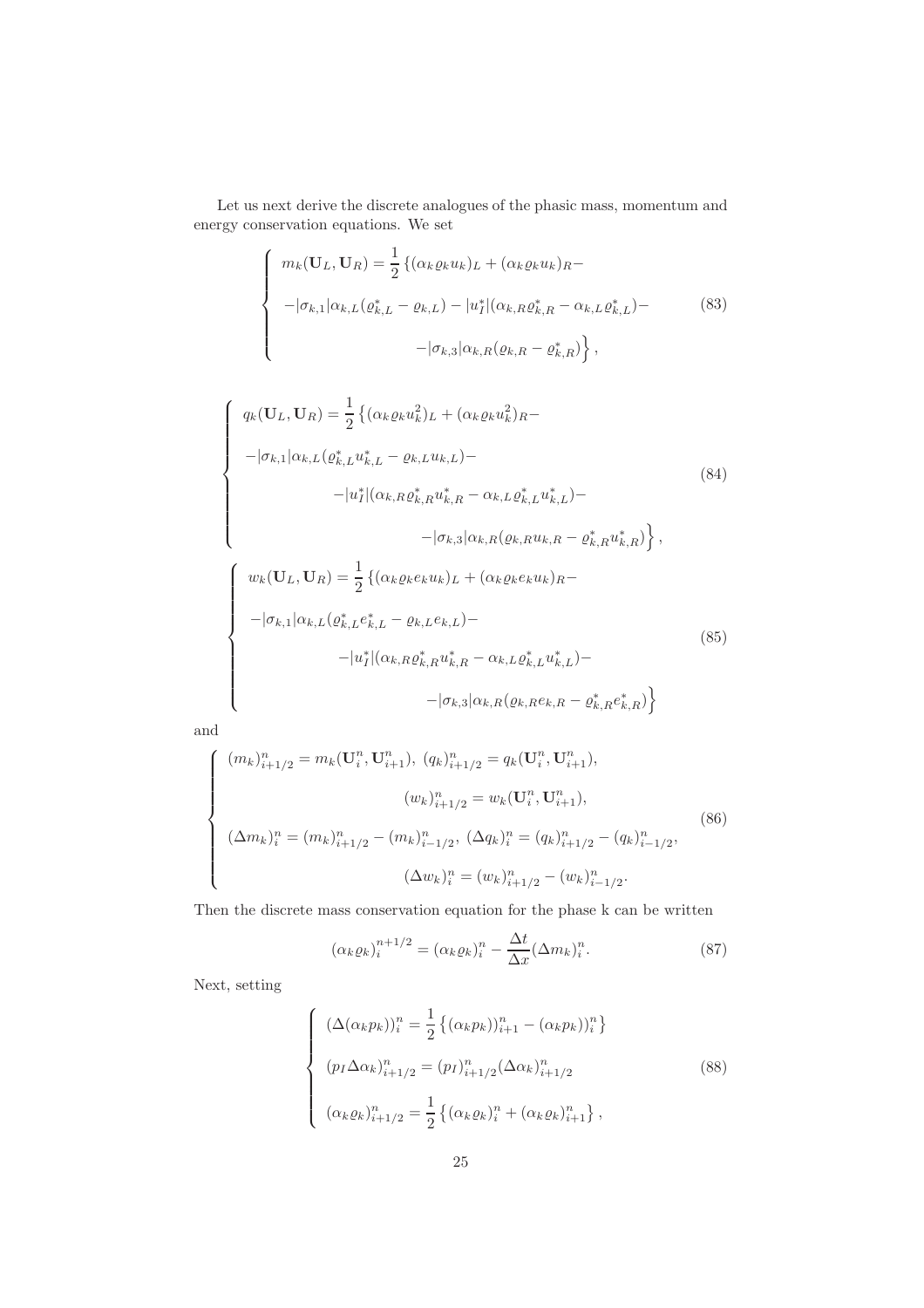one can check that the discrete momentum conservation equation reads

$$
\begin{cases}\n(\alpha_k \varrho_k u_k)_i^{n+1/2} = (\alpha_k \varrho_k u_k)_i^n - \frac{\Delta t}{\Delta x} \{ (\Delta q_k)_i^n + (\Delta (\alpha_k p_k))_i^n \} + \\
+\frac{\Delta t}{2\Delta x} \{ (p_I \Delta \alpha_k)_{i-1/2}^n + (p_I \Delta \alpha_k)_{i+1/2}^n \} + \frac{\Delta t}{2} \{ (\alpha_k \varrho_k)_{i-1/2}^n g + \\
+(\alpha_k \varrho_k)_{i+1/2}^n g - (K(u_k - u_l))_{i-1/2}^n - (K(u_k - u_l))_{i+1/2}^n \}.\n\end{cases}
$$
\n(89)

Similarly, setting in addition

$$
\begin{cases}\n(\Delta(\alpha_k p_k u_k))_i^n = \frac{1}{2} \left\{ (\alpha_k p_k u_k) \right\}_{i=1}^n - (\alpha_k p_k u_k) \Big\}_{i=1}^n \right\} \\
(p_I u_I \Delta \alpha_k)_{i=1/2}^n = (p_I)_{i=1/2}^n (u_I)_{i=1/2}^n (\Delta \alpha_k)_{i=1/2}^n \tag{90} \\
(u_I K(u_k - u_I))_{i=1/2}^n = (u_I)_{i=1/2}^n (K(u_k - u_I))_{i=1/2}^n,\n\end{cases}
$$

the discrete energy conservation equation takes the form

$$
\begin{cases}\n(\alpha_{k}\varrho_{k}e_{k})_{i}^{n+1/2} = (\alpha_{k}\varrho_{k}e_{k})_{i}^{n} - \frac{\Delta t}{\Delta x}\left\{(\Delta w_{k})_{i}^{n} + (\Delta(\alpha_{k}\varrho_{k}u_{k}))_{i}^{n}\right\} + \frac{\Delta t}{2\Delta x}\left\{(\varrho_{I}u_{I}\Delta\alpha_{k})_{i-1/2}^{n} + (\varrho_{I}u_{I}\Delta\alpha_{k})_{i+1/2}^{n}\right\} + \frac{\Delta t}{2}\left\{(\alpha_{k}\varrho_{k}u_{k})_{i-1/2}^{n}g + (\alpha_{k}\varrho_{k}u_{k})_{i+1/2}^{n}g - \right. \\
\left. - (u_{I}K(u_{k}-u_{l}))_{i-1/2}^{n} - (u_{I}K(u_{k}-u_{l}))_{i+1/2}^{n}\right\}.\n\end{cases} \tag{91}
$$

# 5.2 The second step:  $U^{n+1/2} \to U^{n+1}$

In order to define the solution  $\mathbf{U}^{n+1} = (\mathbf{U}_i^{n+1})_i$  at time  $t^{n+1}$ , we propose to simply calculate an approximate value at time  $\Delta t$  of the vector U obtained from (32). To do so, each integral is approximated using a rectangle formula, leading to

$$
\begin{cases}\n\left(\frac{\alpha_1}{1-\alpha_1}\right)^{n+1} = \left(\frac{\alpha_1}{1-\alpha_1}\right)^{n+1/2} \exp\left(\frac{\Delta t}{\tau_p} \left(\frac{p_1-p_2}{p_1+p_2}\right)^{n+1/2}\right), \\
\left(\alpha_k \varrho_k\right)^{n+1} = \left(\alpha_k \varrho_k\right)^{n+1/2}, \\
\left(\alpha_k \varrho_k u_k\right)^{n+1} = \left(\alpha_k \varrho_k u_k\right)^{n+1/2}, \\
\left(p_1-p_2\right)^{n+1} = (p_1-p_2)^{n+1/2} \exp\left(-\Delta t \Theta^{n+1/2} (A_1 - A_2)^{n+1/2}\right), \\
\left(p_1 p_2\right)^{n+1} = (p_1 p_2)^{n+1/2} \exp\left(-\Delta t \left(\sum_{k=1}^2 \frac{\Theta A_k}{p_k} (p_k - p_l)\right)^{n+1/2}\right).\n\end{cases} \tag{92}
$$

Again, we refer the reader to [21] for more details.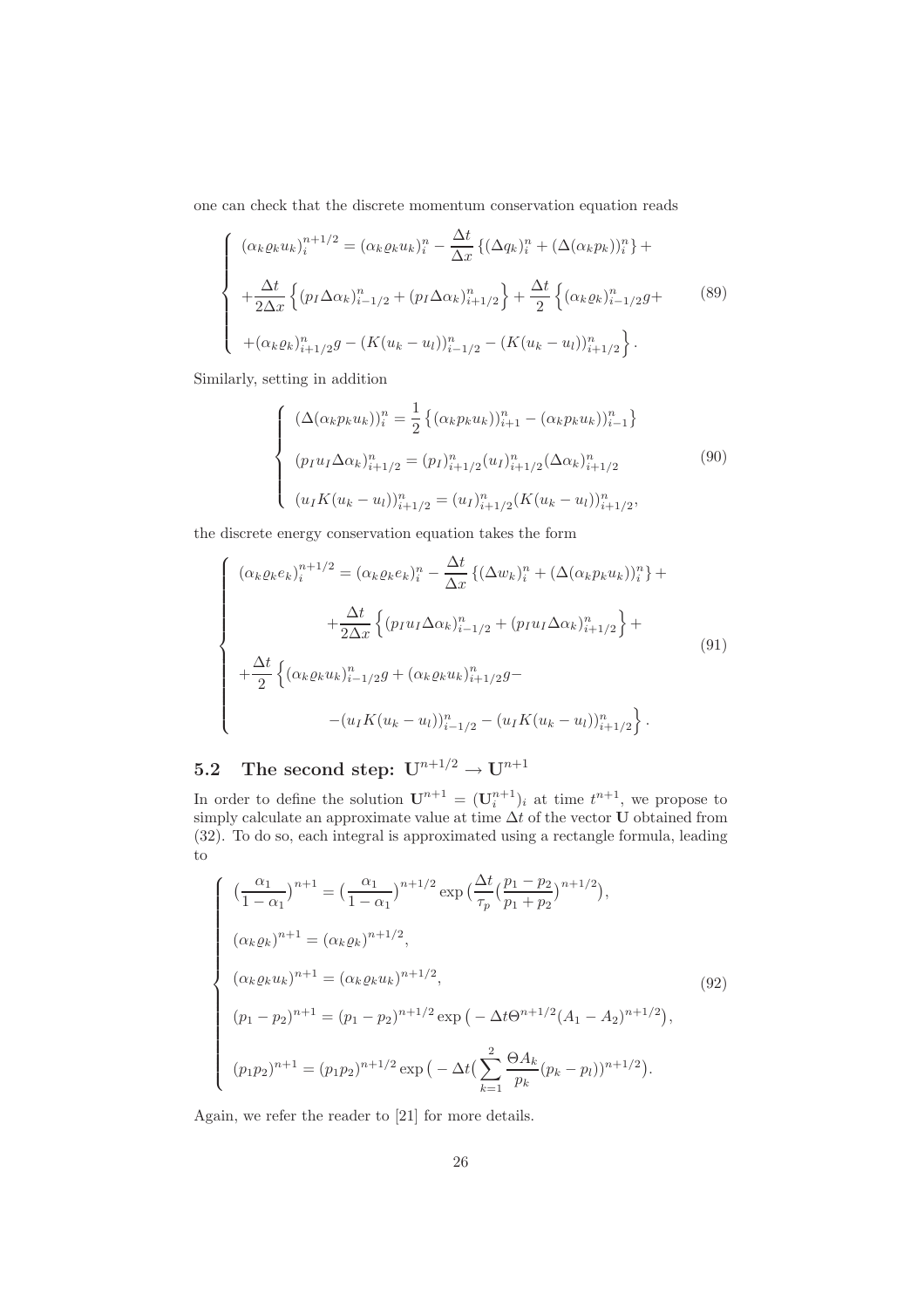# 6 Properties of the scheme and open problems

Our objective in this section is first to check that if we choose  $C_{k,L}$  and  $C_{k,R}$ large enough, we ensure on the one hand that the waves of the approximate Riemann solver are properly ordered, and on the other hand that the intermediate densities  $\rho_{k,L}^*$ ,  $\rho_{k,R}^*$  and therefore the densities  $\rho_i^n$  are positive. For the sake of simplicity, we will assume here

$$
C_{k,L} = C_{k,R} = C, \quad k = 1,2,
$$
\n(93)

but the analysis can be easily extended to the general case. Note that in practice, we took for all cell  $i$ 

$$
(C_k)_i = (1+\epsilon) \max ((\rho_k c_k)_{i-1}, (\rho_k c_k)_i, (\rho_k c_k)_{i+1}), \quad k = 1, 2,
$$

with  $\epsilon$  varying between 0.01 and 0.1 depending on the numerical test cases. We then perform an asymptotic analysis as C tends to  $+\infty$ . We begin by studying the behavior of  $j_k$ ,  $k = 1, 2$ . As a consequence of (68) and (71), we find that  $j_1$  is solution of

$$
\begin{cases}\n\left\{\chi(\alpha_1)_a(\sigma_{2,3}-\sigma_{2,1})+(1-\chi)(\alpha_2)_a(\sigma_{1,3}-\sigma_{1,1})\right\}j_1 = \\
= (1-\chi)\left\{2C\left((\alpha_2)_a(\alpha_1u_1)_a - (\alpha_1)_a(\alpha_2u_2)_a\right) + \right. \\
+\left(\alpha_1)_a(\Delta(\alpha_2p_2)-\tilde{p}_I\Delta\alpha_2) - (\alpha_2)_a(\Delta(\alpha_1p_1)-\tilde{p}_I\Delta\alpha_1) + \right. \\
+\Delta x((K(u_2-u_1)_a + ((\alpha_2)_a(\alpha_1p_1)_a - (\alpha_1)_a(\alpha_2p_2)_a)g)\right\}.\n\end{cases}
$$

Since by (51)

$$
\sigma_{k,3} - \sigma_{k,1} = \Delta u_k + C \left( \frac{1}{\varrho_{k,L}} + \frac{1}{\varrho_{k,R}} \right) = C \left\{ 2 \left( \frac{1}{\varrho_k} \right)_a + O \left( \frac{1}{C} \right) \right\}
$$

we obtain

$$
2\left\{\chi(\alpha_1)_a\left(\frac{1}{\varrho_2}\right)_a + (1-\chi)(\alpha_2)_a\left(\frac{1}{\varrho_1}\right)_a + O\left(\frac{1}{C}\right)\right\}j_1 =
$$
  
= 
$$
(1-\chi)\left((\alpha_2)_a(\alpha_1u_1)_a - (\alpha_1)_a(\alpha_2u_2)_a\right) + O\left(\frac{1}{C}\right)
$$

and therefore

$$
j_1 = O(1), \quad j_2 = O(1).
$$

Next, using (70), we get

$$
u_i^* = \left(\frac{1}{\varrho_1}\right)_a j_1 + \left(\frac{1}{\varrho_2}\right)_a j_2 + (\alpha_1 u_1)_a + (\alpha_2 u_2)_a + O\left(\frac{1}{C}\right) = O(1).
$$

Hence we have for C large enough

$$
\sigma_{k,1} = -\frac{C}{\varrho_{k,L}} + O(1) < u_I^* = O(1) < \sigma_{k,3} = \frac{C}{\varrho_{k,R}} + O(1), \quad k = 1,2
$$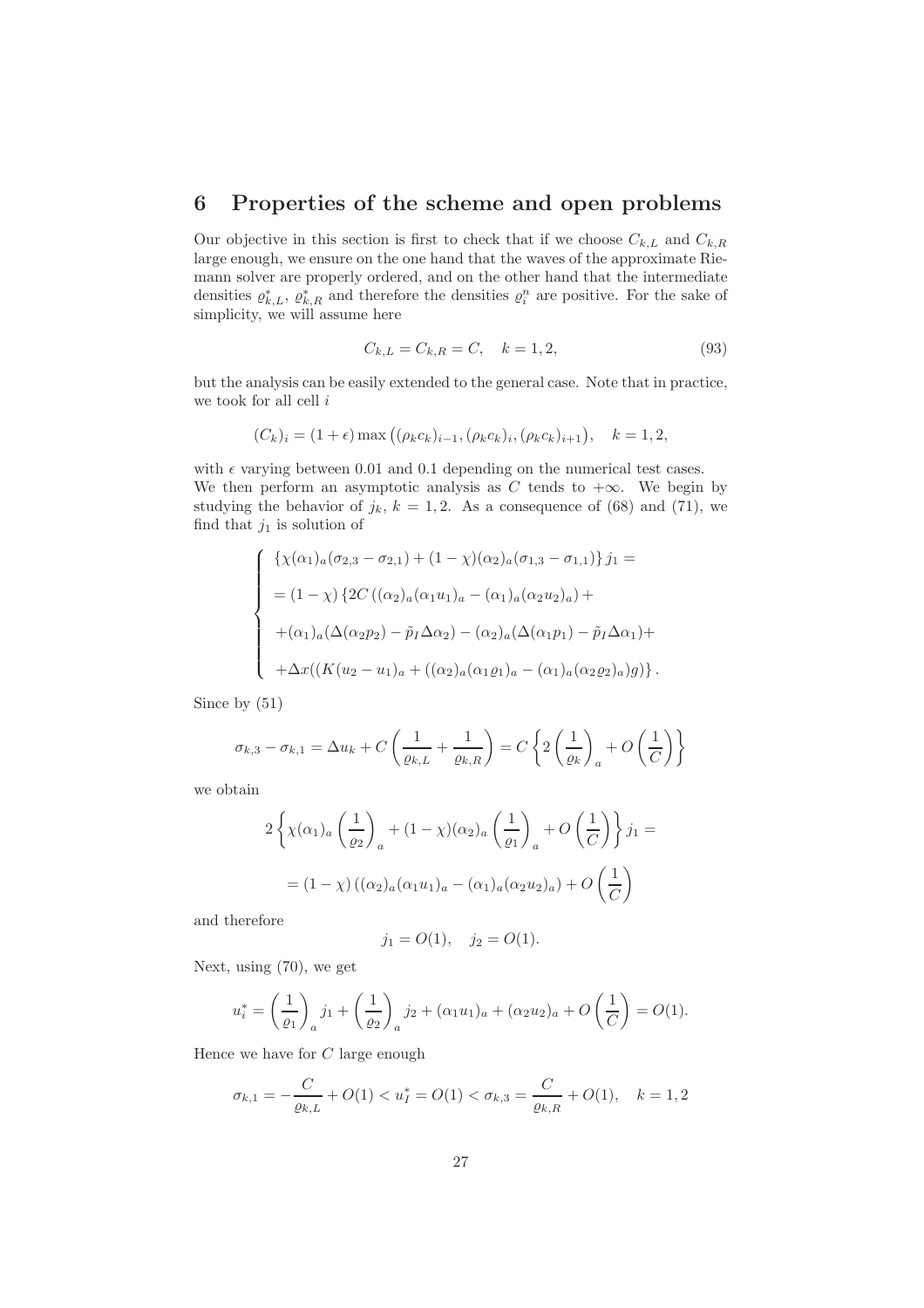so that the waves are indeed well ordered. On the other hand, (60) gives

$$
\frac{1}{\varrho_{k,L}^*} = \frac{1}{\varrho_{k,L}} + \frac{1}{C} (u_{k,L}^* - u_{k,L}), \quad \frac{1}{\varrho_{k,R}^*} = \frac{1}{\varrho_{k,R}} - \frac{1}{C} (u_{k,R}^* - u_{k,R}).
$$

Together with (73), this yields

$$
\frac{1}{\varrho_{k,L}^*} = \frac{1}{\varrho_{k,L}} \left( 1 + \frac{j_k + \alpha_{k,L}\varrho_{k,L}(u_I^* - u_{k,L})}{C\alpha_{k,L} - j_k} \right) = \frac{1}{\varrho_{k,L}} \left( 1 + O\left(\frac{1}{C}\right) \right),
$$
\n
$$
\frac{1}{\varrho_{k,R}^*} = \frac{1}{\varrho_{k,R}} \left( 1 - \frac{j_k + \alpha_{k,R}\varrho_{k,R}(u_I^* - u_{k,R})}{C\alpha_{k,R} + j_k} \right) = \frac{1}{\varrho_{k,R}} \left( 1 + O\left(\frac{1}{C}\right) \right)
$$

which proves the positivity of  $\varrho_{k,L}^*$  and  $\varrho_{k,R}^*$  again for C large enough.

We can also state obvious properties satisfied by the numerical scheme. First, the void fractions  $(\alpha_k)_i^n$  necessarily remain in the expected interval  $[0,1]$  since they are simply transported by the approximate Riemann solver. Then, the stationary coupling waves between the two phases, that is the ones associated with velocity  $u_I$ , are natural solutions of the approximate Riemann solver when the sources are neglected. Thus, they are exactly captured by the numerical scheme. Of course, non stationary coupling waves are also natural solutions of the approximate Riemann solver but as usual are not exactly captured by the scheme due to the averaging procedures inherent to the method. At last, let us mention than the numerical scheme is by construction conservative on the partial mass  $\alpha_k \rho_k$ ,  $k = 1, 2$ , on the total momentum  $\alpha_1 \rho_1 u_1 + \alpha_2 \rho_2 u_2$  and on the total energy  $\alpha_1 \rho_1 E_1 + \alpha_2 \rho_2 E_2$ .

It would be also interesting to prove the positivity of the specific internal energies  $(\varepsilon_k)_i^n$ , and the validity of a discrete entropy inequality related to (17). These issues remain open problems at the moment. Let us mention however that similarly to the continuous level, we suspect that a relevant definition of  $\tilde{p}_I$  (here given by (78)-(79)) could yield the expected entropy inequality.

At last, the asymptotic-preserving property of the scheme which has motivated the whole numerical strategy and in particular the upwind treatment of the sources including them in the definition of the approximate Riemann solver (see again [10] for a very similar approach which turned out to be successfull in a simplified context), has not been proved theoretically. However, we will observe in the next section devoted to the numerical experiments that we can actually recover a pretty good approximation of the asymptotic drift velocity (24).

# 7 Numerical results

We propose in this section various test cases in order to assess the proposed algorithm. We begin by considering Riemann problems, for which exact solutions are available, and compare the numerical results with the ones provided by alternate methods available in the literature. More precisely, we will consider the HLL-type method proposed by Saurel & Abgrall [37], the strategy presented by Andrianov, Saurel & Warnacke  $[4]$ , the VFRoe scheme derived by Gallouët,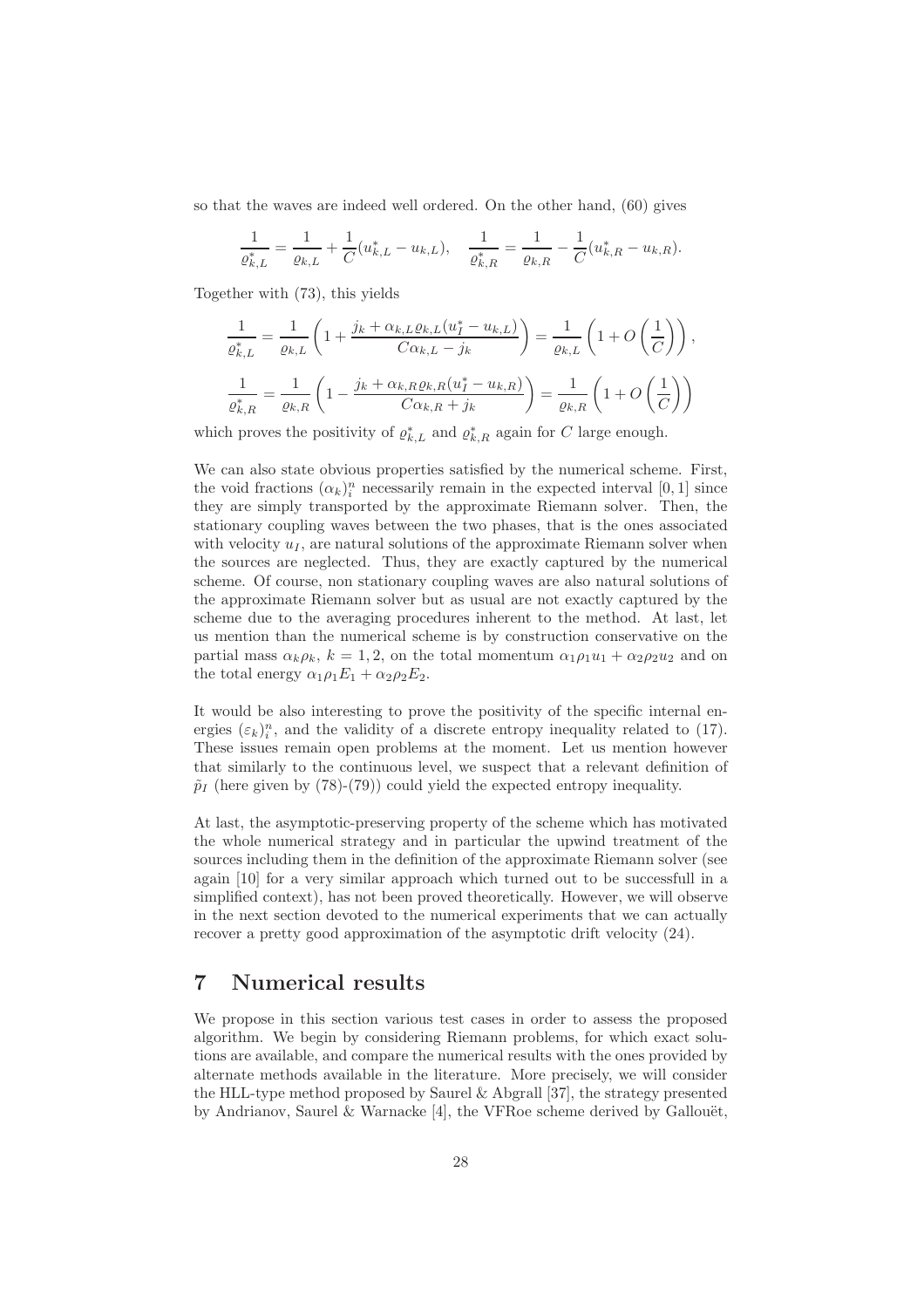Hérard  $&$  Seguin [21], and at last the Godunov scheme of Schwendeman, Wahle & Kapila [40]. Note from now on that the comparison will be based on simulations and pictures proposed in these papers only.

We will then go on considering more typical two-phase flow simulations, namely the Ransom water faucet problem, the sedimentation test case, a desequilibrium in velocities test case, and at last a vertical bubbly column. These simulations involve non zero source terms which allows to assess our numerical upwind strategy for the external and drag forces. In particular, in the last test case, a specific attention will be paid to the (numerical) asymptotic preserving property of the scheme.

Except otherwise stated, all our simulations are performed on the interval [0, 1] and the (possible) Riemann initial discontinuity is always located at point  $x = 0.5$ . Our numerical scheme will be referred to as Godunov-type scheme in the following pictures.

## 7.1 Riemann problems

We consider in this part a Riemann initial data

$$
\mathbf{U}(x,0) = \mathbf{U}_0(x) = \begin{cases} \mathbf{U}_L & \text{if } x < 0, \\ \mathbf{U}_R & \text{if } x > 0, \end{cases}
$$

where for the sake of clarity, the initial states  $U_L$  and  $U_R$  will be defined from the following set of initial values in primitive variables :  $\alpha_1, \rho_k, u_k$  and  $p_k$ ,  $k = 1, 2$ . Regarding the closure laws, we take just for simplicity the classical ideal gas equation of state

$$
p_k = (\gamma_k - 1)\rho_k \varepsilon_k, \ k = 1, 2,
$$

with  $\gamma = \gamma_1 = \gamma_2 = 1.4$ .

### 7.1.1 Test 1 : isolated coupling wave

In the first two simulations, we consider the simple situation of an isolated coupling wave propagating with velocity  $u_I$ . The first simulation (Test 1a) is taken from [21] and corresponds to the choice  $\chi = 0.5$ , that is

$$
u_I = \frac{\alpha_1 \rho_1 u_1 + \alpha_2 \rho_2 u_2}{\alpha_1 \rho_1 + \alpha_2 \rho_2}.
$$

We choose

$$
\alpha_{1,L} = 0.9, \quad (\rho_1, u_1, p_1)_L = (1, 100, 10^5) \qquad (\rho_2, u_2, p_2)_L = (1, 100, 10^5) \n\alpha_{1,R} = 0.5, \quad (\rho_1, u_1, p_1)_R = (0.125, 100, 10^5) \qquad (\rho_2, u_2, p_2)_R = (0.125, 100, 10^5).
$$

Solutions are presented on Fig. 1 and the results are compared with the ones given by the VFRoe scheme [21]. We note that both schemes preserve the constant velocities and pressures by construction, and present exactly the same numerical diffusion. Fig. 2 shows the solutions provided by our scheme on several meshes.

The second simulation (Test 1b) still corresponds to an isolated coupling wave, but now associated with the choice  $\chi = 1$ , leading to  $u_I = u_1$ . Initial conditions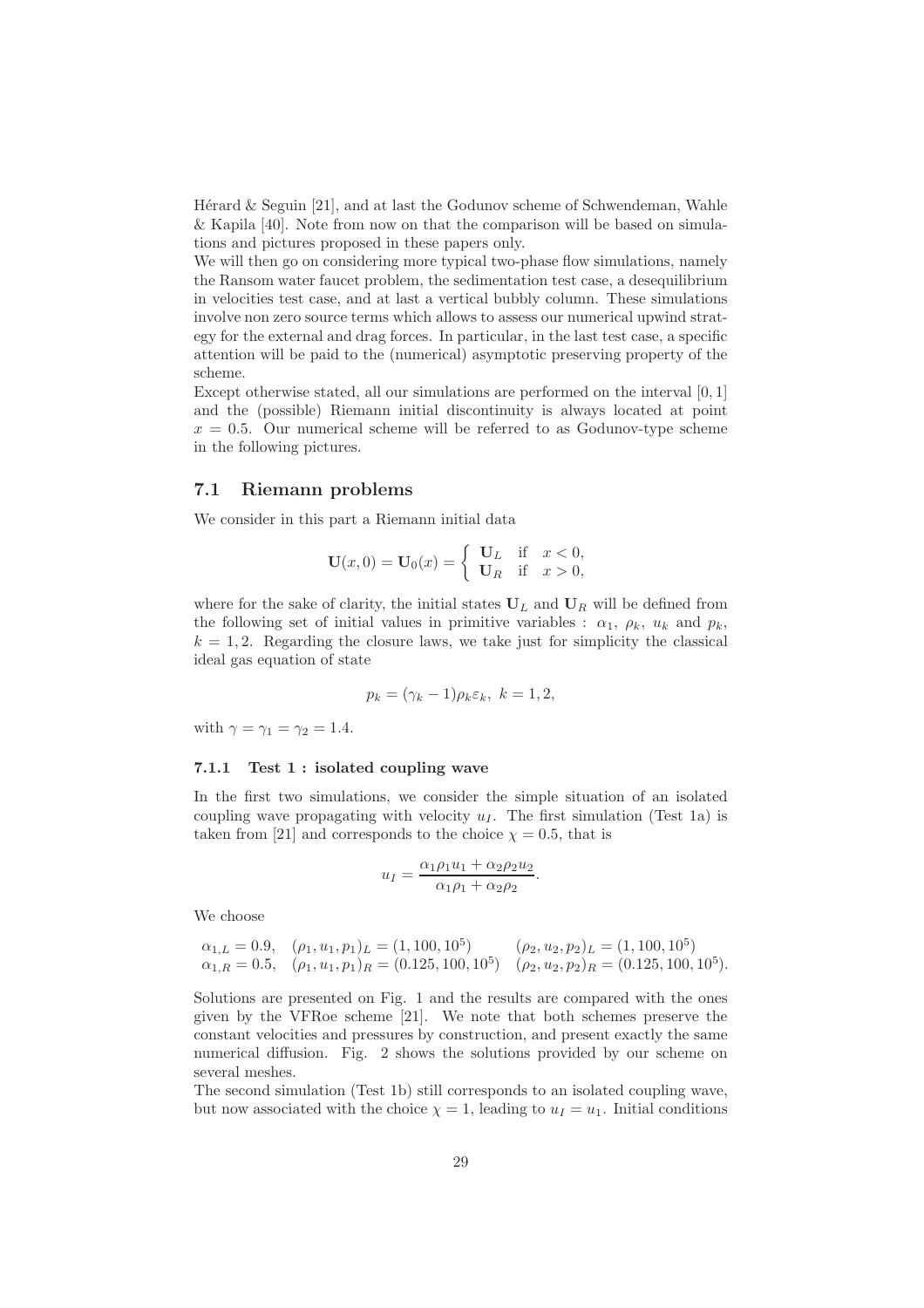

Figure 1: Comparison between exact and numerical solutions of Test 1a at time  $t = 3$  and for a 1000-point mesh. From the top to the bottom right : x versus  $\alpha_1, \, \rho_1, \, \rho_2, \, u_1, \, u_2, \, p_1, \, p_2$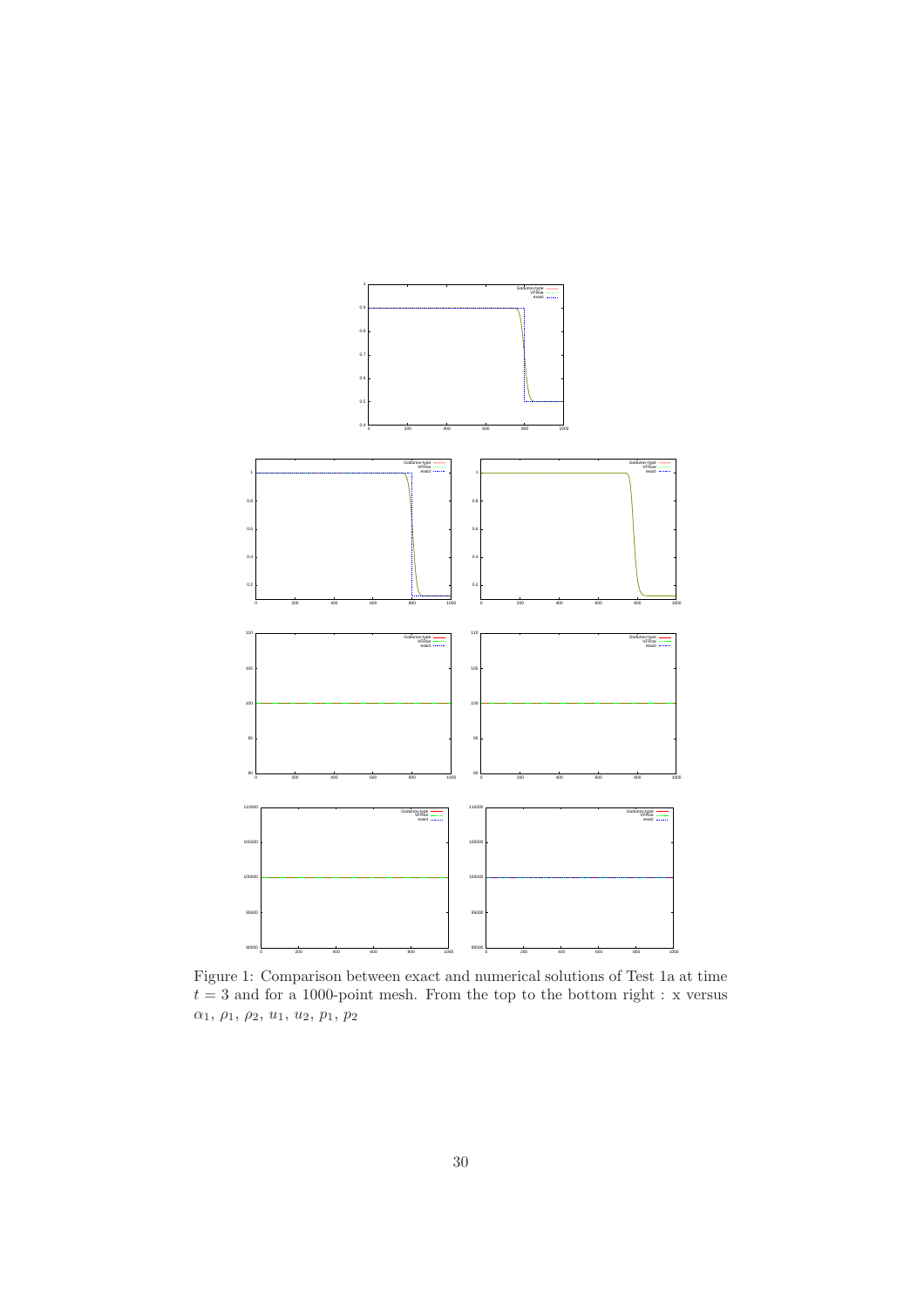

Figure 2: Comparison between exact and numerical solutions of Test 1a at time  $t=\sqrt{3}$  and for several mesh sizes. From the top to the bottom right : x versus  $\alpha_1, \, \rho_1, \, \rho_2, \, u_1, \, u_2, \, p_1, \, p_2$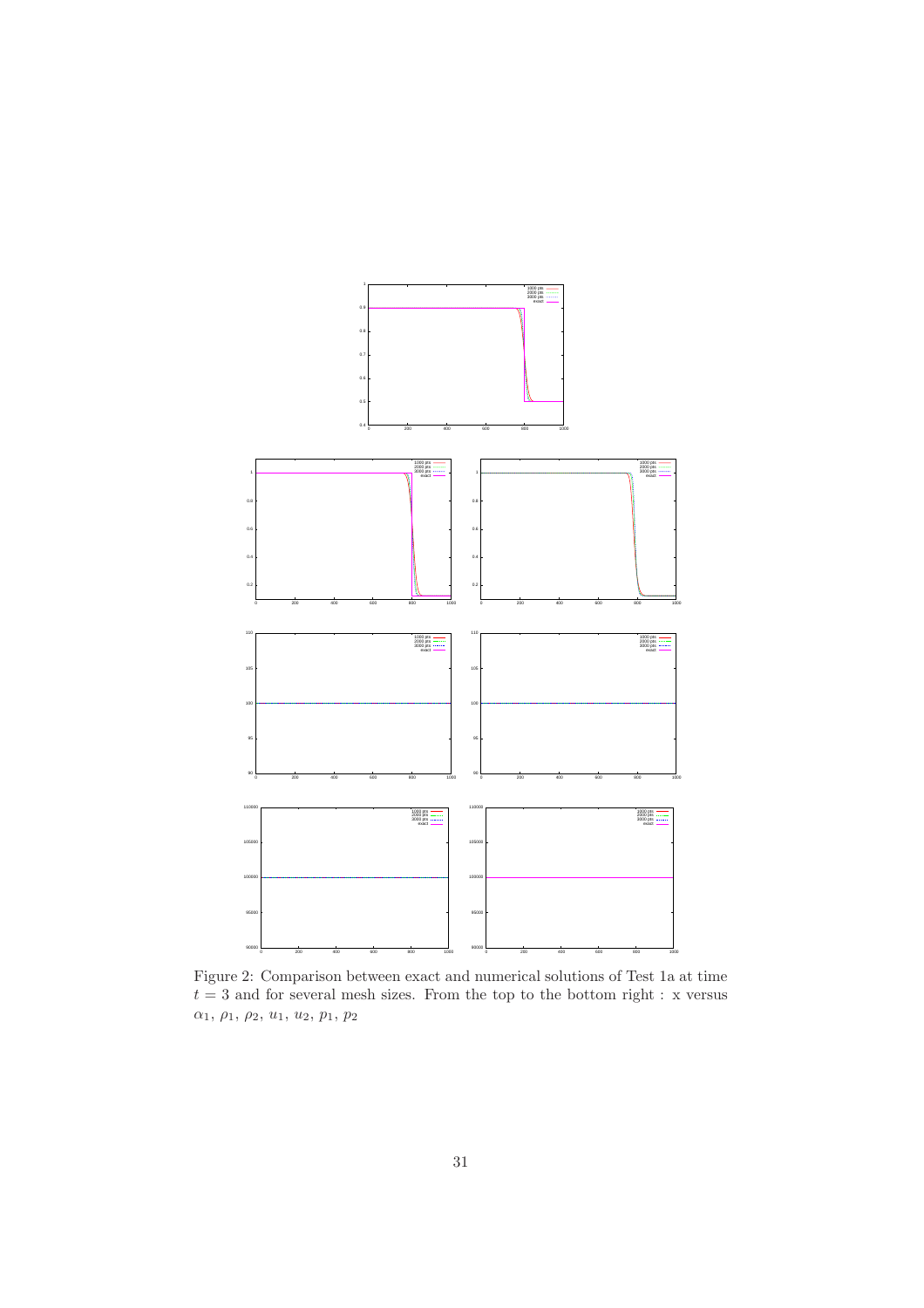are taken from [5] and given by

$$
\alpha_{1,L} = 0.8, \quad (\rho_1, u_1, p_1)_L = (2, 0.3, 5) \quad (\rho_2, u_2, p_2)_L = (1, 2, 1) \n\alpha_{1,R} = 0.3, \quad (\rho_1, u_1, p_1)_R = (2, 0.3, 12.8567) \quad (\rho_2, u_2, p_2)_R = (0.1941, 2.8011, 0.1).
$$

We note that the pressures and velocity  $u_2$  are not taken to be equal anymore. Solutions are presented on Fig. 3. We observe that the results are in good agreement with the exact solutions. They also compare very well with the ones given in [5]. The right state of the coupling wave, in particular for the  $u_2$ component, agrees well with the exact value. The small amplitude oscillations observed on  $\rho_1$  and  $u_1$  are classical and due to the initial pressures and velocity  $u_2$  desequilibrium. Fig. 4 shows the numerical solutions obtained with several mesh sizes.

### 7.1.2 Test 2 : a general Riemann problem

As a general Riemann problem, we consider here a test case taken from [40] for which the exact solution is known (see Table 1, page 499) and comparisons with other methods from the literature are available.

Initial conditions are such that the mixture is at rest and presents a (negative) jump in the volume fraction  $\alpha_1$ . The density  $\rho_1$  and pressure  $p_1$  are equal on each side of the initial discontinuity. More precisely, the initial states  $U_{L,R}$  are calculated from the following values in primitive variables :

$$
\alpha_{1,L} = 0.8, \quad (\rho_1, u_1, p_1)_L = (1, 0, 1) \quad (\rho_2, u_2, p_2)_L = (0.2, 0, 0.3) \n\alpha_{1,R} = 0.3, \quad (\rho_1, u_1, p_1)_R = (1, 0, 1) \quad (\rho_2, u_2, p_2)_L = (1, 0, 1).
$$

leading to an exact solution made of a combination of shock, contact discontinuity and rarefaction waves, in addition to the expected coupling wave associated with  $u_I = u_1$ . All the solutions are plotted at time  $t = 0.2$ .

We first give on Fig. 5 the results obtained by our algorithm with a mesh composed of 200, 400 and 800 cells and compare the numerical and exact solutions. We observe that the phase 2 presents a good agreement while the phase 1 suffers from overshoots and undershoots at the extremes waves. However, we note that the void fraction, and more generally the coupling wave, is very well computed in the sense that the left and right states associated with  $u<sub>I</sub>$ -discontinuity agree with the exact values. In order to illustrate this good property, we proceed as in [40] and compare on Fig. 6 the behavior of the numerical solutions close to the coupling wave with that determined by the exact jump conditions across this wave. These are provided by the five  $u_I$ -Riemann invariants, given in this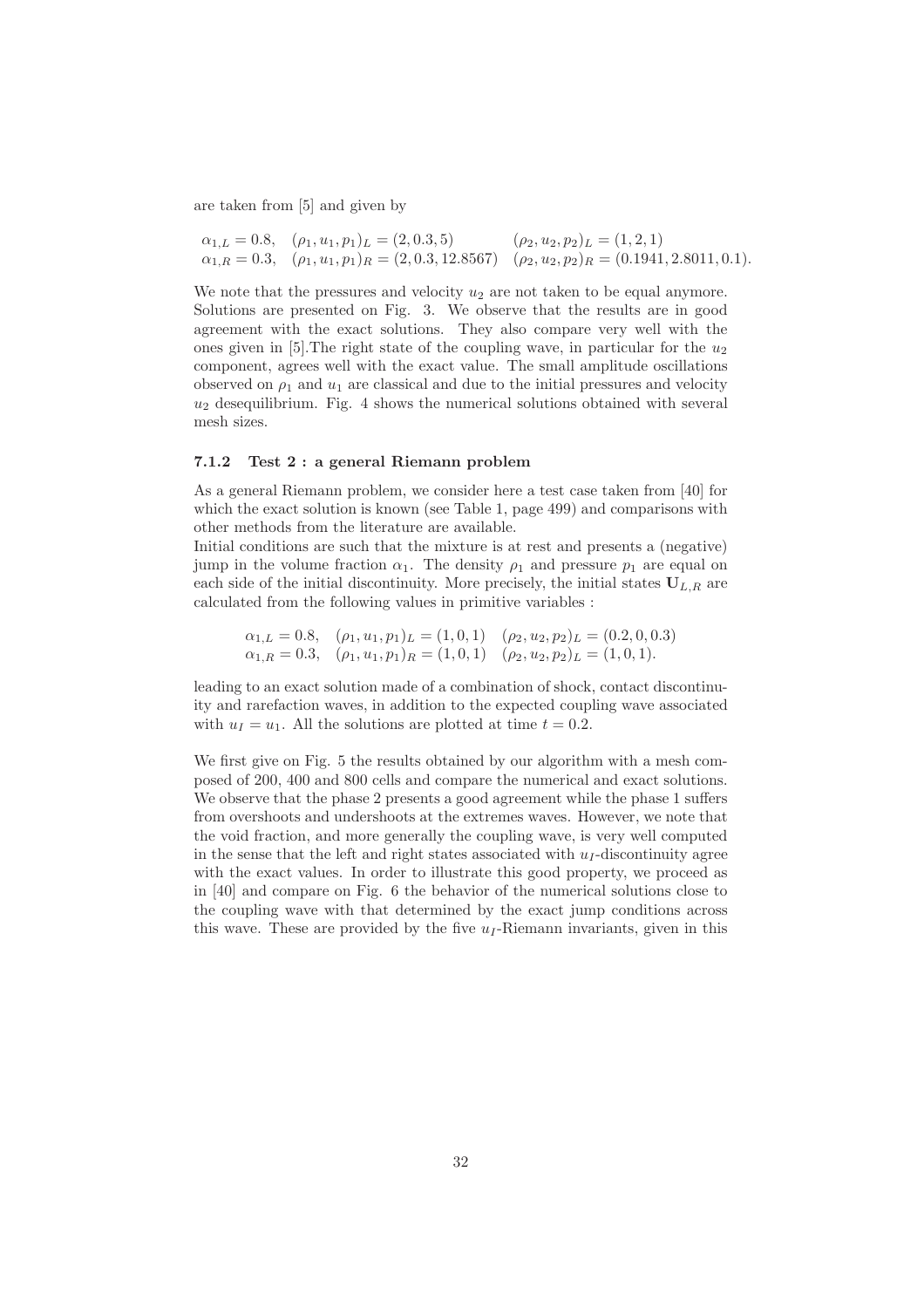

Figure 3: Comparison between exact and numerical solutions of Test 1b at time  $t=0.1$  and for a 300-point mesh. From the top to the bottom right : x versus  $\alpha_1, \, \rho_1, \, \rho_2, \, u_1, \, u_2, \, p_1, \, p_2$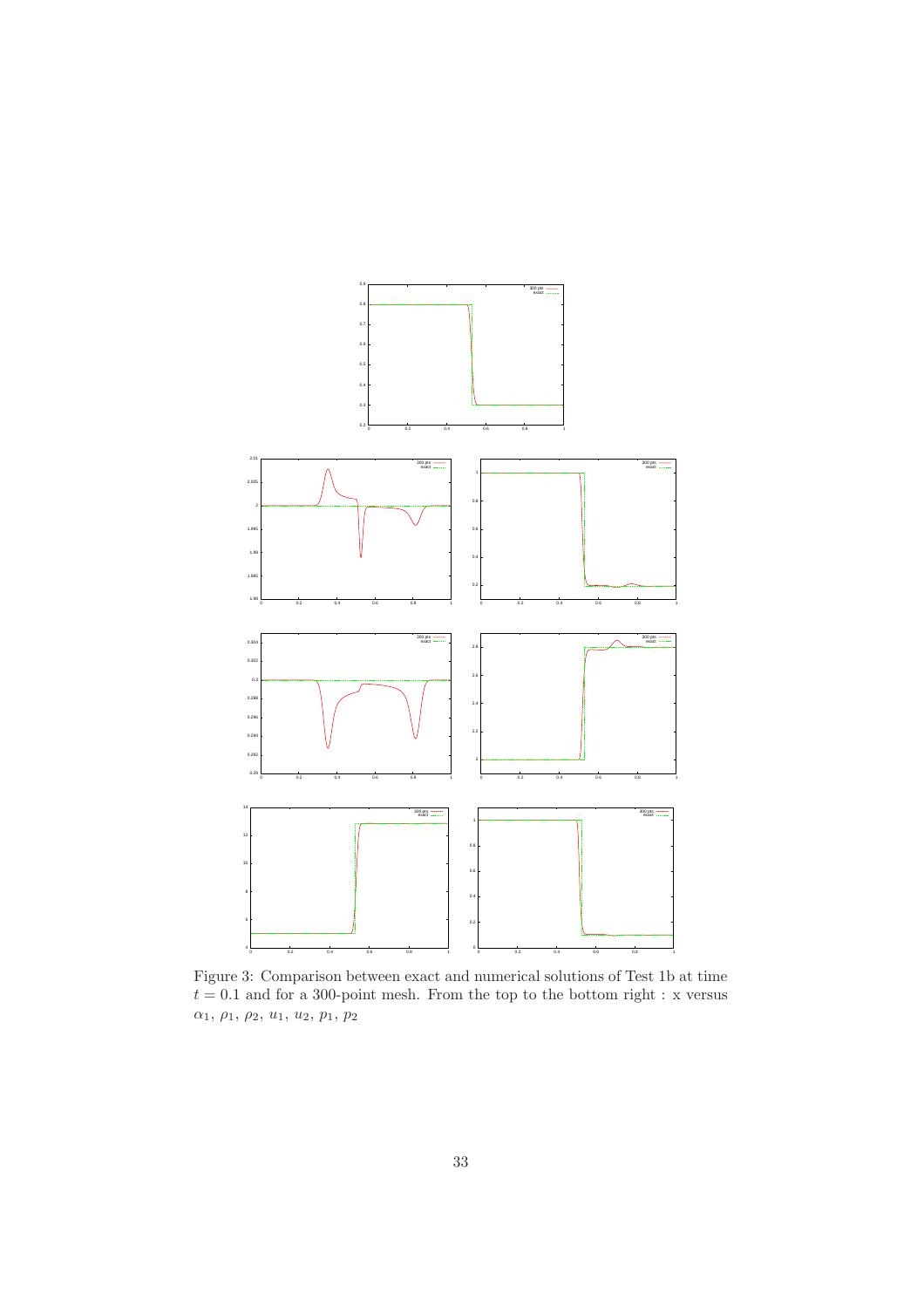

Figure 4: Comparison between exact and numerical solutions of Test 1b at time  $t = 0.1$  and for several mesh sizes. From the top to the bottom right : x versus  $\alpha_1, \, \rho_1, \, \rho_2, \, u_1, \, u_2, \, p_1, \, p_2$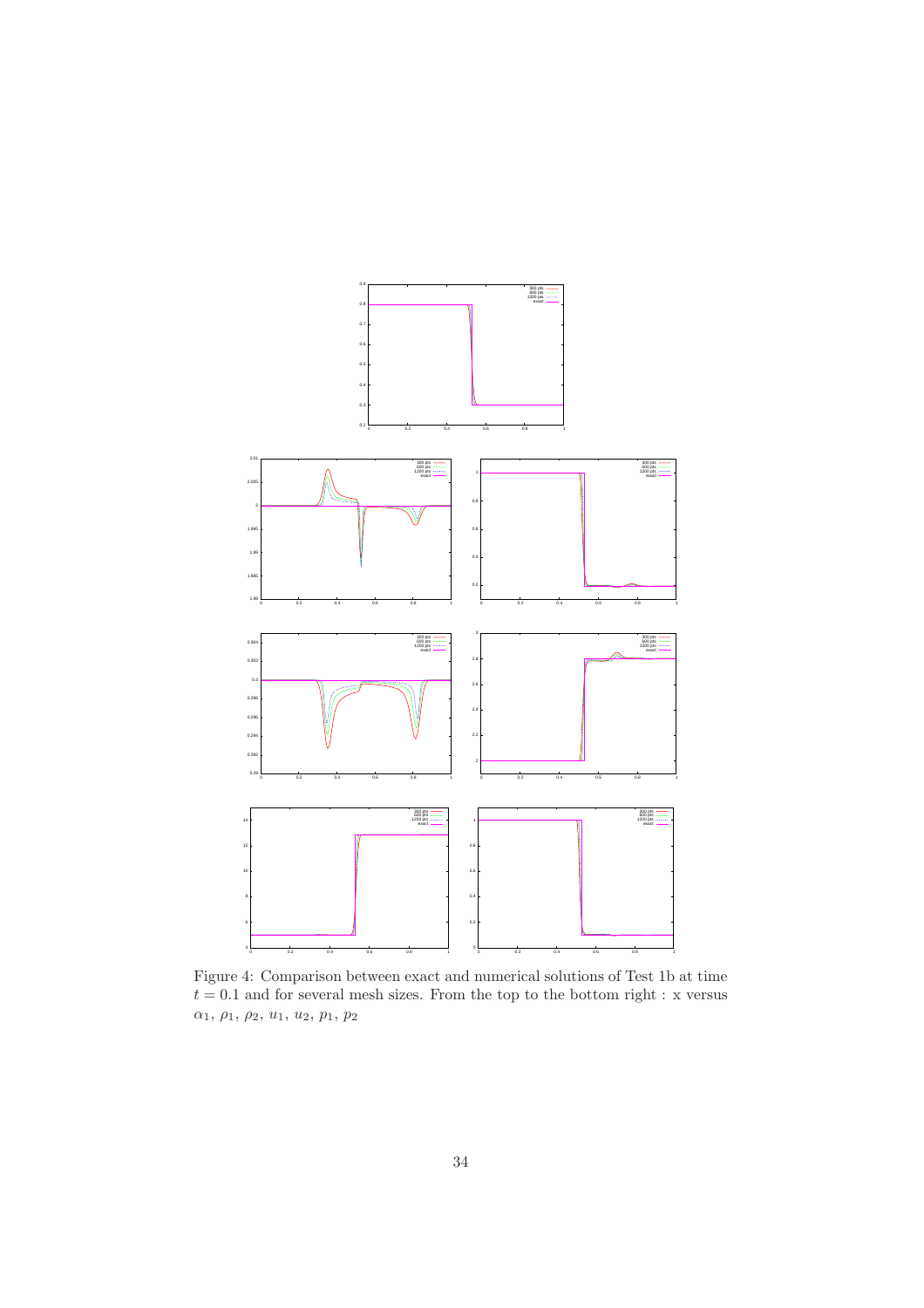case by (see again [40]) :

$$
\begin{cases}\nK_0 = u_I = u_1 \\
K_1 = (1 - \alpha_1)\rho_2(u_2 - u_I) \\
K_2 = (1 - \alpha_1)\rho_2(u_2 - u_I)^2 + \alpha_1 p_1 + (1 - \alpha_1)p_2 \\
K_3 = \frac{\gamma p_2}{(\gamma - 1)\rho_2} + \frac{1}{2}(u_2 - u_I)^2 \\
K_4 = \frac{p_2}{\rho_2^2}.\n\end{cases}
$$

For  $\alpha_1$  varying from  $\alpha_{1,L}$  to  $\alpha_{1,R}$ , these equations provide a parametrization of the exact (vanishingly thin) layer of the  $u<sub>I</sub>$  coupling wave. This one is compared with the numerical layer induced by the numerical diffusion of the scheme. Note that the five constants  $K_i$ ,  $i = 0, ..., 4$  are calculated using the exact value of the right state corresponding to  $\alpha_1 = \alpha_{1,R}$  as given in [40]. As expected, Fig. 6 shows a good agreement between exact and numerical layers.

We now compare our numerical solutions on Fig. 7 with the ones proposed by Saurel and Abgrall [37] (referred to as  $G_{HLL}$ ), by Andrianov et al. [4] (referred to as  $G_{ASW}$ ) and by Schwendeman et al. [40] (referred to as  $G_1$ ) on Fig. 8. Notice that the latter one corresponds to an exact Godunov method (*i.e.* based on the exact resolution of the Riemann problem) and is thus expected to be the most precise. This is actually the case, we indeed observe that with this method, all the intermediate states are perfectly computed and that the solutions do not present any odd behavior next to the acoustic waves. As far as the other methods are concerned, we first observe that the  $G_{HLL}$  method proposed by Saurel and Abgrall [37] is the most diffusive on this test case. The  $G_{ASW}$  method of Andrianov et al. [4] is less diffusive but does not provide us with a very good approximation of the constant states of the  $u_I$  coupling wave. On the contrary, we can observe that our approach behaves very well in the vicinity of this coupling wave (while still presenting overshoots and undershoots next to the extreme waves of the solution). In particular, the left and right states of the  $u_I$ -contact wave appears to be better evaluated.

#### 7.1.3 Test 3 : a general Riemann problem with several values of  $\chi$

To concude this first batch of test cases, let us emphasize that our algorithm allows by construction to deal with several values of the interfacial velocity  $u_I$  and pressure  $p_I$ , depending on the underlying modelling assumptions. In particular, we have seen that admissible values for the couple  $(u_I, p_I)$  may be parametrized by the parameter  $\chi \in [0, 1]$ . We propose now to take advantage of this flexibility of our algorithm to compare the solutions obtained for several values of  $\chi$ . The Riemann initial data is the same as for Test 2. So far, we dealt with  $\chi = 1$  for the sake of comparison with the results presented in [37], [4], [40]. We now also consider the natural values  $\chi = 0$  and  $\chi = 0.5$ . The results are presented on Fig. 9. We observe in particular that the values  $\chi = 0$  and  $\chi = 0.5$  now present an even behavior in the vicinity of the acoustic waves (unlike the value  $\chi = 1$ ).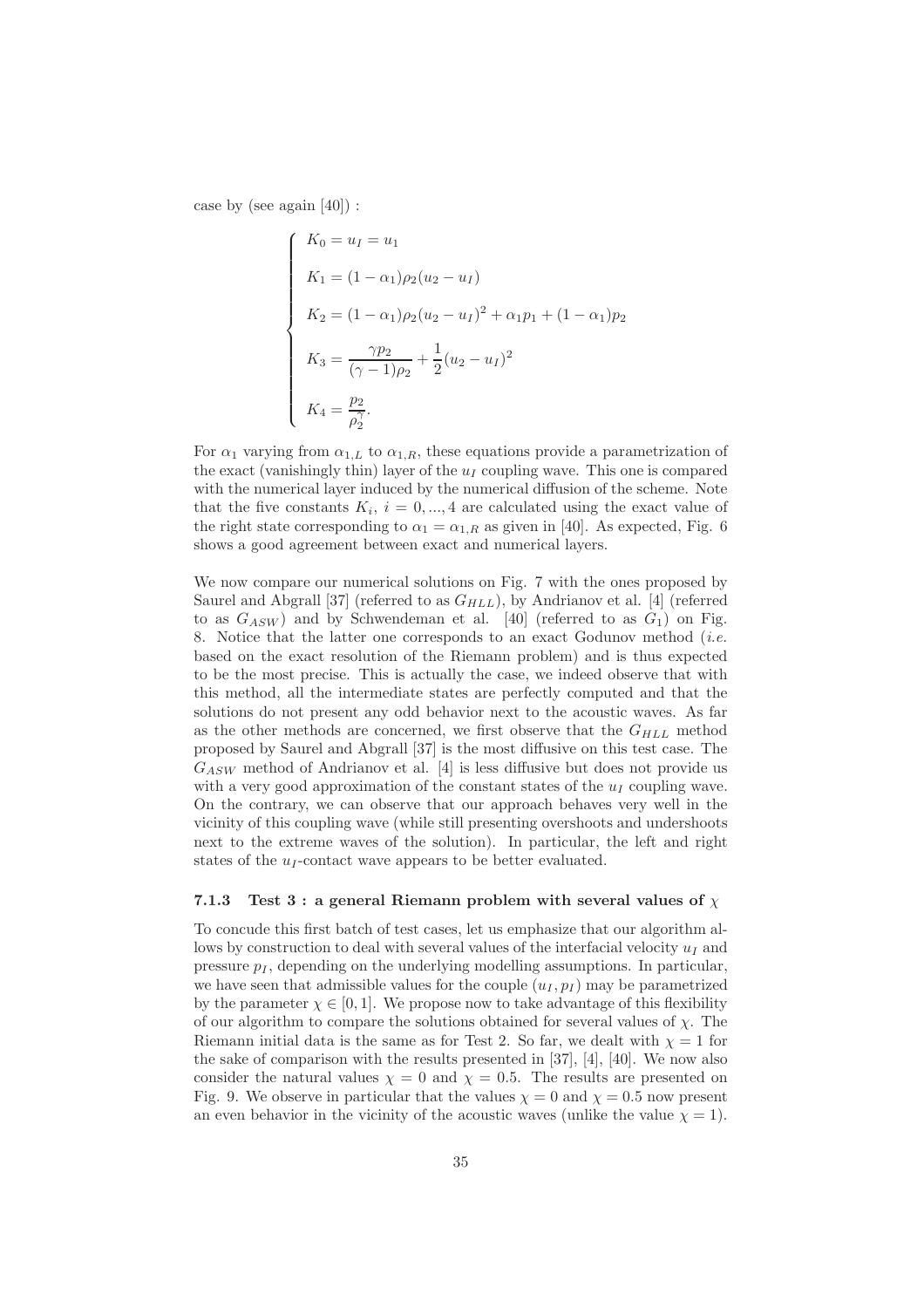

Figure 5: Comparison between exact and numerical solutions of Test 2 at time  $t = 0.2$  and for several mesh sizes. From the top to the bottom right : x versus  $\alpha_1, \, \rho_1, \, \rho_2, \, u_1, \, u_2, \, p_1, \, p_2$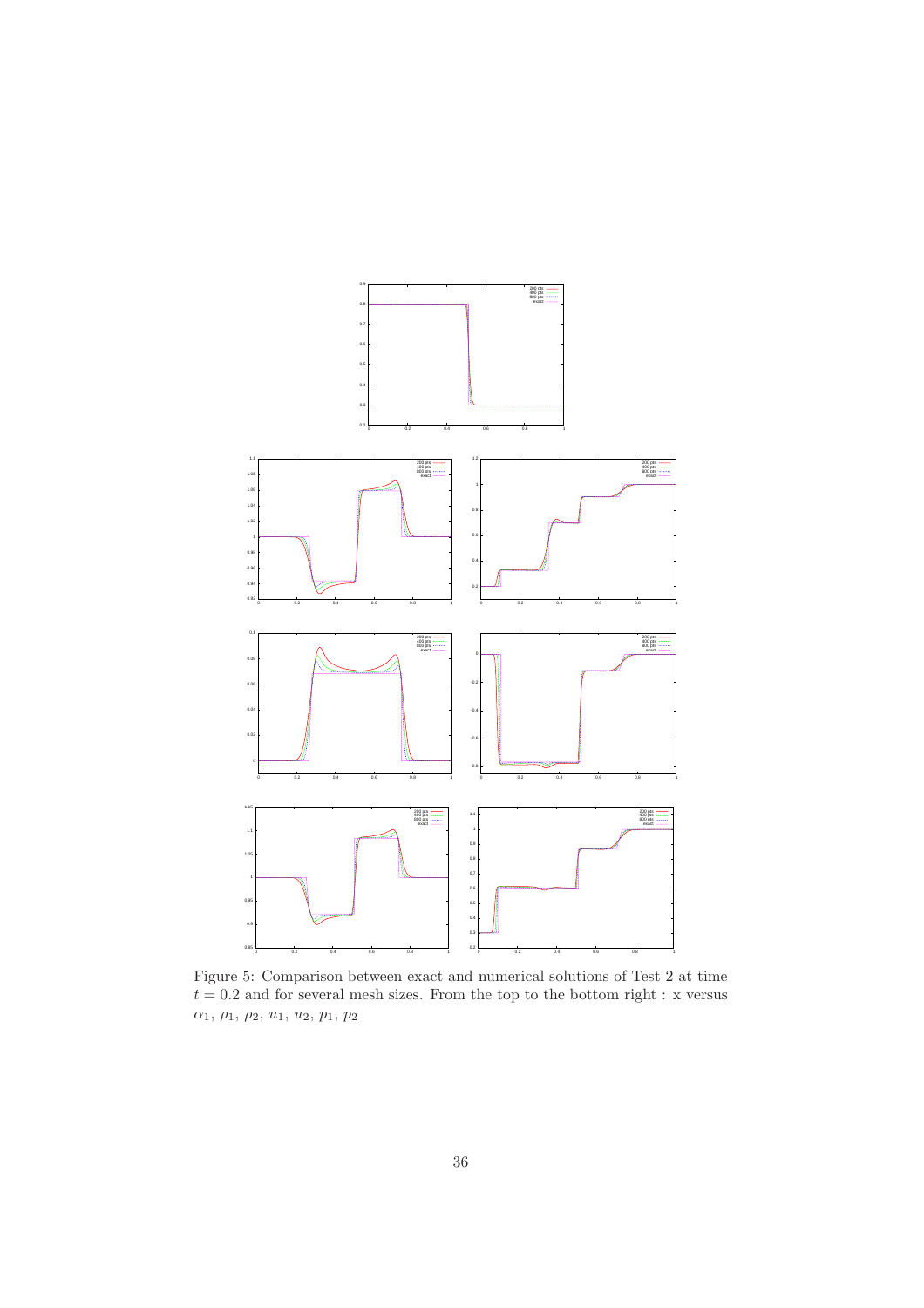

Figure 6: Behaviour of  $p_1, p_2, u_2, p_2$  (from the top left to the bottom right) versus  $\alpha_1$  through the  $u_I$  contact layer at time  $t = 0.2$  and for Test 2



Figure 7: Behaviour of  $\alpha_1(x)$ ,  $p_1(\alpha_1)$ ,  $\rho_1(x)$ ,  $\rho_2(x)$  at time  $t = 0.2$  and for Test 2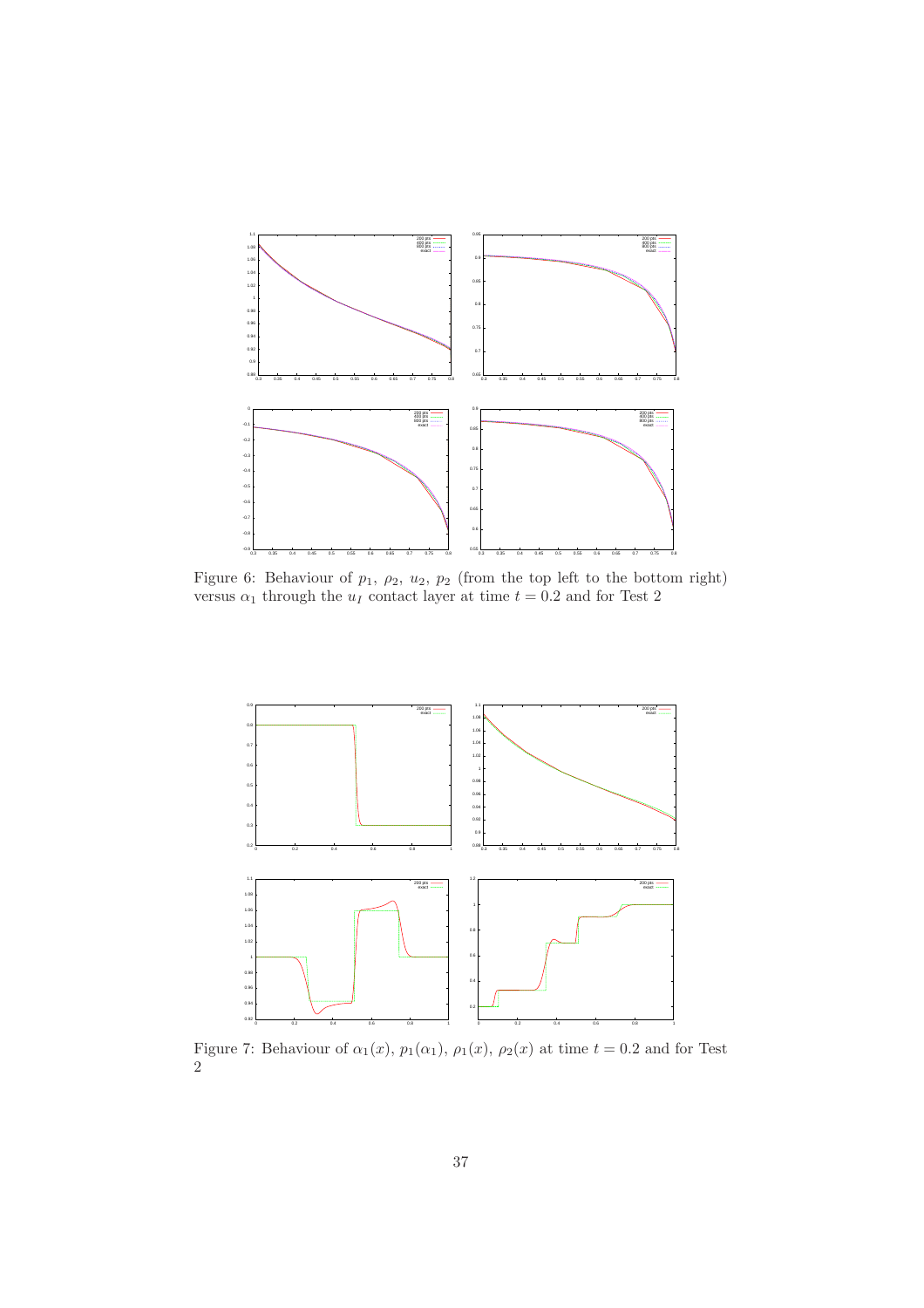

Figure 8: Behaviour of  $\alpha_1(x)$ ,  $p_1(\alpha_1)$ ,  $\rho_1(x)$ ,  $\rho_2(x)$  at time  $t = 0.2$  and for Test 2. These pictures are taken from [40] by courtesy of the authors. The curves are given by method  $G_{HLL}$  (blue),  $G_{ASW}$  (green) and  $G_1$  (red). The exact solution appears in black. For interpretation of the references to color in this figure legend, the reader is referred to the web version of this article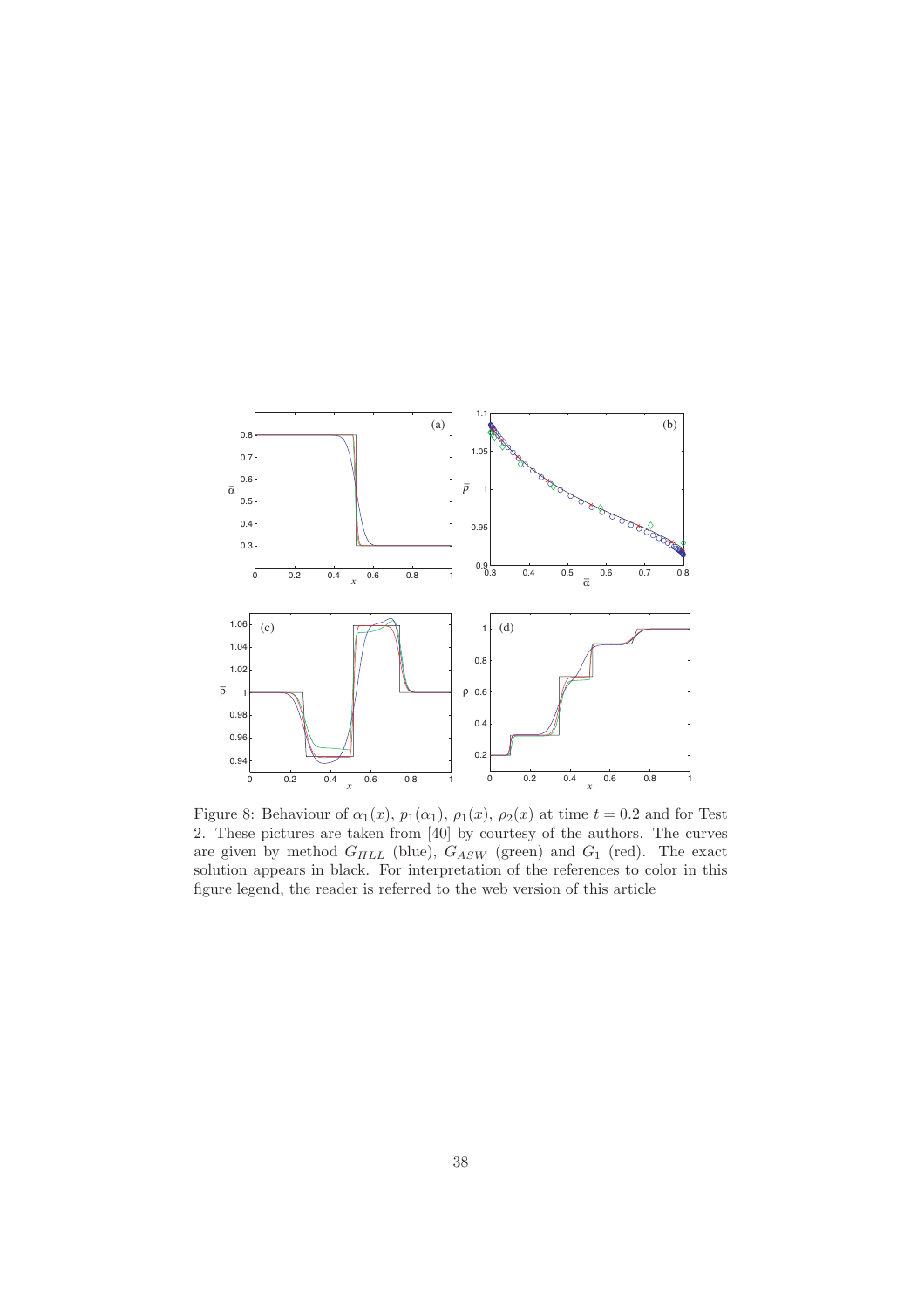Above all, we note that the three solutions are actually different, highlighting the importance of having a scheme capable of dealing with various values of  $\chi$ .

Remark: We have not been able to pass the latter test case with the VFRoe scheme proposed in [21], probably due to the lack of positivity properties of the VFRoe approach. On the contrary, let us mention that unlike our approach the VFRoe scheme turns out to be able to compute solutions involving the resonance phenomenon, see Test 2 in [21]. Recall indeed that we have assumed here from the beginning that the waves are ordered such that the acoustic waves propagate faster. More generally, if we consider Riemann initial data such that both our approach and the VFRoe scheme succeed in computing an approximate solution, we observed a good agreement between them. It is worth noticing however that the numerical diffusion turned out to be equivalent for both scheme across the coupling wave (as observed in Test 1a above) and the acoustic waves, but a little less important for the VFRoe scheme across the contact discontinuities associated with  $u_1$  an  $u_2$ . This is clearly expected since these contact discontinuities are not present in our approximate Riemann solver. These numerical results are not reported here.

## 7.2 Influence of the source terms

Let us now take into account the source terms effects in our simulations. We begin this section with the well-known Ransom faucet and sedimentation problems where only the external forces (namely the gravity) and the relaxation pressure term in the void fraction equation are accounted for. The next simulation considers only the interfacial drag force and the relaxation pressure term. The fourth one involves both the external and drag forces and the relaxation pressure term, and focus on the asymptotic behavior of the model under consideration when the underlying relaxation times are small.

We consider again just for simplicity the classical ideal gas equation of state

$$
p_k = (\gamma_k - 1)\rho_k \varepsilon_k, \ k = 1, 2,
$$

but now with  $\gamma_1 = 1.0005$  and  $\gamma_2 = 1.4$ . In order to define the interfacial velocity and pressure, we take  $\chi = 0.5$ . As far as the relaxation pressure term is concerned, we take

$$
K_P(\mathbf{U}) = \frac{1}{\tau_p} \frac{\alpha_1 (1 - \alpha_1)}{p_1 + p_2} (p_1 - p_2),
$$

where the relaxation time  $\tau_p$  has to be specified.

At last, the forthcoming test cases involves boundary conditions at the end points  $x_{min}$  and  $x_{max}$  of the domain  $(x_{min} = 0 \text{ and } x_{max} = 1 \text{ except otherwise})$ stated). Regarding the numerical treatment of these boundary conditions, we have used two classical fictitious states we call here  $U_{min}$  and  $U_{max}$ . They will be precised for each test case.

### 7.2.1 Test 4 : the Ransom water faucet problem

This test case is a very classical benchmark test [35]. The configuration corresponds to a 12m long vertical tube  $(x_{min} = 0 \text{ and } x_{max} = 12)$ . The initial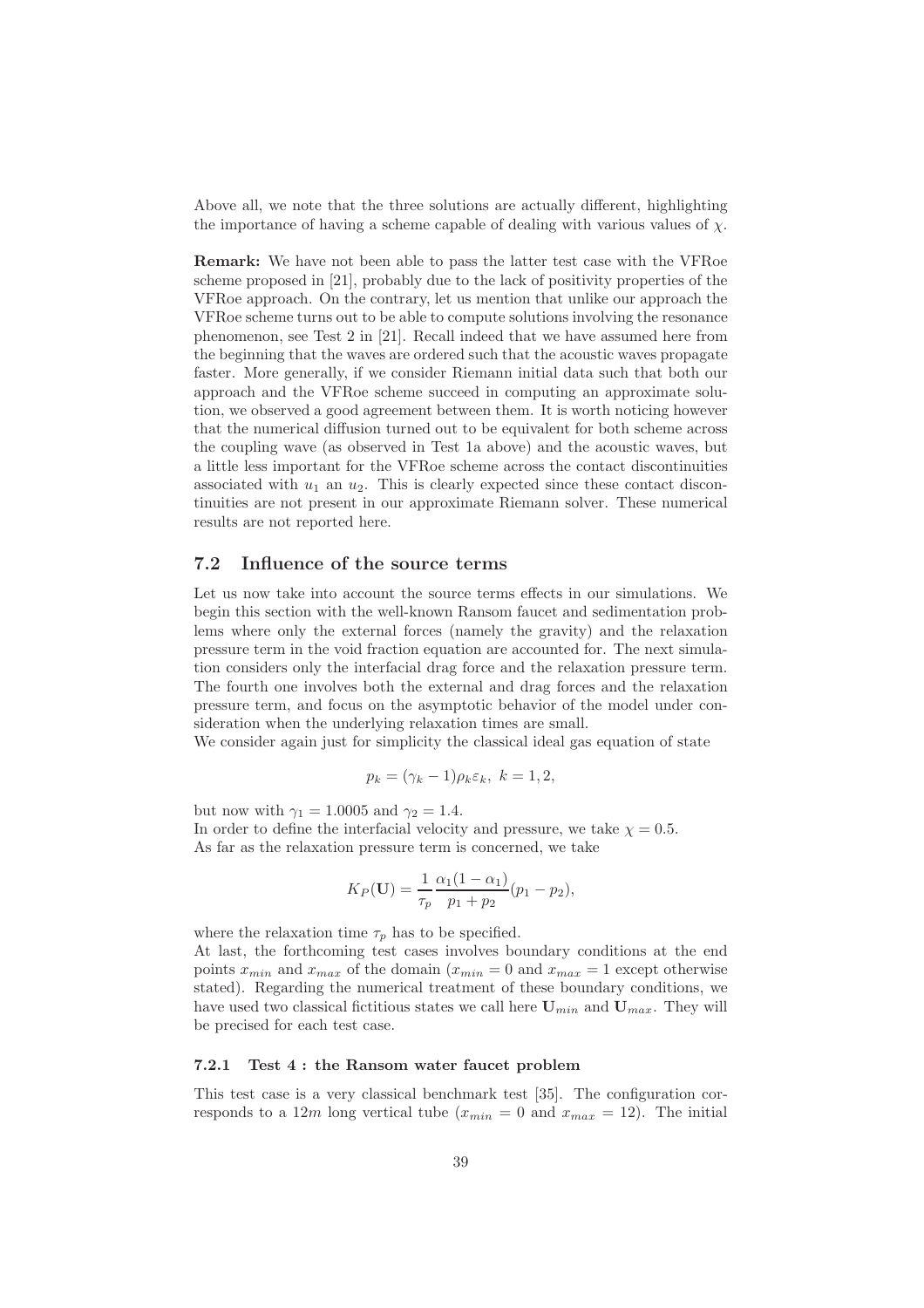

Figure 9: Comparison between numerical solutions of Test 3 at time  $t = 0.2$  and for several values of  $\chi$ . The mesh is made of 400 points. From the top to the bottom right : x versus  $\alpha_1$ ,  $\rho_1$ ,  $\rho_2$ ,  $u_1$ ,  $u_2$ ,  $p_1$ ,  $p_2$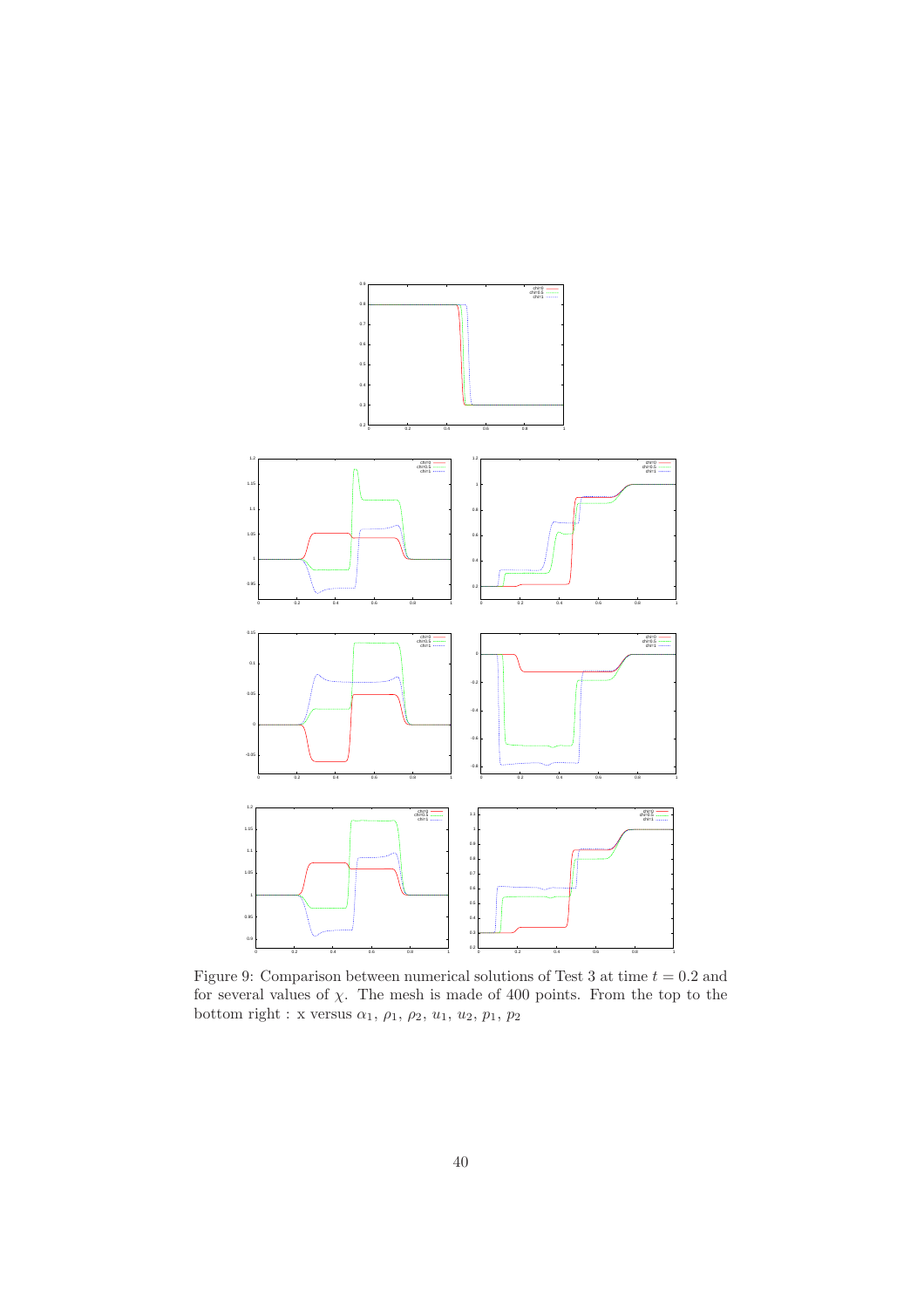condition conists of a uniform column of water (indexed by 1) in the air (indexed by 2). The void fraction is such that  $\alpha_1 = 0.8$ . The velocities  $u_1$  and  $u_2$ are also uniform and respectively equal to  $10m/s$  and  $0m/s$ . All the pressures are set to be equal to  $10^5 Pa$ . Initial densities are such that  $\rho_1 = 10^3 kg/m^3$ and  $\rho_2 = 1 \frac{kg}{m^3}$ . Since the constant gravity field  $g = 9.81 \frac{m}{s^2}$  is taken into account, the flow is driven by the boundary conditions given by  $\alpha_1(0, t) = 0.8$ ,  $u_1(0,t) = 10m/s$ ,  $u_2(0,t) = 0m/s$ ,  $\rho_1(0,t) = 10^3kg/m^3$ ,  $\rho_2(0,t) = 1kg/m^3$  and  $p_1(12, t) = p_2(12, t) = 10^5 Pa$ . From a numerical point of view, the fictitious states are such that

$$
\alpha_{1,min} = 0.8, \quad (\rho_1, u_1, p_1)_{min} = (10^3, 10, 10^5), \quad (\rho_2, u_2, p_2)_{min} = (1, 0, 10^5)
$$

and

$$
p_{1,max} = p_{2,max} = 10^5.
$$

Classical Neumann numerical boundary conditions are applied to define

 $\alpha_{1,max}$ ,  $(\rho_1, u_1)_{max}$ ,  $(\rho_2, u_2)_{max}$ 

(the values are taken from inside the domain). At last, the time scale is  $\tau_p = 5 \, 10^{-4} s$  in the pressure relaxation term.

The numerical results are plotted on Fig. 10 and compared with the ones given by the VFRoe scheme proposed in [21]. Solutions are very similar. On Fig. 11 are superimposed the results obtained with our scheme for various mesh sizes. We note in particular that an usual problem encountered when dealing with a two-fluid one-pressure model is related to the presence of complex wave speeds when the mesh size becomes too small (approximatively more than 1000 cells, see [21]) and the appearance of negative volume fractions. Here, the two-fluid two-pressure model under consideration is always (possibly weakly) hyperbolic. The finest mesh we have considered here is made of 20000 cells and did not raise any difficulty.

#### 7.2.2 Test 5 : the sedimentation test case

Again, this test case is a classical benchmark test for the simulation of twophase flows  $[12]$ . The configuration corresponds to a 7.5 $m$  long vertical tube, that is  $x_{min} = 0$  and  $x_{max} = 7.5$ . The initial condition conists of a uniform mixture of liquid (indexed by 1) and gas (indexed by 2) such that  $\alpha_1 = 0.5$ . The initial velocities  $u_1$  and  $u_2$  are equal to  $0m/s$ , and both pressures are equal with  $p_1 = p_2 = 10^5 Pa$ . Initial densities are such that  $\rho_1 = 10^3 kg/m^3$  and  $\rho_2 = 1kg/m^3$ . The domain is closed, meaning that classical rigid wall boundary conditions are imposed at the boundaries :  $u_k(x_{min}, t) = u_k(x_{max}, t) = 0$ ,  $k = 1, 2$ . Since the constant gravity field  $g = 9.81m/s^2$  is present, both phases separate and the solution at time  $t = +\infty$  is made of a two regions of pure liquid (at the bottom of the tube,  $\alpha_1(x_{max}, +\infty) = 1$ ) and gas (at the top of the tube,  $\alpha_1(x_{min}, +\infty) = 0$ . From a numerical point of view and as it is usual, the fictitious states are obtained from classical numerical Neumann boundary conditions applied to the primitive variables, except for the velocities  $u_{k,min}$  and  $u_{k,max}$  that are classically given the opposite values of the velocities  $u_k$  coming from inside the domain  $(k = 1, 2)$ .

At last, let us mention that in order to avoid natural numerical instabilities due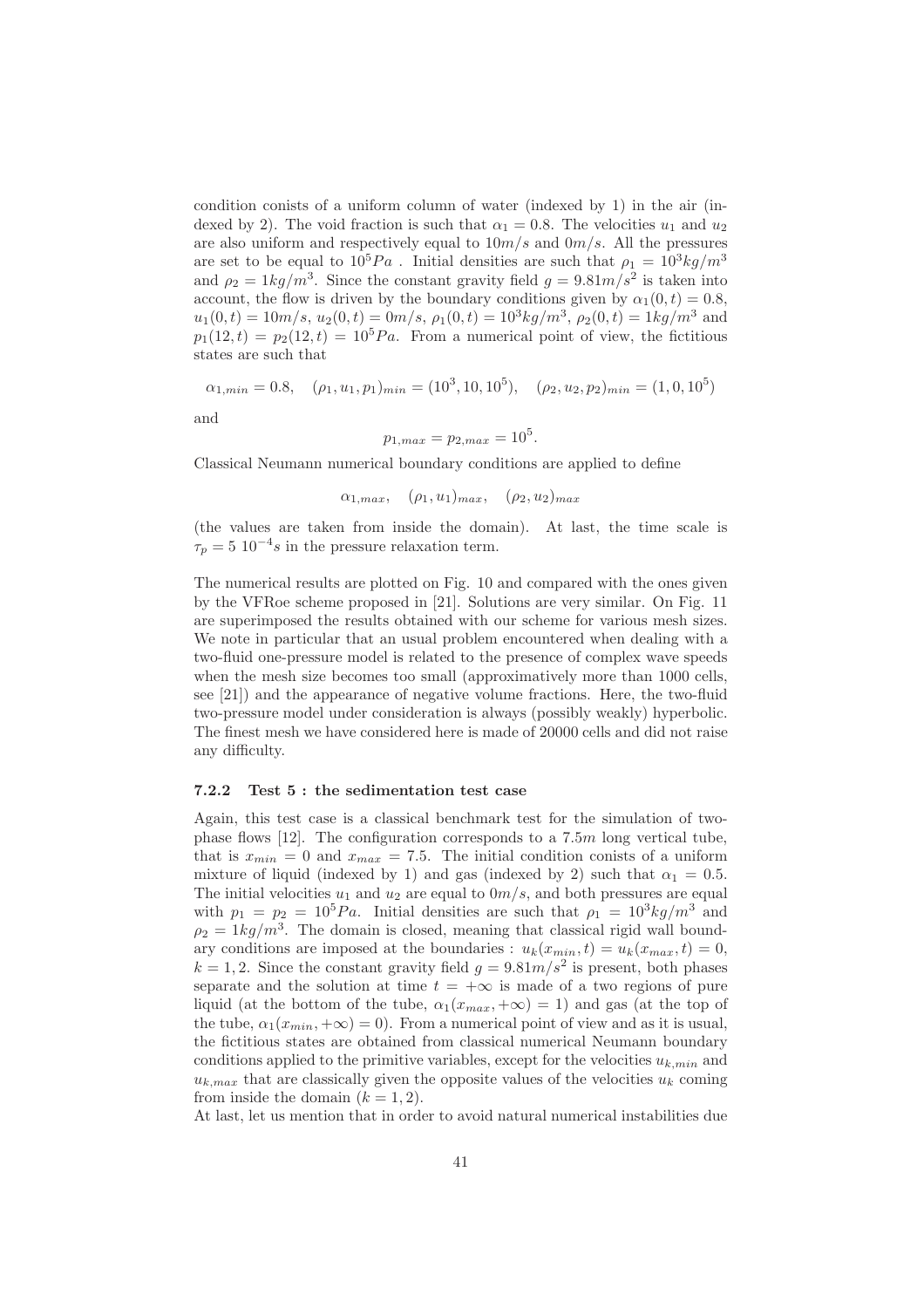

Figure 10: Comparison between numerical solutions of Test 4 at time  $t = 0.5$ given by the VFRoe scheme and the Godunov-type scheme and for several mesh sizes. On the left :  $\alpha_2$ , on the right :  $u_1$ . From the top to the bottom : 200-point mesh, 2000-point mesh and 20000-point mesh.



Figure 11: Comparison between numerical solutions of Test 4 at time  $t = 0.5$ given by the Godunov-type scheme and for several mesh sizes. On the left :  $\alpha_2$ , on the right :  $u_1$ .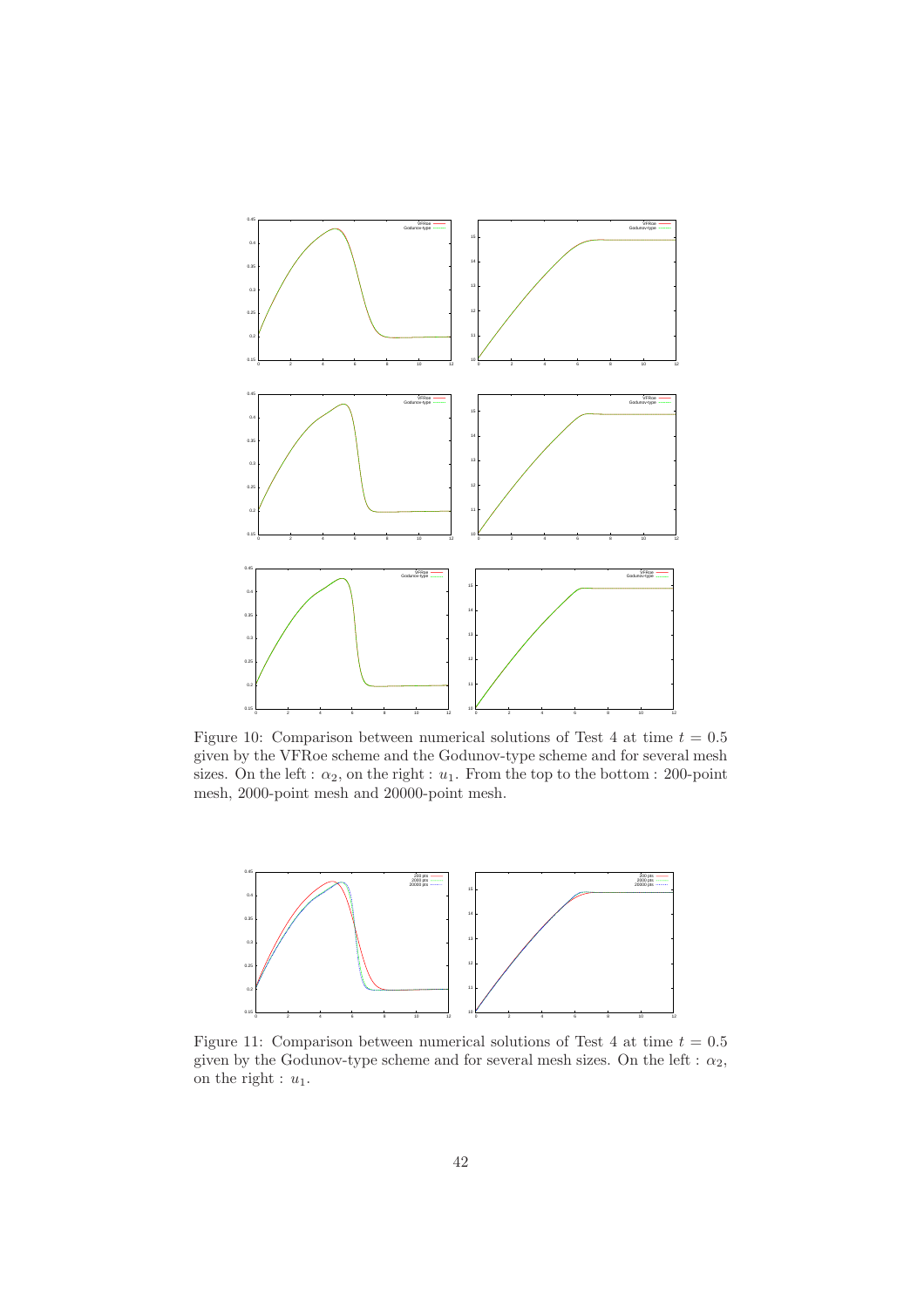to phase vanishing, we have modified in our code, at each time iteration, the updated values of both velocities  $u_1$  and  $u_2$  and set them to  $u_1 = u_2 = 0$  as soon as either  $\alpha_1$  or  $\alpha_2$  is less than a threshold  $\eta$ . Hereafter,  $\eta = 10^{-5}$ .

On Fig. 12, we give the numerical profile of the void fraction  $\alpha_1$  at different intermediate times and for a mesh made of 400 cells. The time scale is taken to be  $\tau_p = 5 \times 10^{-3} s$  in the pressure relaxation term. We observe that the solutions at times  $t = 1.2$  and  $t = 1.4$  are identical so that the stationary profile of  $\alpha_1$  seems to be reached. We also note that the final void fraction discontinuity is not located at the middle point  $x = 3.75$  of the domain due to the compressibility effects.

On Fig. 13, we plot the solution obtained with  $\tau_p = 5 \times 10^{-4} s$  and a 4000-cell mesh. The pressure relaxation time is thus faster and the mesh finer (the latter turned out to be necessary to get the numerical stability of the algorithm). We observe that the stationary profile appears to be attained more quickly.



Figure 12: Numerical profile of the void fraction  $\alpha_1 : \tau_p = 5 \; 10^{-3} s$  and 400 cells



Figure 13: Numerical profile of the void fraction  $\alpha_1$ :  $\tau_p = 5 \times 10^{-4} s$  and 4000 cells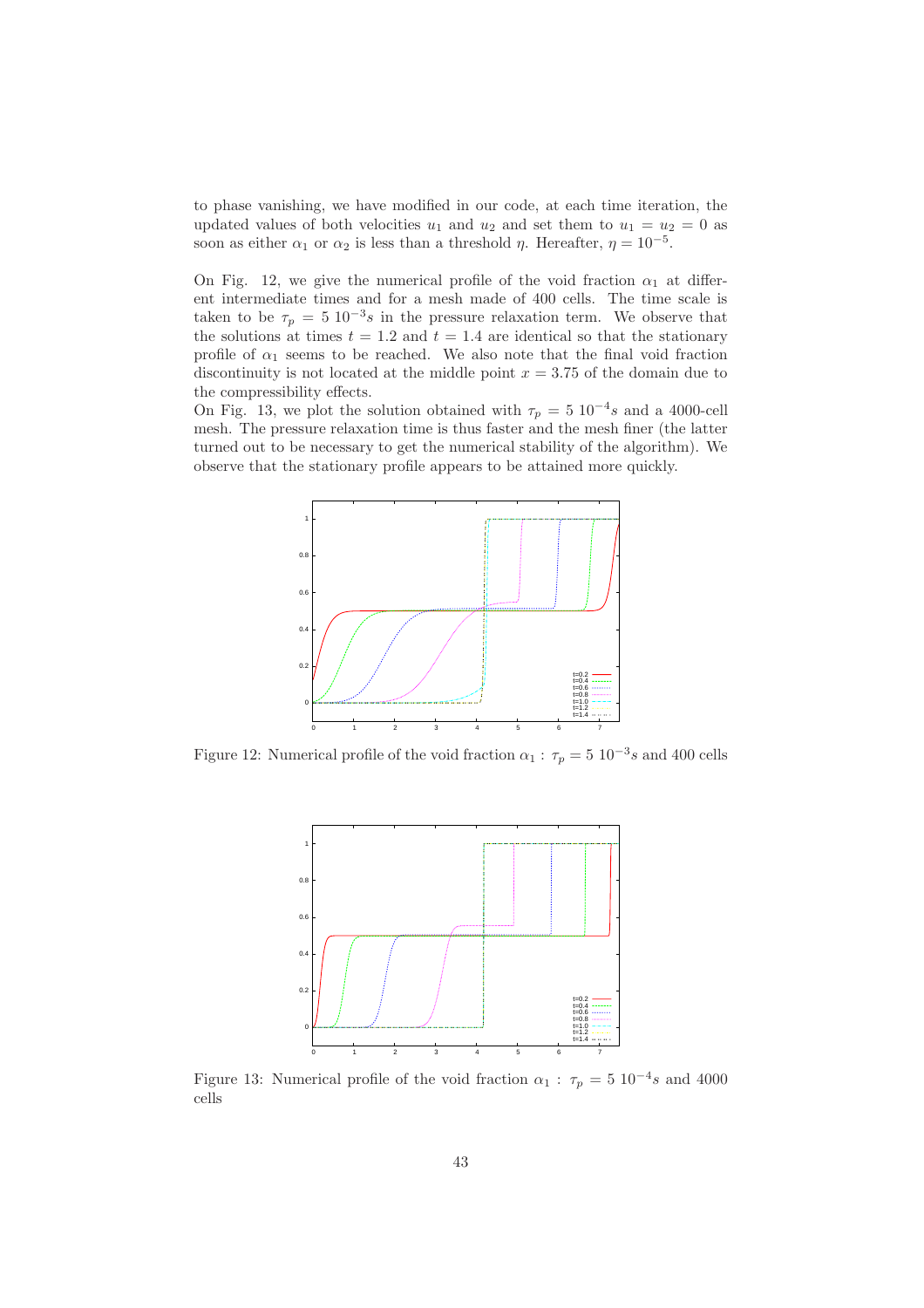#### 7.2.3 Test 6 : velocities desequilibrium

This test case corresponds to the evolution of a two-phse flow in a duct of uniform section and  $1m$  length. In this case, the external forces are assumed to be negligeable but we consider now a non zero interfacial drag force given by

$$
K(\mathbf{U}) = \frac{1}{8} C_D a^{int} \rho_1 |u_1 - u_2|.
$$
 (94)

In this formula, the coefficients

$$
C_D = 0.5, \quad a^{int} = \frac{3(1 - \alpha_1)}{r_b}, \quad r_b = 2.5 \ 10^{-4}, \tag{95}
$$

represent a drag coefficient, an interfacial area and a mean bubbles radius respectively. Then, index 1 (resp. 2) is sort of a liquid (resp. vapor) phase. The pressure relaxation time is taken to be  $\tau_p = 0.5 \; 10^{-5}$ .

Theoretical boundary conditions are such that at the inlet  $x_{min} = 0$  we impose a non zero relative velocity such that  $u_1 = 1m/s$  and  $u_2 = 1.5m/s$ , the void fraction  $\alpha_1 = 0.8$  and the density values  $\rho_1 = 10^3 kg/m^3$  and  $\rho_2 = 1kg/m^3$ . At the outlet  $x_{max} = 1$ , we only impose the pressures  $p_1 = p_2 = 101300Pa$ . From a numerical point of view, the fictitious states are such that

$$
\alpha_{1,min} = 0.8, \quad (\rho_1, u_1)_{min} = (10^3, 1), \quad (\rho_2, u_2)_{min} = (1, 1.5)
$$

and

$$
p_{1,max} = p_{2,max} = 101300.
$$

Classical Neumann numerical boundary conditions are applied to define the others quantities.

Initial conditions are taken to be uniform in the computational domain and such that  $u_1 = u_2 = 0$ , the others variable been chosen in agreement with the boundary conditions.

Our objective here is to test the ability of the method to compute the stationary solution associated with such a stiff source terms problem. First, due to the interfacial drag force, the relative velocity  $u_r = u_2 - u_1$  is expected to tend to zero very fast along the pipe (see [31]). Then, due to the relaxation pressure term, the relative pressure  $p_r = p_2 - p_1$  is expected to tend to zero as well. From the void fraction evolution equation,  $\alpha_1$  is thus expected to become constant very fast along the pipe, as well as the pressures  $p_1$  and  $p_2$  (recall that the gravity field is not present here). From the mass and momentum equations, we easily see that the same happens for the densities and the partial velocities. We plot on Fig. 14 and 15 the stationary profiles given by a 2000-point mesh. We can observe that they are in good agreement with the expected behavior.

### 7.2.4 Test 7 : vertical bubbly column

This test case corresponds to the evolution of a two-phase flow in a vertical column of 1m length. In this case, both the gravity  $g = -9.81m/s^2$  and a non zero interfacial drag force are considered. The latter is given by the same formula as in the previous test case. In the pressure relaxation source term, the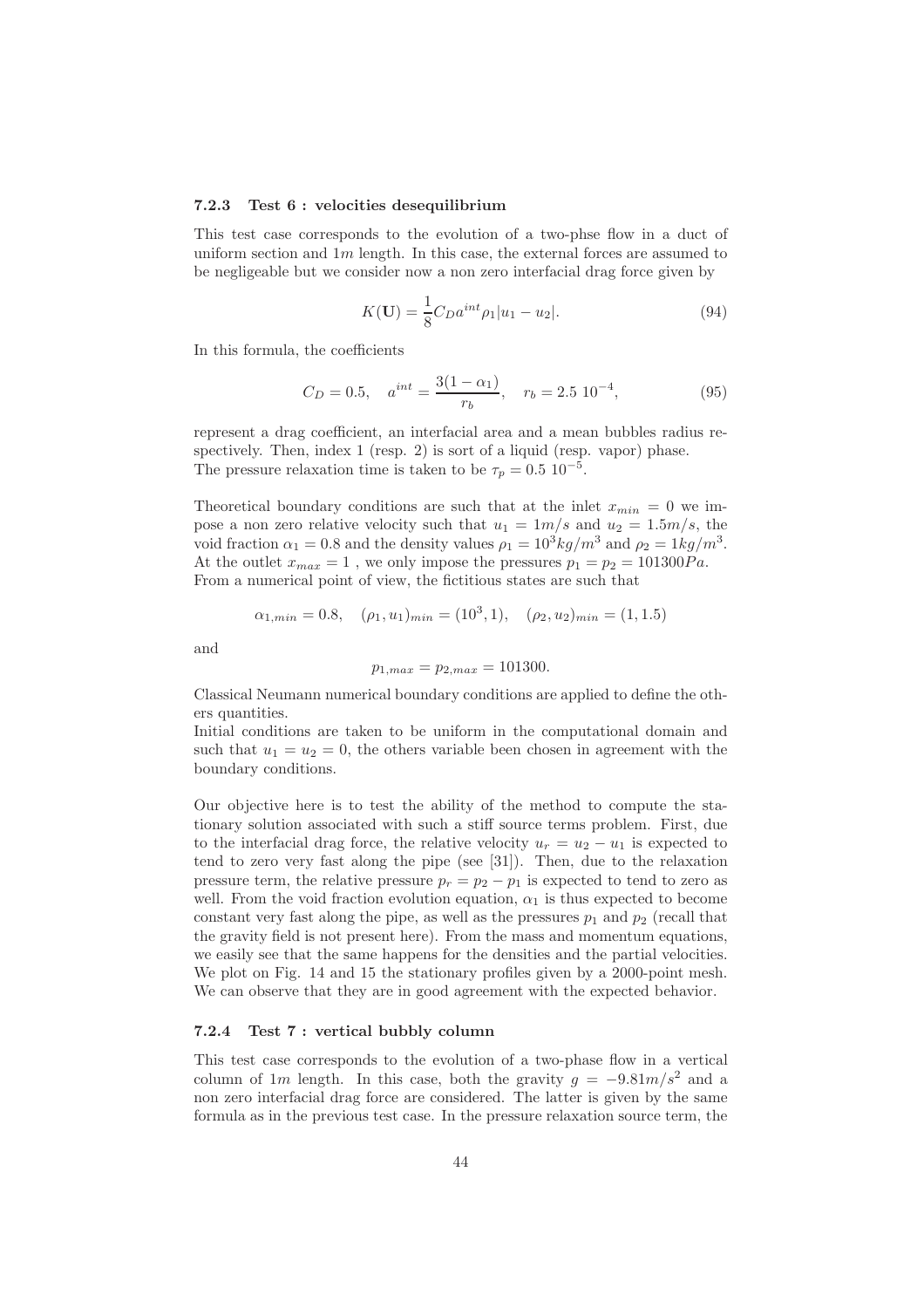

Figure 14: Stationary solution of Test 6. From the top to the bottom right : x versus  $\alpha_1, \rho_1, \rho_2, u_1, u_2, p_1, p_2$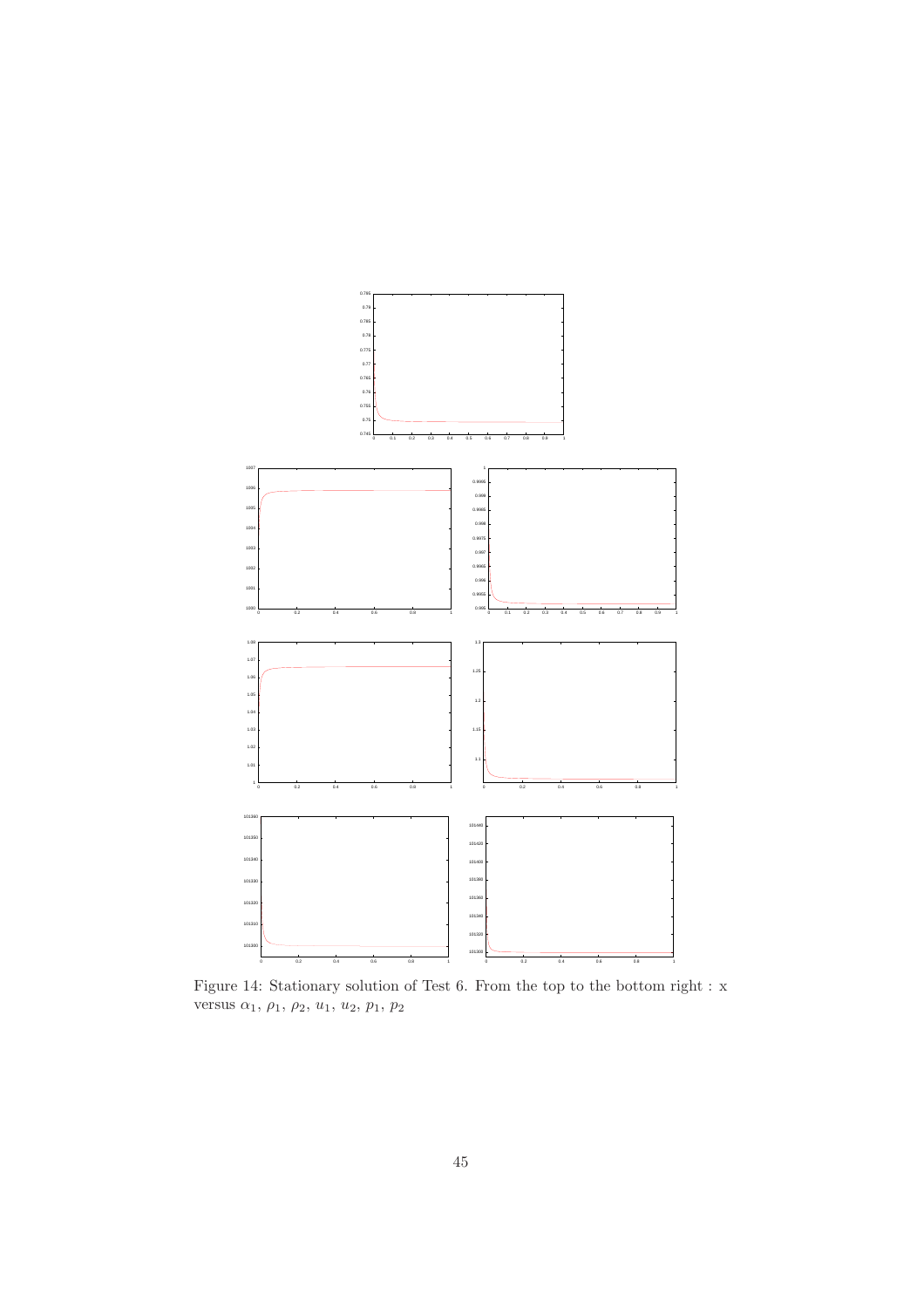

Figure 15: Stationary solution of Test 6. Close-up. From the left to the right : x versus  $p_r = p_2 - p_1, u_r = u_2 - u_1$ 

relaxation time is taken to be  $\tau_p = 1.10^{-4}$ .

Theoretical boundary conditions are such that at the inlet  $x_{min} = 0$ , we impose a non zero relative velocity such that  $u_1 = 5m/s$  and  $u_2 = 15m/s$ , the void fraction  $\alpha_1 = 0.97$ , the density values  $\rho_1 = 10^3 kg/m^3$  and  $\rho_2 = 1kg/m^3$ , and the mixture pressure  $p = 155 \; 10^5 Pa$ . At the outlet  $x_{max} = 1$ , we only impose the mixture pressure  $p = 150 \; 10^5 Pa$ .

From a numerical point of view, the fictitious states are such that

$$
\alpha_{1,min} = 0.97
$$
,  $(\rho_1, u_1, p_1)_{min} = (10^3, 5, 155 \ 10^5)$ ,  $(\rho_2, u_2, p_2)_{min} = (1, 15, 150 \ 10^5)$   
and

$$
p_{1,max} = p_{2,max} = 150 \, 10^5.
$$

Classical Neumann numerical boundary conditions are applied to define the others quantities.

Initial conditions are taken to be uniform in the computational domain and in agreement with the inlet boundary conditions for all the variables except the pressures that are defined from the oulet boundary values.

We plot on Fig. 16 the stationary profiles given by a 400-point mesh. Our objective here is to assess the capability of our algorithm to restore at the numerical level a specific asymptotic behavior of the solutions of the two-pressure diphasic model under consideration in this paper. More precisely, it is recalled in section 2.3 that if the time scales of the pressure relaxation and drag force source terms involved in the model are much smaller than the other characteristic time scales of the system, and provided that we have a balance of the gradient of pressure with the external forces, which writes here

$$
\partial_x p = -\rho g, \quad p = \alpha_1 p_1 + \alpha_2 p_2, \quad \rho = \alpha_1 \rho_1 + \alpha_2 \rho_2,
$$

then the solutions behave like the solutions of a drift-flux model. Such a model is governed by conservation laws on mixture density, mixture momentum, mixture total energy and mass fraction of one of the two phases, and involves a closure law on the relative velocity  $u_r = u_2 - u_1$ . From (24), (94) and (95) the corresponding drift law is

$$
\frac{1}{8}C_D a^{int} \rho_1 |u_r| u_r = \alpha_1 \alpha_2 (\rho_2 - \rho_1) g.
$$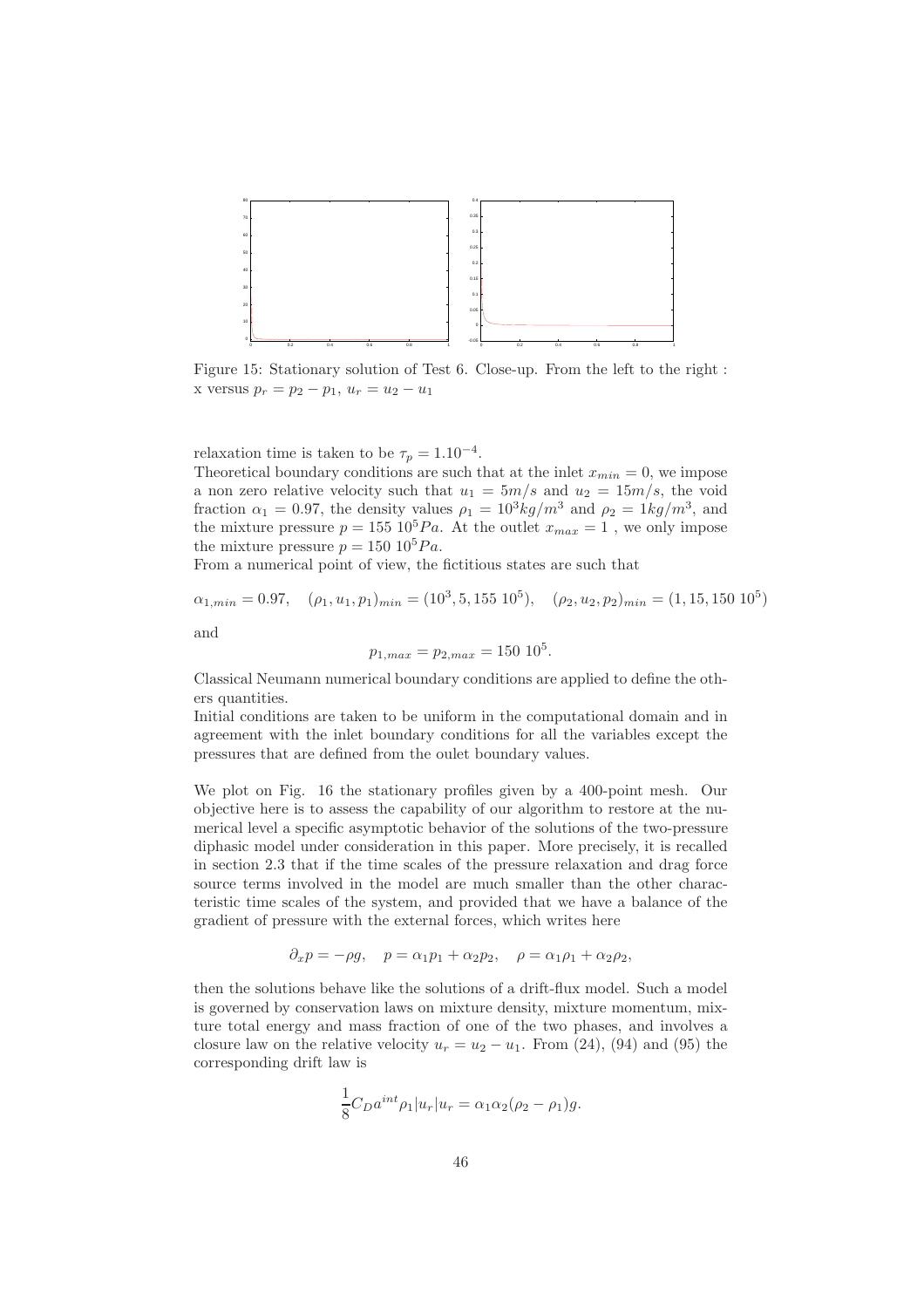Note that in the present test case, we have  $u_1 < u_2$  and  $\rho_2 < \rho_1$ . We then easily get  $u_r > 0$ , so that taking into account the values of the different coefficients,

$$
u_r^2 = -\frac{1}{750}\alpha_1(1 - \frac{\rho_2}{\rho_1})g
$$

(recall that  $q < 0$ ).

We can observe on Fig. 17 that this asymptotic drift law is numerically satisfied. as well as the expected balance between the gradient of pressure and the gravity field.

## 8 Acknowledgments

The authors are very grateful to F. Coquel and N. Seguin for the very beneficial discussions we had on this work.

## References

- [1] A. Ambroso, C. Chalons, F. Coquel, T. Galié. Relaxation and numerical approximation of a two fluid two pressure diphasic model. *Mathematical Modelling and Numerical Analysis (M2AN)*, vol 43, pp 1063-1097, (2009).
- [2] A. Ambroso, C. Chalons, F. Coquel, T. Galié, E. Godlewski, P.-A. Raviart and N. Seguin. The drift-flux asymptotic limit of barotropic two-phase twopressure models. *Comm. Math. Sci.*, vol 6, pp 521-529, (2008).
- [3] N. Andrianov, Analytical and numerical investigation of two-phase flows, *PhD thesis*, Univ. Magdeburg (2003).
- [4] N. Andrianov, R. Saurel and G. Warnecke. A simple method for compressible multiphase mixtures and interfaces. *Technical Report 4247, INRIA*, (2001).
- [5] N. Andrianov and G. Warnecke. The Riemann problem for the Baer-Nunziato two-phase flow model. *Journal of Computational Physics*, vol 195, pp 434-464 (2004).
- [6] M.R. Baer and J.W. Nunziato, A two phase mixture theory for the deflagration to detonation (DDT) transition in reactive granular materials. *Int. J. Multiphase Flows*, Vol. 12(6), (1986), pp. 861-889.
- [7] F. Bouchut, Nonlinear stability of finite volume methods for hyperbolic conservation laws, and well-balanced schemes for source. *Frontiers in Mathematics Series, Birkhauser*, 2004.
- [8] T. Buffard, T. Gallouët and J.M. Hérard, A sequel to a rough Godunov scheme. Application to real gas flows, *Computers and Fluids*, Vol. 29(7), (2000), pp. 813–847.
- [9] C.E. Castro and E.F. Toro, A Riemann solver and upwind methods for a two-phase flow model in nonconservative form, *International Journal of Numerical Methods in Fluids*, Vol. 50, (2006), pp. 275-307.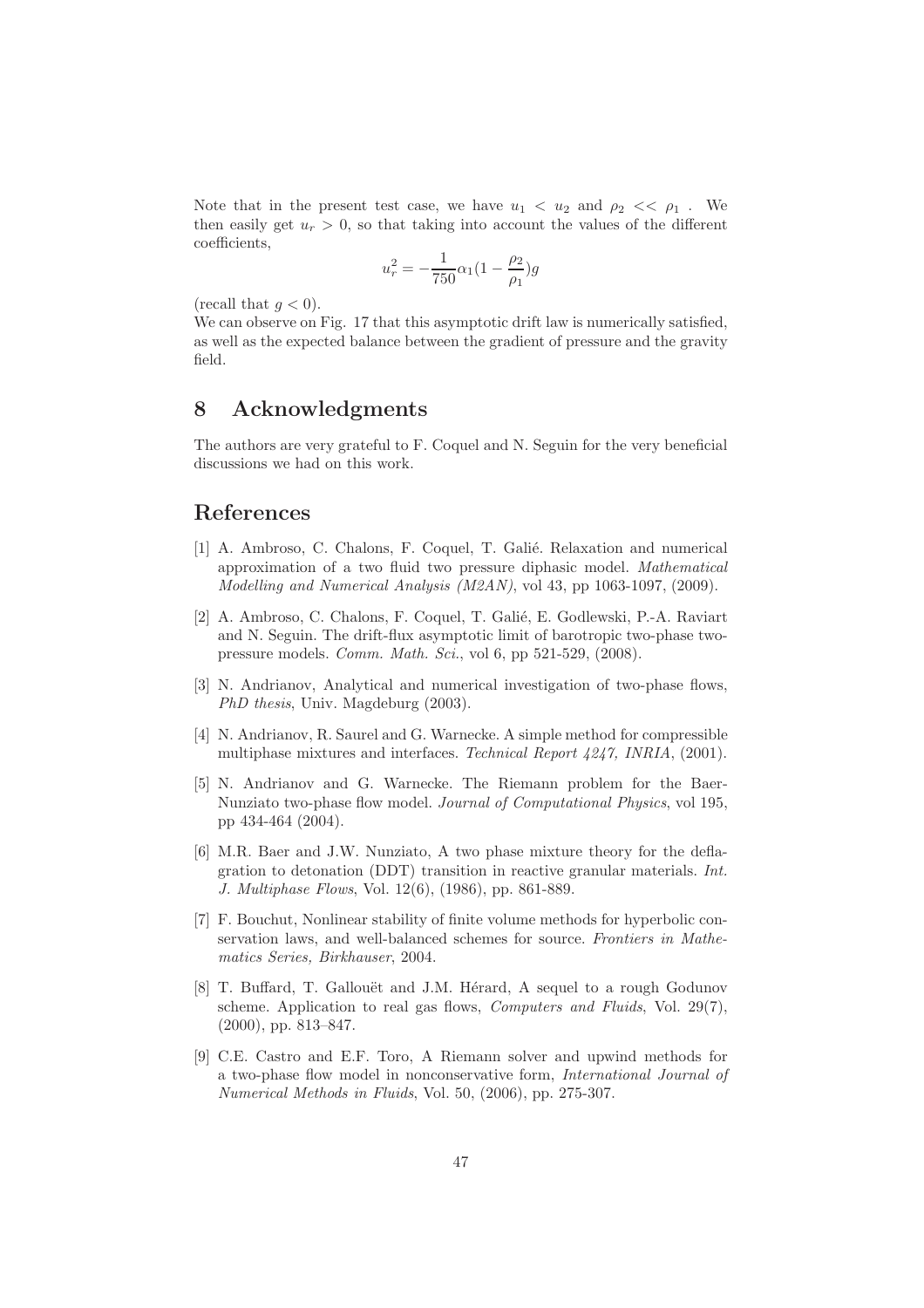

Figure 16: Stationary solution of Test 7. From the top left to the bottom right : x versus  $\alpha_1, \rho_1, \rho_2, u_1, u_2, p_1, p_2$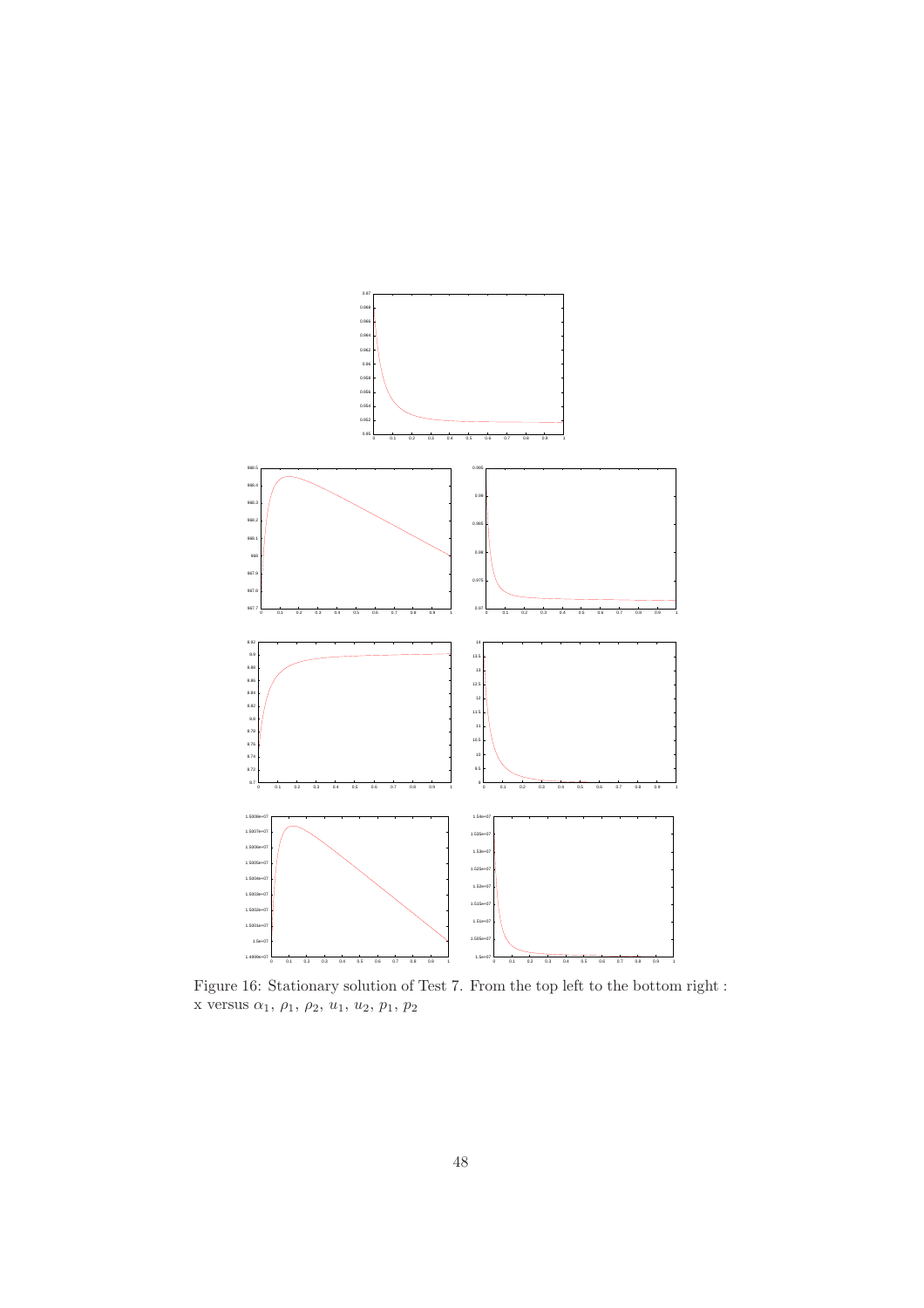

Figure 17: Stationary solution of Test 7 : relative velocity  $u_r^2$  and mixture pressure p. From the top left to the bottom : x versus  $u_r^2$ ,  $u_r^2$  (close-up), p

- [10] C. Chalons, F. Coquel, E. Godlewski, P.-A. Raviart and N. Seguin, Godunov-type schemes for hyperbolic systems with parameter dependent source. The case of Euler system with friction, *to appear in M3AS, Mathematical Models and Methods in Applied Sciences*, 2010.
- [11] C. Chalons and J.-F. Coulombel, Relaxation approximation of the Euler equations. *J. Math. Anal. Appl.*, vol 348, no. 2, pp 872-893 (2008)
- [12] F. Coquel, K. El Amine, E. Godlewksi, B. Perthame and P. Rascle. A numerical method using upwind schemes for the resolution of two-phase flows. *Journal of Computational Physics*, vol 136, pp 272-288 (1997).
- [13] F. Coquel, T. Gallouët, J.M. Hérard and N. Seguin, Closure laws for a twophase two-pressure model, *Comptes Rendus Mathématique*, Vol. 334, (2002), pp. 927–932.
- [14] S. Dellacherie. Relaxation schemes for the multicomponent Euler system. *Math. Model. and Num. Anal.*, vol 37(6), pp 909-936 (2003).
- [15] V. Deledicque and M.-V. Papalexandris. An exact Riemann solver for compressible two-phase flow models containing non-conservative products. *Journal of Computational Physics*, vol 222, pp 217-245 (2007).
- [16] P. Embid and M. Baer, Mathematical analysis of a two-phase continuum mixture theory, *Contin. Mech. Thermodyn.* Vol. 4, no. 4, (1992), pp. 279– 312.
- [17] T. Galié. *Couplage interfacial de modèles en dynamique des fluides. Application aux écoulements diphasiques*. PhD thesis, Université Pierre et Marie Curie - Paris 6, France, (2009).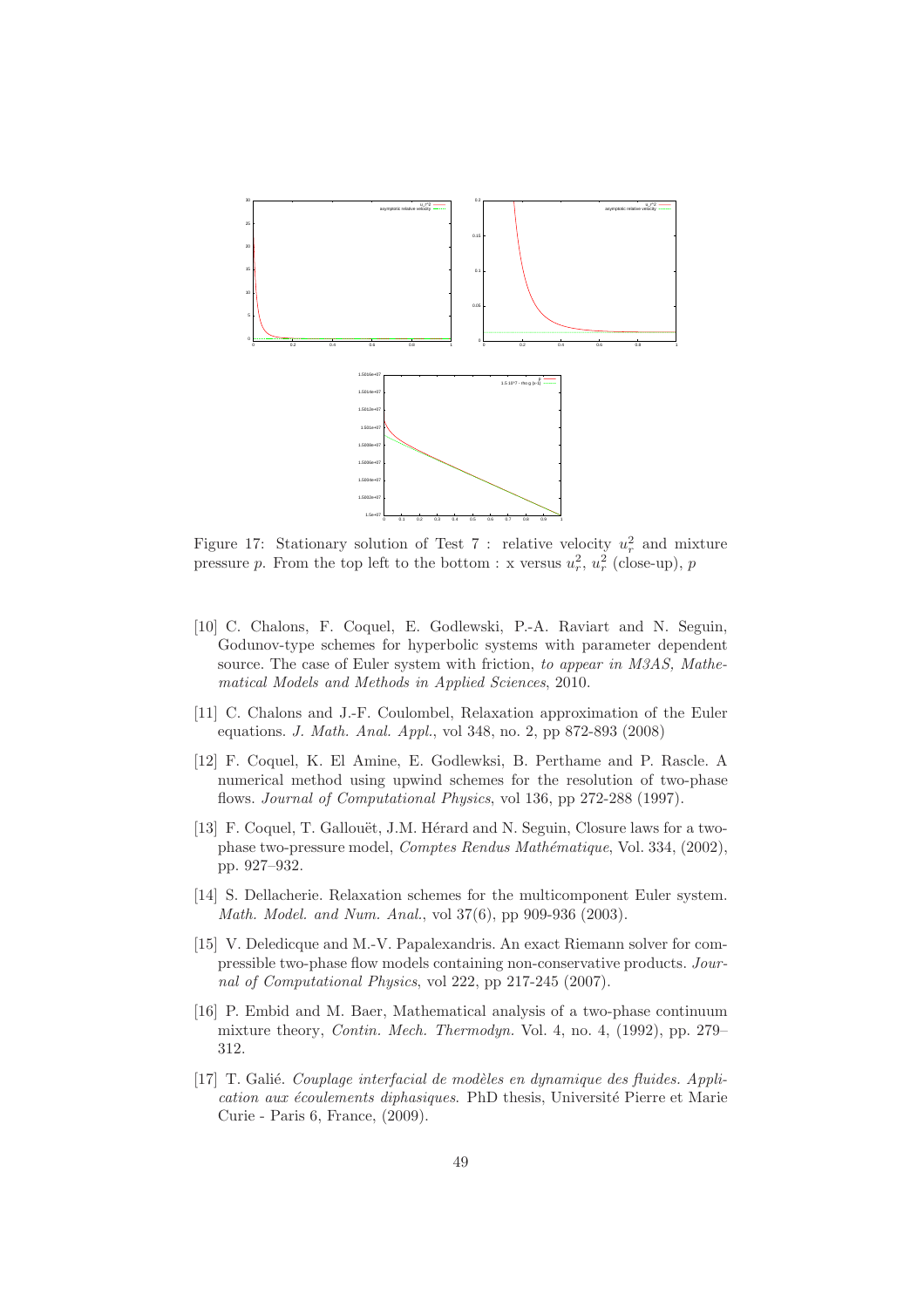- [18] G. Gallice. Solveurs simples positifs et entropiques pour les systèmes hyperboliques avec terme source. (French) [Entropic Godunov-type schemes for hyperbolic systems with source term.] *C. R. Math. Acad. Sci. Paris*, 334 (8), pp 713-716 (2002).
- [19] G. Gallice. Sch´emas positifs et solveurs de Riemann simples entropiques pour des systèmes hyperboliques avec terme source : application à la dynamique des gaz avec gravité. *Preprint MAB-LRC 02.05*, Université Bordeaux 1, France.
- [20] G. Gallice. Positive and entropy stable Godunov-type schemes for gas dynamics and MHD equations in Lagrangian or Eulerian coordinates. *Numer. Math.*, 94(4), pp 673-713 (2003).
- [21] T. Gallouët, J.-M. Hérard and N. Seguin. Numerical modeling of two-phase flows using the two-fluid two-pressure approach. *Mathematical Models and Methods in Applied Sciences (M3AS)*, vol 14(5), pp 663-700 (2004).
- [22] S. Gavrilyuk and R. Saurel, Mathematical and numerical modeling of twophase compressible flows with micro-inertia., *J. Comput. Phys.*, Vol. 175, (2002), pp. 326-360.
- [23] J. Glimm, D. Saltz and D.H. Sharp, Two phase flow modelling of a fluid mixing layer. *J. Fluid Mech.*, Vol. 378, (1999), pp. 119-143.
- [24] H. Guillard and A. Murrone, A five equation reduced model for compressible two phase flow problems, *INRIA report*, 4778, ISSN 0249-6399 (2003).
- [25] V. Guillemaud, Modélisation et simulation numérique des écoulements diphasiques par une approche bifluide à deux pressions, *Thèse*, Université de Provence, Aix-Marseille 1, (2007).
- [26] A. Harten, P.-D. Lax and B. Van Leer, On upstream differencing and Godunov-type schemes for hyperbolic conservation laws, *SIAM Rev.*, vol 25, pp 35-61 (1983).
- [27] T. Hibiki and M. Ishii, One-dimensional drift-flux model and constitutive equations for relative motion between phases in various two-phase flows regime, *Int. J. of Heat and Mass Transfer*, Vol 46, 2003, pp. 4935-4948.
- [28] M. Ishii and N. Zuber, Drag coefficient and relative velocity in bubbly, droplet or particulate flows, *AIChE J.*, Vol. 25, No. 5, 1979, pp. 843-855.
- [29] A.K. Kapila, S.F. Son, J.B. Bdzil, R. Menikoff and D.S. Stewart, Two phase modeling of DDT: structure of the velocity-relaxation zone. *Phys. Fluids*, Vol. 9(12), (1997), pp. 3885-3897.
- [30] S. Karni, E. Kirr, A. Kurganov and G. Petrova, Compressible two-phase flows by central and upwind schemes, *ESAIM: Mathematical Modelling and Numerical Analysis (M2AN)*, Vol. 38(3), (2004), pp. 477–493.
- [31] A. Kumbaro and A. Chanoine. Numerical benchmarks computed with the OVAP code. *Technical Report DM2S/SFME/LETR/RT/05-049/A, CEA-Saclay*, (2005).